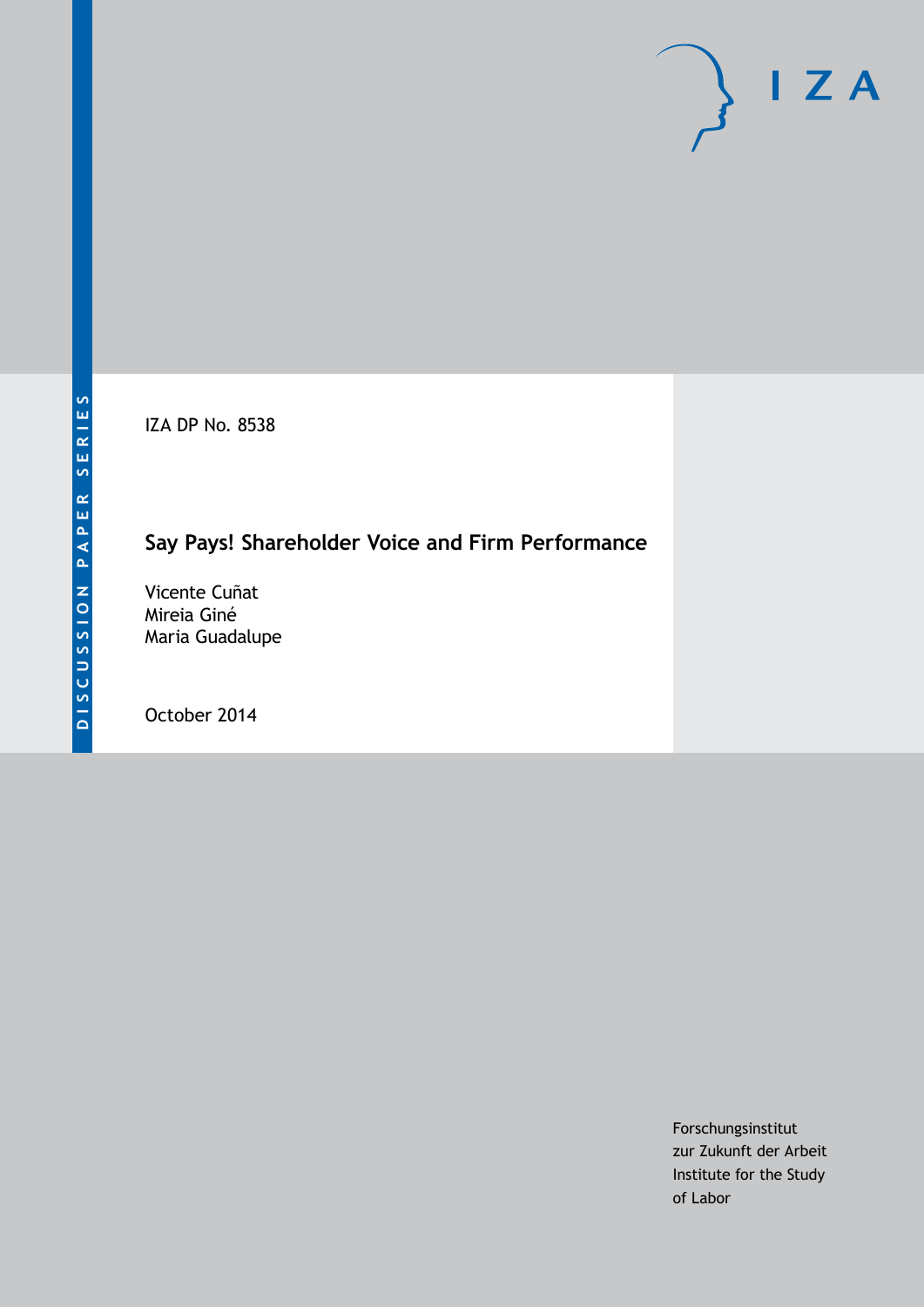# **Say Pays! Shareholder Voice and Firm Performance**

# **Vicente Cuñat** *LSE*

# **Mireia Giné**

*WRDS, University of Pennsylvania and IESE Business School*

# **Maria Guadalupe**

*INSEAD, CEPR and IZA*

Discussion Paper No. 8538 October 2014

IZA

P.O. Box 7240 53072 Bonn Germany

Phone: +49-228-3894-0 Fax: +49-228-3894-180 E-mail: [iza@iza.org](mailto:iza@iza.org)

Any opinions expressed here are those of the author(s) and not those of IZA. Research published in this series may include views on policy, but the institute itself takes no institutional policy positions. The IZA research network is committed to the IZA Guiding Principles of Research Integrity.

The Institute for the Study of Labor (IZA) in Bonn is a local and virtual international research center and a place of communication between science, politics and business. IZA is an independent nonprofit organization supported by Deutsche Post Foundation. The center is associated with the University of Bonn and offers a stimulating research environment through its international network, workshops and conferences, data service, project support, research visits and doctoral program. IZA engages in (i) original and internationally competitive research in all fields of labor economics, (ii) development of policy concepts, and (iii) dissemination of research results and concepts to the interested public.

<span id="page-1-0"></span>IZA Discussion Papers often represent preliminary work and are circulated to encourage discussion. Citation of such a paper should account for its provisional character. A revised version may be available directly from the author.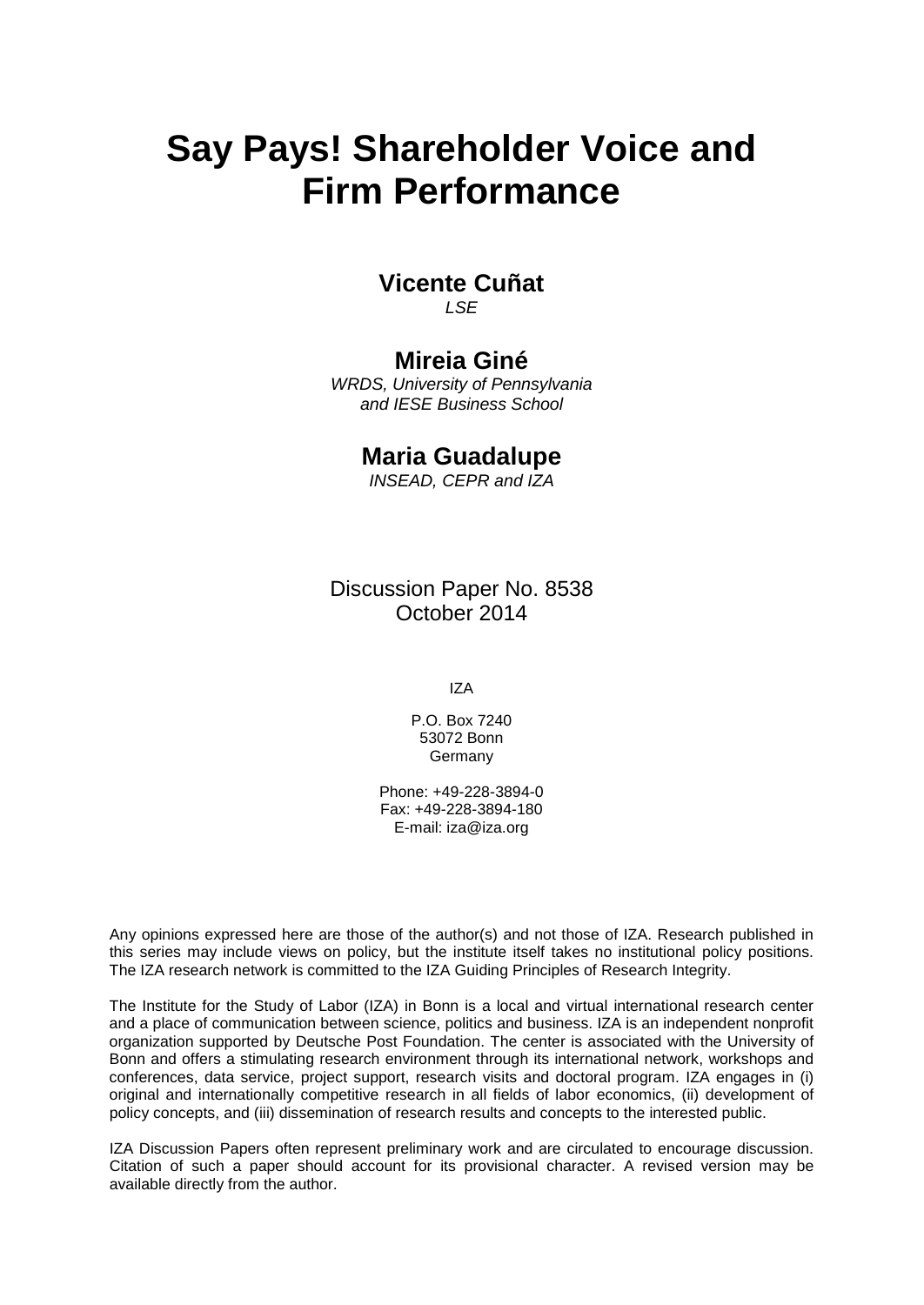IZA Discussion Paper No. 8538 October 2014

# **ABSTRACT**

# **Say Pays! Shareholder Voice and Firm Performance[\\*](#page-1-0)**

This paper estimates the effects of Say-on-Pay (SoP); a policy that increases shareholder "voice" by providing shareholders with a regular vote on executive pay. We apply a regression discontinuity design to the votes on shareholder-sponsored SoP proposals. Adopting SoP leads to large increases in market value (4%) and to improvements in longterm performance: profitability and labor productivity increase, while overheads and investment fall. In contrast, we find limited effects on pay levels and structure. This suggests that SoP serves as a regular vote of confidence on the CEO, which leads to higher efficiency and market value.

JEL Classification: G34, M52

Keywords: say-on-pay, corporate governance, executive compensation

Corresponding author:

Maria Guadalupe INSEAD 3022 Boulevard de Constance 77300 Fontainebleau France E-mail: [maria.guadalupe@insead.edu](mailto:maria.guadalupe@insead.edu)

We are grateful to seminar participants and discussants at several seminars and conferences for their helpful comments and suggestions. The paper was written with support from the W.E. Upjohn Institute for Employment, the Spanish Government (ECO2011-24928 and ECO2010-17158), Banc Sabadell, and Bank of Spain's Program of Excellence in Research. Raymond Lim provided excellent research assistance. The usual disclaimer applies.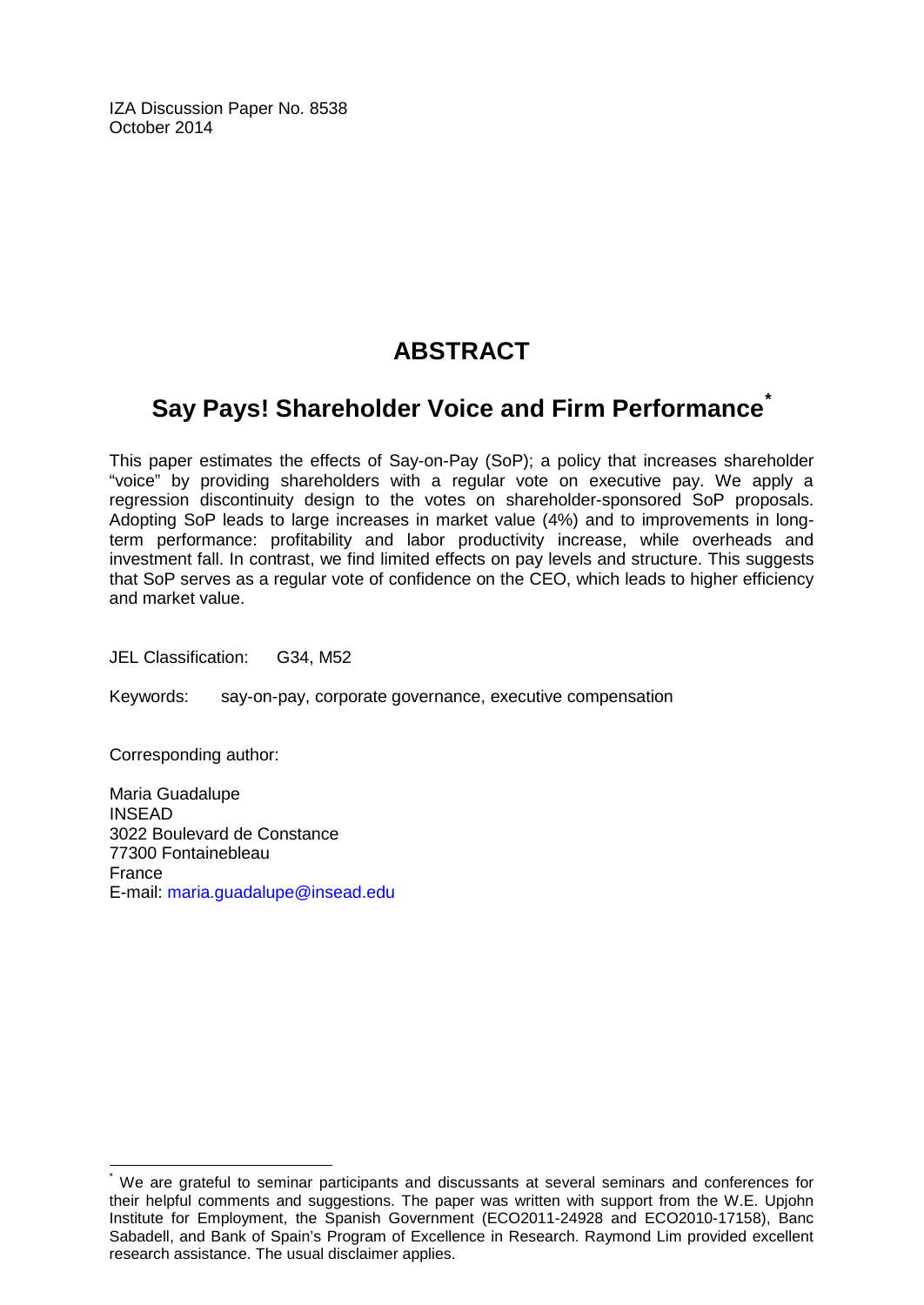# **1. Introduction**

How much "voice" should shareholders have in a modern corporation? When shareholders disagree with the course a corporation is taking, and exercising control is not possible or too costly, there are two main mechanisms by which to express their dissent: they can sell their shares (exit), or engage with management and express their opinions, i.e. use the "voice" mechanism (Hirschman, 1970). This paper studies the effect on shareholder value, firm performance and CEO compensation of an important voice channel: Say-on-Pay. Say-on-Pay gives shareholders a voice by allowing them to vote on executive pay, and its relationship to firm performance. Since it is not just a vote on the level of pay per se but on whether pay reflects the value that the CEO adds to the firm it can be seen as an explicit vote of confidence that aggregates the opinions of all shareholders (and not just those that are most visible or active) into a simple, highly visible metric. Indeed, to date, along with the direct election of board members, it is the only mandatory mechanism, that forces firms to regularly allow all shareholders to directly and publicly vote on how the firm is run.<sup>1</sup>

Our goal is to provide a causal estimate of the effects of Say-on-Pay on stock market returns and shareholder value, as well as longer-term effects on accounting performance, firm policies, productivity and CEO compensation. To do this, we use a regression discontinuity design on the vote outcomes of shareholdersponsored Say-on-Pay proposals at annual meetings between 2006 and 2010. The existing evidence to date is based on the cross-sectional impact of the announcement or implementation of regulatory changes and has found mixed results on the effect of Say-on-Pay: Cai and Walkling (2011) find no effect of Say-on-Pay or average and negative for labor union sponsored proposals,

<sup>&</sup>lt;sup>1</sup> Some of the other important and related voice mechanisms that have received attention include the role of activist funds in negotiations with management (e.g. Gantchev, 2013), or more general governance proposals (e.g. Gillan and Starks, 2000, 2007; Cuñat, Gine and Guadalupe, 2012).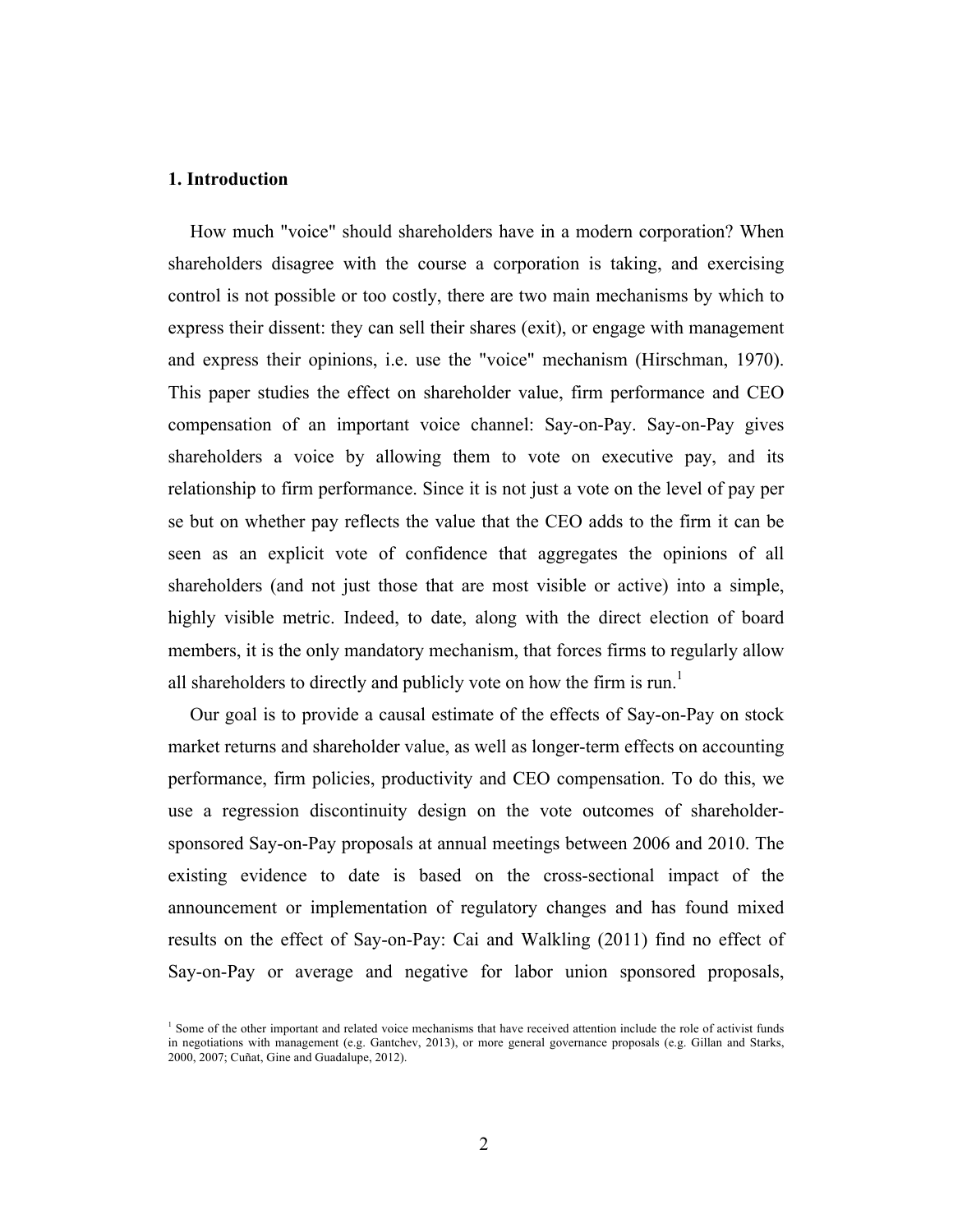Larcker, Ormazabal and Taylor (2011) do not find a consistent pattern either, but Ferri and Maber (2010) find generally a positive effect of Say-on-Pay. We complement and contribute to the existing literature along two dimensions. First, we provide an identification strategy that is particularly well suited to isolate a causal effect of Say-on-Pay on stock returns. Second, we study the changes in performance, firm policies and CEO compensation resulting from the Say-on-Pay vote, which allows us to provide evidence on the channels through which Say-on-Pay operates.

Proponents of Say-on-Pay argue that it strengthens shareholder oversight and can limit executive compensation excesses. Its critics counter that it undermines the power of the board and can be very costly to the firm, a view seemingly borne out by the way in which it is systematically opposed by management. Indeed when we looked at the proxy materials mailed to shareholders of the firms in our sample, in over 99 percent of cases management recommended to 'vote against' the shareholder-sponsored Say-on-Pay proposal. <sup>2</sup> In 2010, the Dodd-Frank Wall Street Reform and Consumer Protection Act made Say-on-Pay compulsory at all U.S. firms with effect from 2011, a measure that continues to be a source of contention.

However, the debate on the merits of Say-on-Pay has been hampered by a lack of causal evidence on its consequences; in particular on the performance effects of Say-on-Pay beyond the short-term market reaction. The adoption of Say-on-Pay is correlated with multiple firm attributes that also affect performance and hence is highly endogenous. Moreover, investors incorporate expectations as they receive information on the value of adopting a Say-on-Pay proposal. It is therefore difficult to capture its effect on market prices in the absence of individual

<sup>&</sup>lt;sup>2</sup> This highlights the strong resistance to these proposals by management. This opposition, which is common to most shareholder-sponsored proposals, contributes to the high costs of a garnering enough votes to pass proposals (as highlighted by Gantchev, 2013), even when passing them is associated with positive market reactions.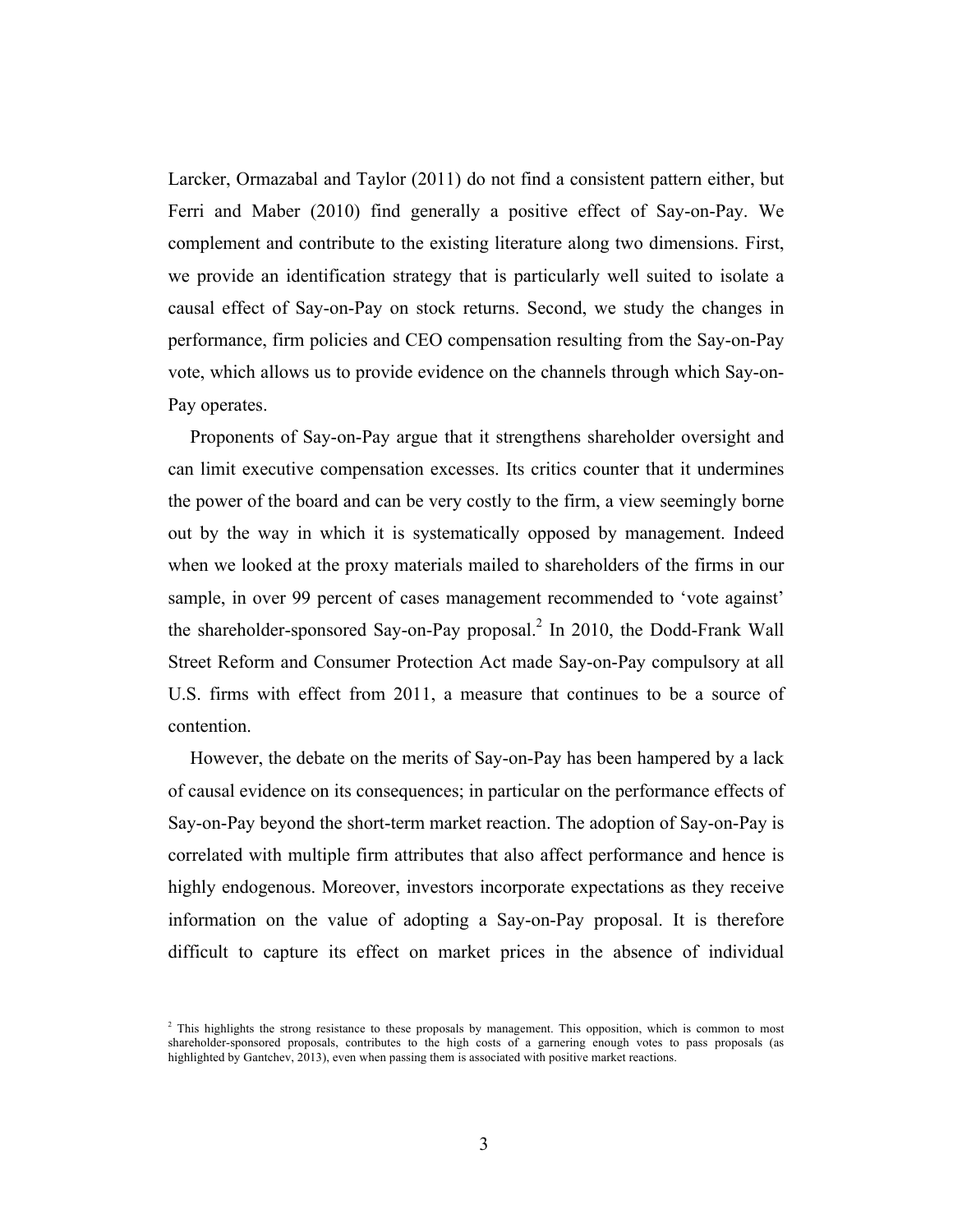unexpected events where new information is released.

To address these concerns, we use votes on Say-on-Pay proposals at annual meetings as a quasi-experimental setting. Our sample includes 250 cases of proposals to adopt the Say-on-Pay policy filed with the SEC by shareholders of S&P 1500 firms between 2006 and 2010.<sup>3</sup> We use a regression discontinuity design that compares the stock market reaction and other outcomes of Say-on-Pay proposals that pass by a small margin to those that fail by a small margin. The intuition behind this strategy is that the characteristics of firms where a Say-on-Pay proposal passes with 50.1% of the vote will be similar to those where it gets 49.9% and fails to pass. However, this small difference will have a major impact on the probability of the proposals being implemented. In other words, for a 'close call', passing is akin to an independent random event that is correlated with the implementation of the proposal but is 'locally' exogenous (uncorrelated with other firms' characteristics). We show that for votes around the threshold, passing is uncorrelated with the observed firm and meeting characteristics. Moreover, when studying the stock market reaction, it is precisely in such close-call situations that the vote contains substantial information — switching from an unpredictable outcome to either pass or fail— that is not already fully incorporated in the stock price. Thus the regression discontinuity design delivers a causal estimate of the expected value of adopting Say-on-Pay. <sup>4</sup>

We find that Say-on-Pay significantly increases shareholder value. On the day of the vote, a Say-on-Pay proposal that passes yields an abnormal return of 2.4%

 $3$  Note that we study the votes to adopt the policy. If the policy is adopted, shareholders vote on the relationship between CEO pay and performance in subsequent meetings.

 $4 \text{ Cuñat}$ , Gine and Guadalupe (2012) also use a regression discontinuity design to study a different set of governance issues. Here, we focus on Say-on-Pay, an inherently interesting policy given its controversial nature and the quick expansion of firm policies and regulation over a brief period of time. Over our sample period there are sufficient proposals to study Sayon-Pay using an RDD, such that we do not need to pool different types of proposal for the analysis. Further, since the sample of firms and the time period under study are also different from Cuñat, Gine and Guadalupe (2012), the two papers are complementary and jointly paint a richer picture of the effects of different governance structures.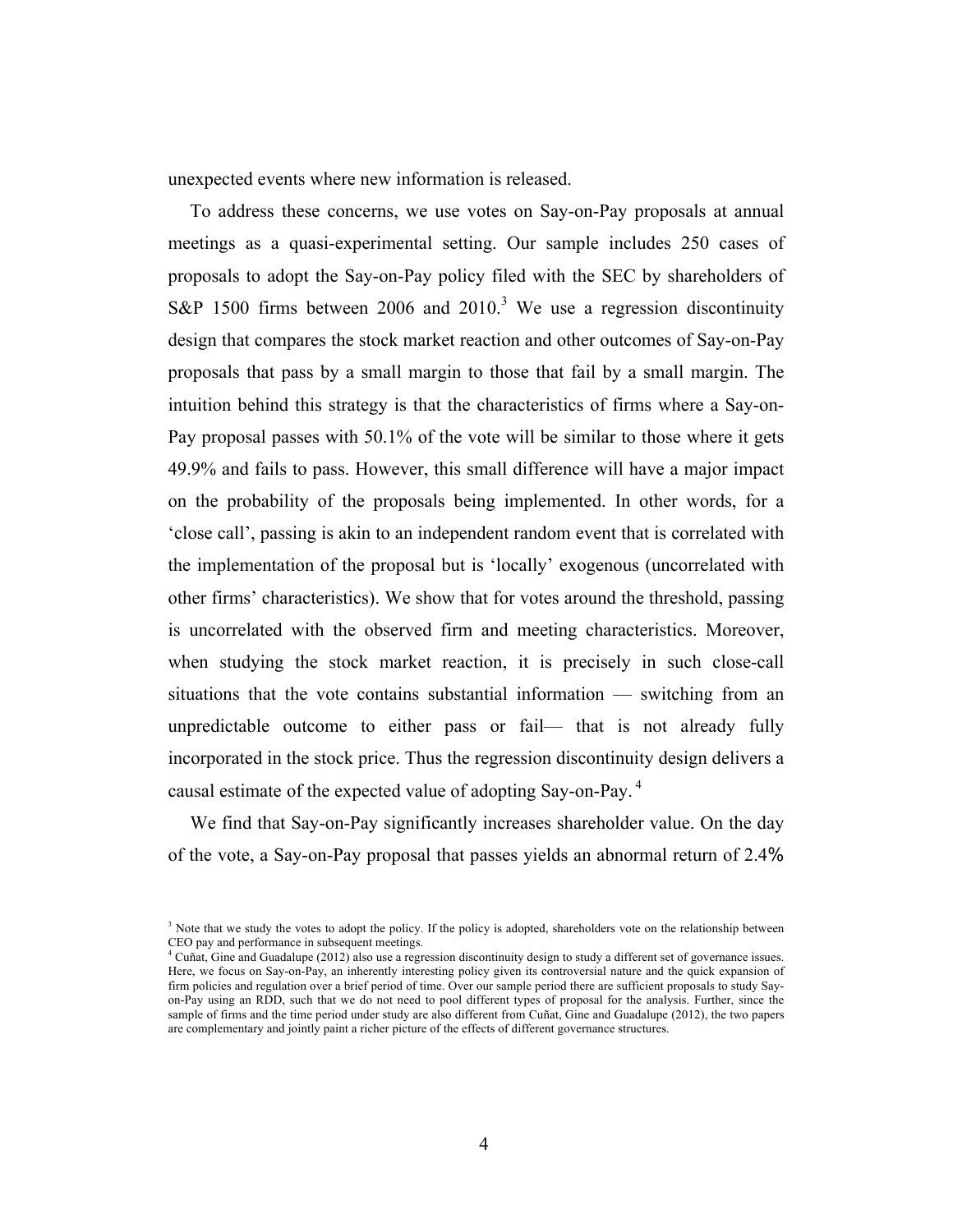relative to one that fails. Since the outcome of the vote is not binding, the market reaction should only account for the increase in the probability that the proposal will be implemented after a positive shareholder vote. We collected information on whether each proposal in our sample was implemented, and find a 52.5% higher probability of implementation for proposals that narrowly pass the threshold, implying that Say-on-Pay will deliver an increase in shareholder value of about 4% (3.4% to 4.6%, depending on the estimates). This is of the same order of magnitude as removing two anti-takeover provisions (as estimated in Cuñat, Gine and Guadalupe, 2012). We also show that this effect is driven by Say-on-Pay itself and not by other proposals that are voted on the same day.

Where do these large market gains come from? In principle, there are two distinct channels through which a Say-on-Pay policy can improve firm performance. First, by giving shareholders a mechanism through which to express their opinions, it increases board monitoring and pressure on the CEO to increase performance. In particular, given that a negative Say-on-Pay vote can have significant consequences on the CEO's career. Second, Say-on-Pay can potentially affect the level and structure of executive pay, such that there is a greater alignment with performance.

Our results confirm that Say-on-Pay has a positive impact on firms' accounting and operational performance in the years following the vote (that is, beyond the short-term market reaction). Firms that implement Say-on-Pay have higher growth in earnings per share, return on assets, return on equity and Tobin's Q one year after the vote. They also see a higher increase in productivity (sales per worker) one year and two years after the vote, and they reduce their overheads (SG&A) and capital expenditure; suggesting increased efficiency along different dimensions. In short, there is evidence of efficiency and profitability gains achieved through the implementation of Say-on-Pay proposals.

The effects on executive compensation are smaller. We find no systematic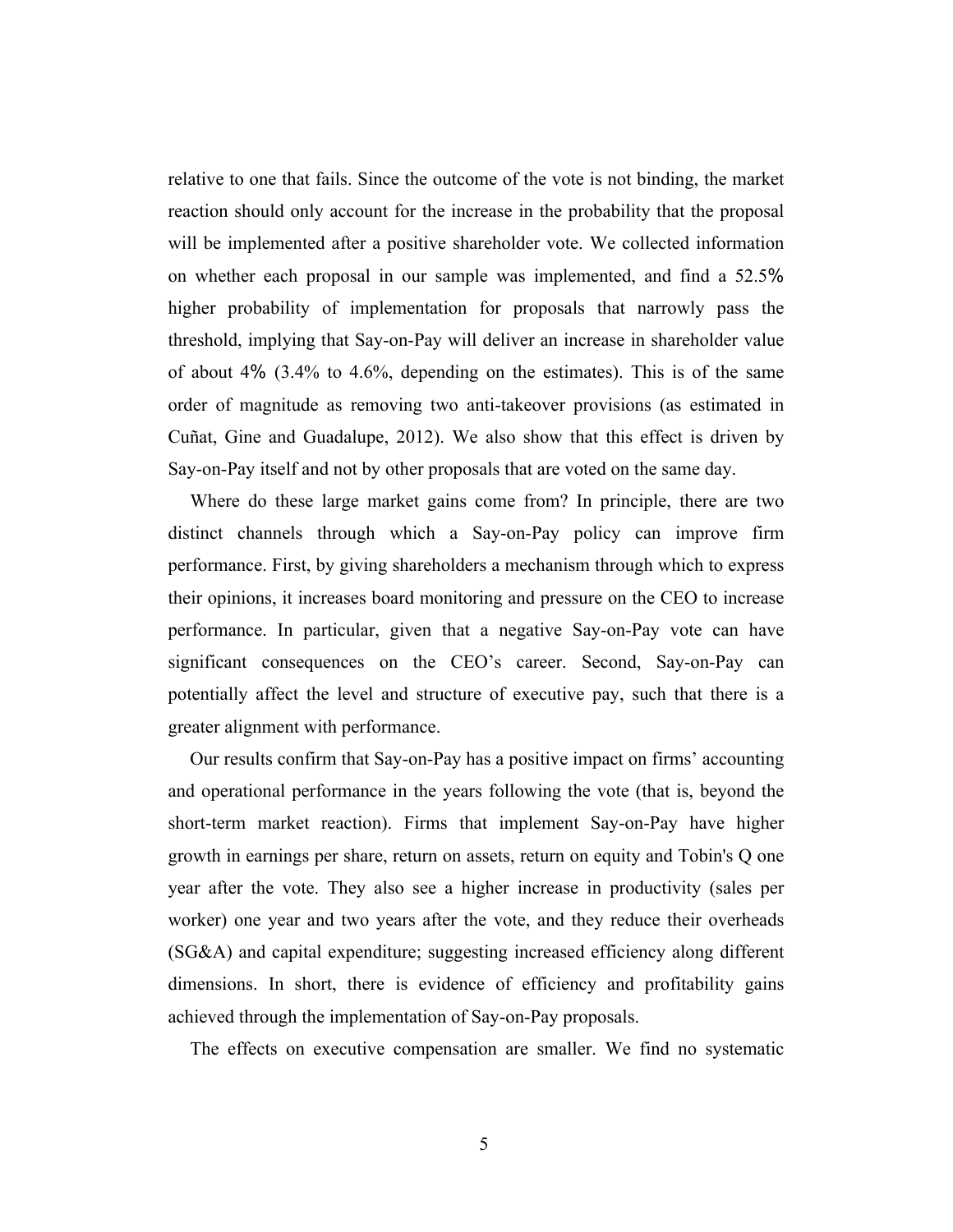change to the level or structure of CEO compensation, or to the probability that the CEO leaves the firm after a positive Say-on-Pay vote. There is a slight reduction (four percent) in the rate of salary increases. While there are significant changes in the composition of pay, these are not consistent across measures or over time. No systematic pattern in changes to compensation is apparent, although the lack of an average effect on the level or structure of compensation may mask the fact that different firms adjust compensation along different (and maybe opposing) dimensions. In short, we find no evidence that Say-on-Pay leads to large, across-the-board reductions in executive compensation.

In sum, our findings suggest that Say-on-Pay serves to monitor and incentivize CEOs to deliver better firm performance by providing a clear mechanism for shareholders to voice their opinions, as confirmed by major improvements in shareholder value and firm performance among the firms in our sample**.**

Given the evidence that Say-on-Pay significantly benefits shareholders, why don't all firms embrace it? Within our sample firms' management is systematically opposed to Say-on-Pay, but our results suggest that where the proposal narrowly failed shareholders would have benefited from it passing, yet it did not get sufficient support. This suggests a fundamental misalignment of objectives between management, boards and shareholders. Shareholder voting is only partially correcting this misalignment: Some shareholders may have other stakes in the firm that make them vote in ways that do not maximize shareholder value.<sup>5</sup> Moreover, strategic voting can lead to contested votes even when a large majority of shareholders' has a similar opinion.<sup>6</sup> These deviations from shareholder value maximization imply that very relevant proposals with well-

 $<sup>5</sup>$  For example, banks and insurance companies tend to side with management by voting against the proposals, while mutual</sup> funds, unions, advisors, and pension funds tend to support the proposals (Brickley, Lease, and Smith (1988), Agrawal, (2008)

<sup>6</sup> The strategic voting theory was introduced by Austen-Smith and Banks (1996) and Feddersen and Pesendorfer (1998). Maug and Rydqvist, (2009) show empirical evidence of strategic voting in corporate voting.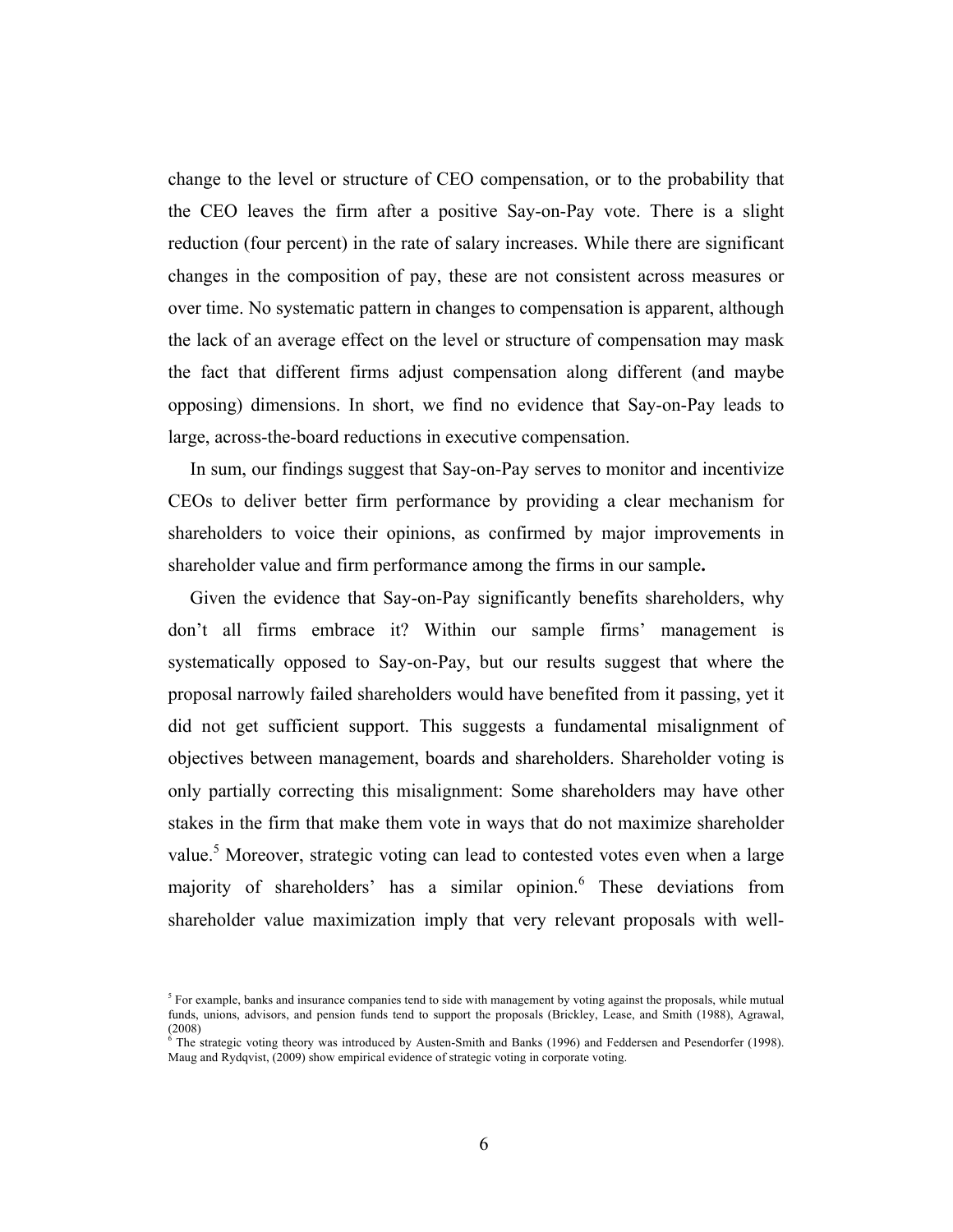defined value implications can still experience contested votes. They also underscore minority shareholders' difficulty to bring about change.

Another possibility is that the positive effects are confined to firms in our sample which proposed to adopt Say-on-Pay – and hence the returns to implementing the proposal were largest (regression discontinuity yields, by design, a local estimate). The firms in our sample, are larger than the rest of S&P 1500 firms, but the difference in operating ratios or other variables is significantly reduced or disappears once size is controlled for. This is consistent with the findings in Cai and Walkling (2011) and must be kept in mind when extrapolating our results to a broader set of firms. In contrast, for the firms in our sample, there are no big differences between firms around and outside the discontinuity suggesting that it may be possible to extrapolate the results to the set of firms outside the discontinuity. (See Appendix Table A1)

Our findings contribute to the discussion around the appropriate role of government regulation and shareholder activism in shaping corporate governance structures. Say-on-Pay is compulsory in many countries (e.g. U.S., Netherlands, Norway, Switzerland, U.K.). However, the controversy around Say-on-Pay continues. <sup>7</sup> Since this paper provides evidence that Say-on-Pay can have substantial positive effects on firm value and performance, it should help to guide the debate.

# **2. Background**

#### *2.1. Say-on-Pay Policies*

Say-on-Pay policies are the result of a general trend towards requiring greater executive accountability, transparency, and shareholder rights. They have

<sup>&</sup>lt;sup>7</sup> While the Dodd-Frank Financial Regulation Act made Say-on-Pay compulsory as of 2011, the Jumpstart Our Business Startups (JOBS) Act of 2012 eliminated the requirement for firms with gross annual revenues of less than \$1 billion.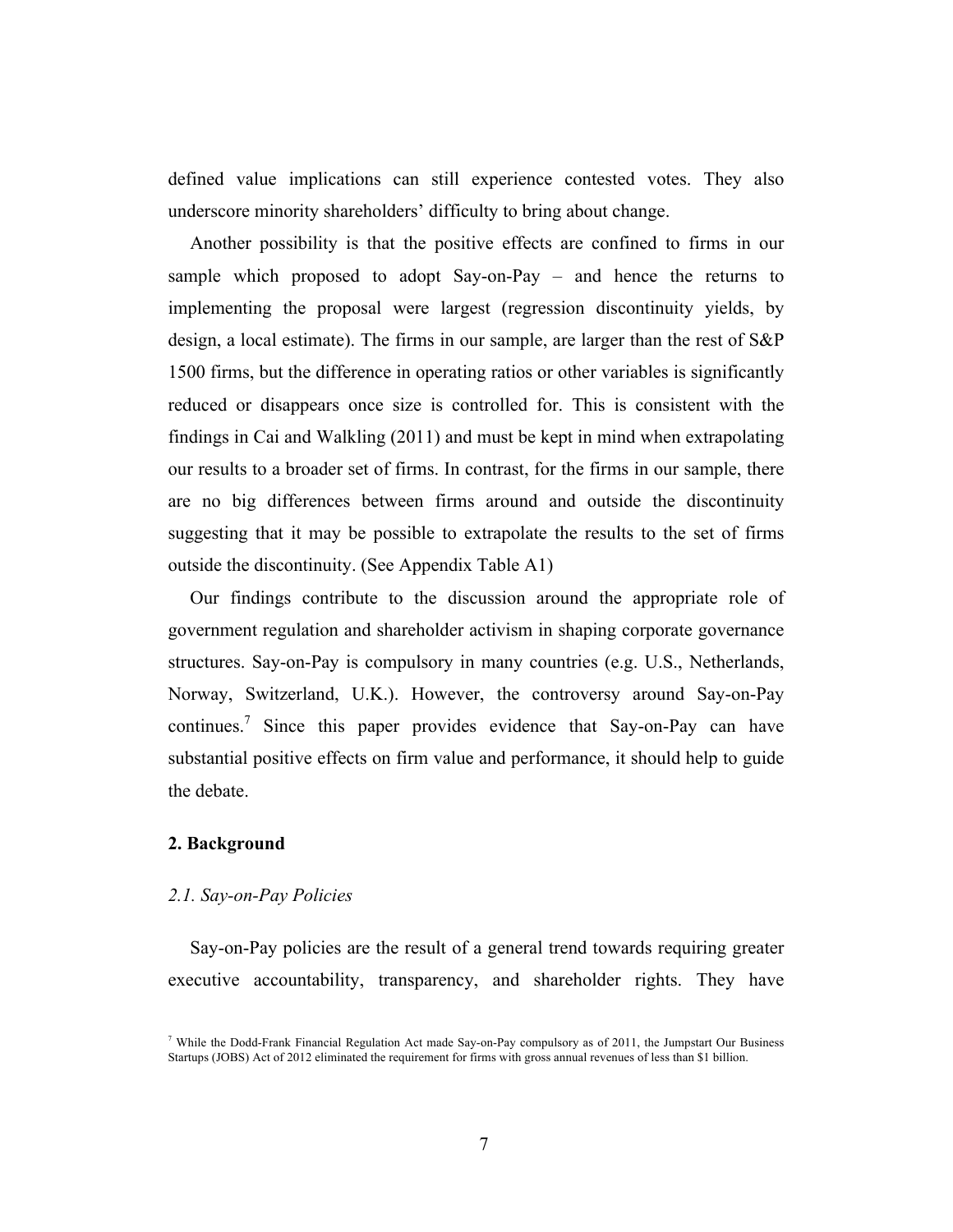emerged following an increase in the number of shareholder proposals on compensation-related matters submitted to a vote at annual meetings (see Ertimur, Ferri and Muslu, 2011 for an analysis of shareholder activism and pay).

Our data consists of 250 shareholder proposals filed with the SEC between 2006 and 2010, to give shareholders an advisory vote on executive pay (see Table 1). Firms that adopt Say-on-Pay commit to giving shareholders a regular vote on whether executive pay is commensurate with firm performance. Companies such as Motorola, Target, Raytheon and Pfizer were all 'targets' of Say-on-Pay proposals in that period.8 This increasing focus on Say-on-Pay in the U.S. culminated with its incorporation in the Dodd-Frank Act (July 2010) that regulates the governance and disclosure practices of public companies. Among other provisions, it gave shareholders the right to a regular advisory vote on current and future executive compensation. As of 2011 this has been mandatory for all U.S. listed firms.<sup>9</sup>

Proponents of the bill claim that Say-on-Pay strengthens the relationship between the board, executives and shareholders, ensuring that board members fulfill their fiduciary duty. Critics insist that Say-on-Pay does not effectively monitor compensation, and is an intrusive measure that undermines the board's authority.

On average, shareholders voted 43% in favor of adopting Say-on-Pay proposals (Table 1). This is larger than the average vote on corporate governance shareholder proposals (36%) and relative to all other compensation proposals

 $8$  A noteworthy case was the Verizon Say-on-Pay proposal in 2007, which was approved by a narrow majority of 50.18%. The board decided to implement it starting in 2009. Shareholders gave the following rationale for proposing to adopt Sayon-Pay at Verizon: "We believe that the current rules governing senior executive compensation do not give shareholders sufficient influence over pay practices — nor do they give the Board adequate feedback from the owners of the company". This suggests increased voice, in the form of increased "feedback" and "influence" was an important goal of the proposal. The proposal also stated that Say-on-Pay would "...encourage shareholders to scrutinize the new, more extensive disclosures required by the SEC," suggesting that the incentive for shareholders to monitor increases when they have better tools to take action (a recurrent argument in Hirschman, 1970).

<sup>&</sup>lt;sup>9</sup> The Dodd-Frank Act required an additional vote regarding the frequency of the compensation approval vote: to occur every 1, 2, or 3 years.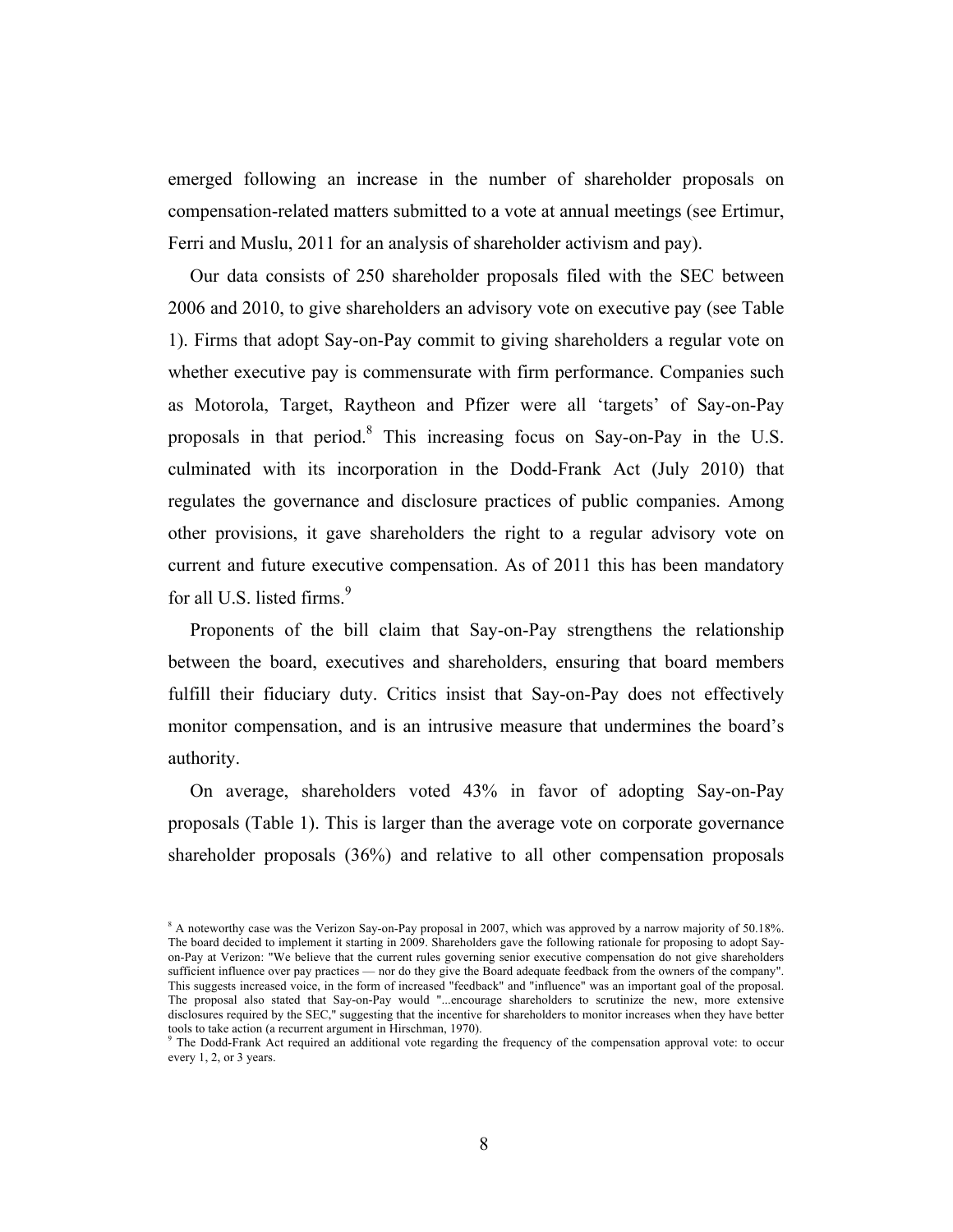# $(23%)$ .

# *2.2. Expected effects of Say-on-Pay*

Given that Say-on-Pay votes are non-binding, it could be argued that it should have no effect on executive or director behavior, and hence firm outcomes. However, given the potential costs associated with it (e.g. legal costs, cost of managing the relationship with investors), the net effect of putting Say-on-Pay in place may well be negative even if it has no effect on behavior. It may also be detrimental in other respects. For example, since the board of directors is more informed about the company than the average shareholder, it should be better placed to make decisions. Likewise, directors and CEOs may have access to information that is best withheld from the market; restricting their freedom to decide may be value-destroying for shareholders.

There are a number of channels through which Say-on-Pay may positively affect firm performance. A popular view is that Say-on-Pay curbs excessive executive pay, although the potential gains from the point of view of shareholder value are modest relative to total firm value. A slightly different mechanism operates via a better alignment of pay with performance: any improved incentives resulting from Say-on-Pay should make CEOs more effective at generating higher profits. Finally, Say-on-Pay allows shareholders to express dissent. Where adopted, it becomes an established part of the votes that shareholders cast at annual meetings that is likely to be as prominent as the election of new directors. Since it is the only regular vote on the link between pay and performance, it is akin to a referendum or vote of confidence in the CEO – empowering shareholders by providing a mechanism through which they can punish a CEO for poor performance. Even though the outcome of the vote is purely 'advisory' (rather than binding), it aggregates shareholder opinion into a simple, visible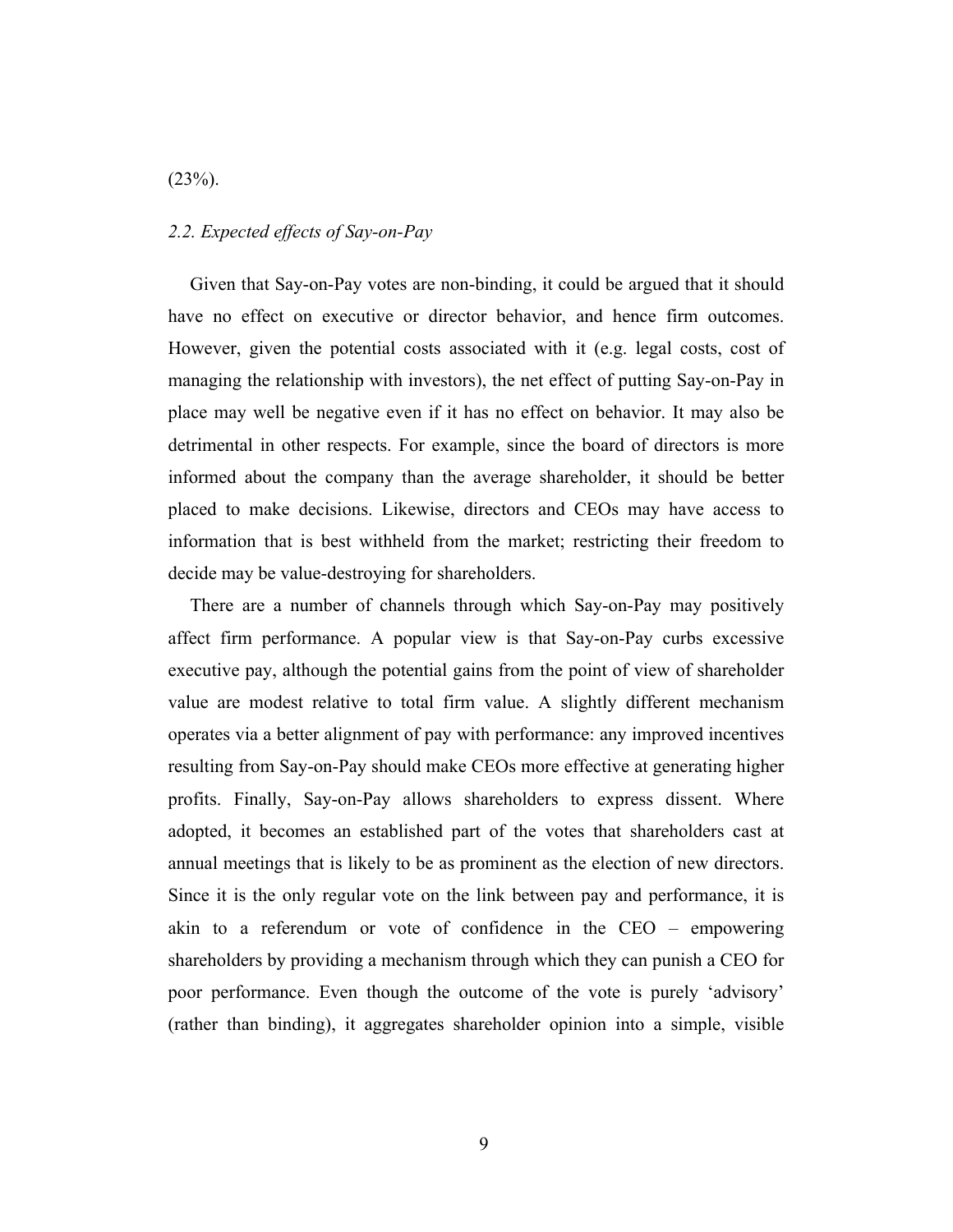metric and may serve to coordinate further action to remove management or board members. It gives shareholders a "voice" (Hirschman, 1970) with which they may discipline managers, making their monitoring (and the incentive to monitor) more effective.

### *2.3. Related Literature*

The existing empirical evidence on Say-on-Pay mainly exploits announced or effective legal changes in the U.S.--which are arguably exogenous to the firm- combined with different ex-ante classifications of which firms should be more or less affected by the legislation. Cai and Walkling (2011), using an event study methodology, find that the Say-on-Pay bill passed in the House of Representatives in April 2010 created value for firms with inefficient executive compensation and with weak governance. Larcker, Ormazabal and Taylor (2011) examine a broader set of legislative events on several aspects of pay (including Say-on-Pay) and found no consistent pattern in market reactions to such events. Ferri and Maber (2013) examine the implementation of Say-on-Pay regulation in 2002 in the United Kingdom and find a positive market reaction to the regulation in firms with weak penalties for poor performance. They also find some evidence that legislation increased the sensitivity of CEO pay to poor accounting performance (but not to stock performance), that is, it curbed "pay for failure" problems. To date, however, there is no evidence on the impact of Say-on-Pay on the detailed components of pay in the U.S. or on long-term firm performance in any of these countries.

Relative to the regulatory event-study based evidence, our approach has the advantage of allocating firms to treatment and control groups using small differences in votes, that randomly assign them around the majority threshold. This generates treatment and control groups that are comparable in observable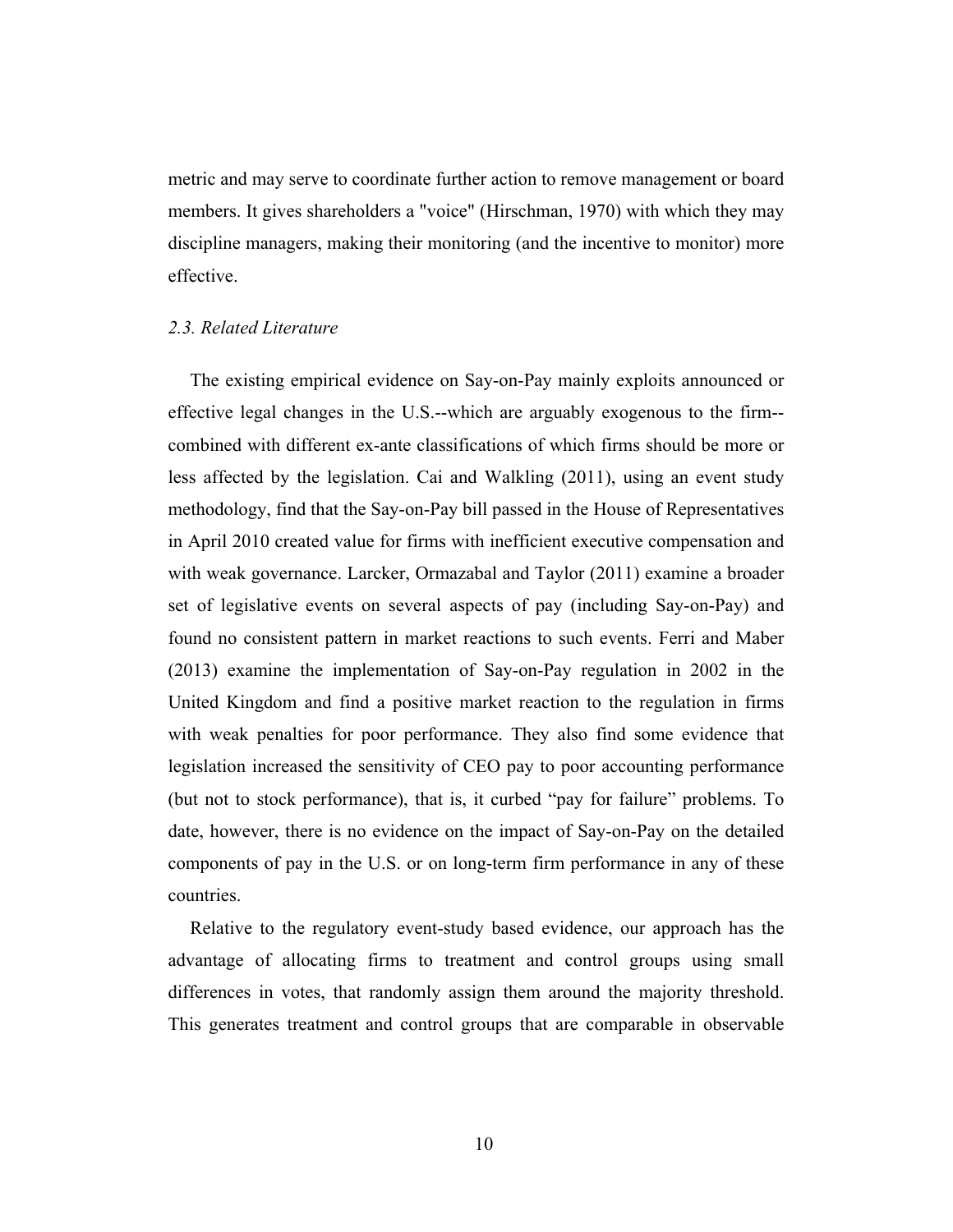and unobservable characteristics. Conversely, regulatory event studies require the researcher to choose these groups ex-ante and assume common trends and the absence of spillovers. A second advantage is that we study the pre-mandatory period (2006-2010) and focus explicitly on Say-on-Pay votes at the *firm level*; generating events that are idiosyncratic and at different points in time. Hence, our results are unlikely to be confounded by various items, news or information being released to the market on the same date as the legislative event. Legislative events also generate aggregate changes in the overall market for CEOs and spillovers on *non-treated* firms. This is particularly relevant in this setting, in which legislative changes are often bundled, or may contain information about future policy changes. As discussed below, our estimation strategy (the regression discontinuity design) deals with this problem and actually estimates a causal effect.

Cai and Walkling (2011), also analyze firm level proposals of shareholder Sayon-Pay between 2006 and 2008. In contrast to what we find in this paper, they find generally insignificant effects, and actually negative effects for proposals by labor unions. These, are associated with negative abnormal returns when announced, and positive when defeated. A relevant methodological difference between this paper and Cai and Walkling (2011) is that they compare all the proposal announcements and outcomes (pass/fail), which is likely to be correlated with omitted firm characteristics (such as the strength of unions in the firm). Instead, we focus on proposals around the voting majority threshold to use a form of exogenous variation.

### **3. Data and identification strategy**

#### *3.1. Data description*

We obtained data on Say-on-Pay proposals from Riskmetrics. The dataset includes information on all the proposals voted on in the S&P1500 universe and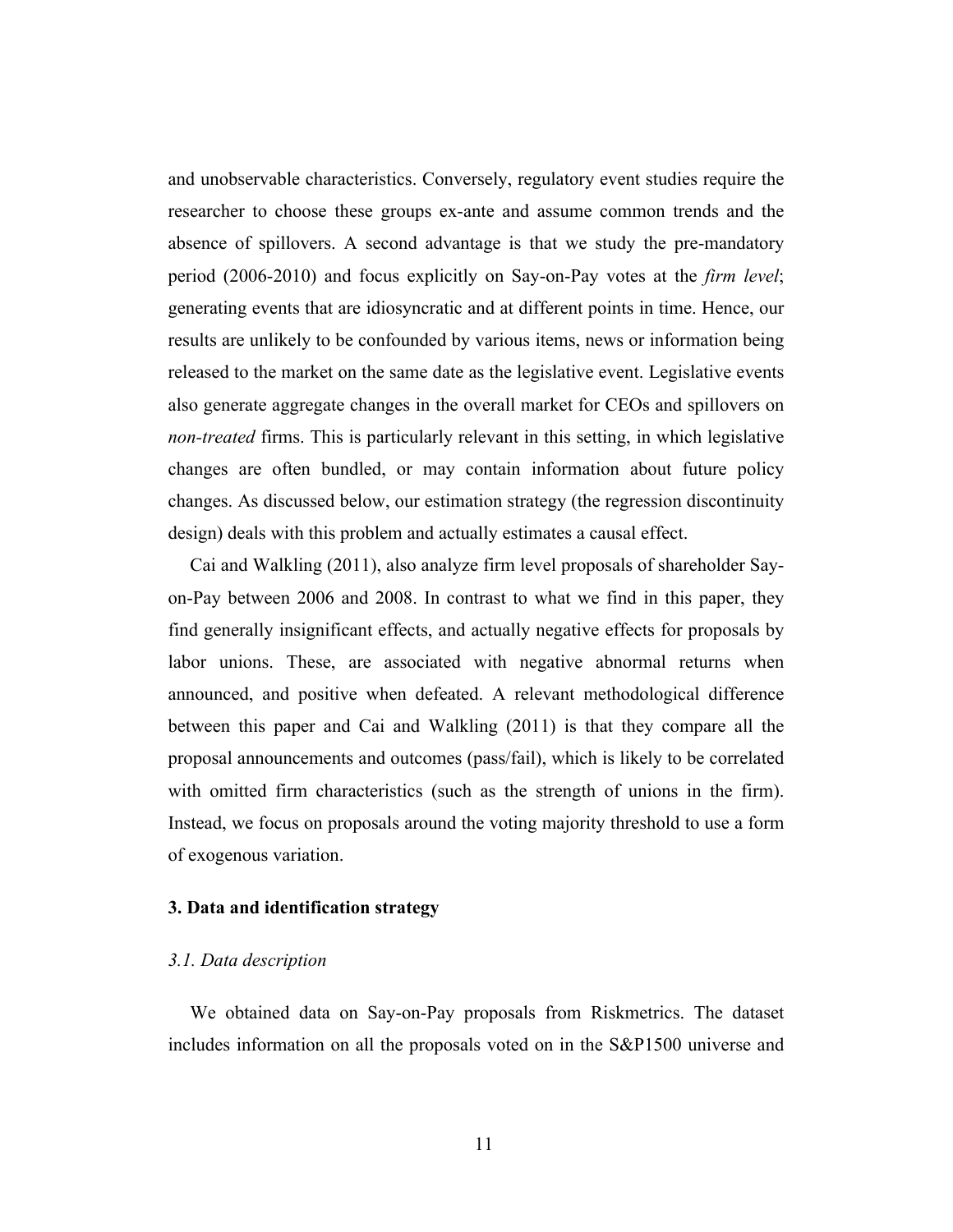an additional 500 widely held firms. Our sample consists of 250 shareholdersponsored proposals voted on at annual meetings from 2006 until the 21st of July of 2010 to implement Say-on-Pay provisions.<sup>10</sup> Riskmetrics provides information on the company name, the date of the annual meeting and the percentage of votes in favor of the proposal $1<sup>11</sup>$ .

Panel A of Table 1 shows the distribution of proposals by year and some vote statistics. The number of voted proposals increased throughout the period as well as the proportion of votes in favor. As a result the percentage of proposals passed increased from 15% in 2007 to 25% in 2010. Our identification strategy relies on proposals with a close-call outcome. More than half of the proposals in our sample fall within ten percentage points of the majority threshold.

We used additional information from a number of sources: security prices from CRSP were used to calculate daily abnormal returns with a standard unrestricted OLS market model and also with the three Fama-French factors plus a momentum factor as in Carhart  $(1997)$ .<sup>12</sup> Financial information came from Compustat and executive compensation from Execucomp. Table 2 presents descriptive statistics of our sample and defines all the variables used in the paper.

#### *3.2. Identification strategy*

We are interested in the impact of passing a Say-on-Pay proposal on an outcome variable for firm  $f$  at time  $t$ ,  $y_f$  (this can be the stock market reaction or subsequent performance and pay policies). We define  $v_f$  as the votes in favor of a

<sup>&</sup>lt;sup>10</sup> The end date of the sample is chosen to match the date in which the final bill that makes Say-on-Pay compulsory was signed. The last observation in the sample corresponds to the 11th of June of 2010. A total of 258 proposals were filed with the SEC in the sample period. To avoid the risk that our results are driven by a few proposals, throughout the paper, we drop observations with extreme abnormal returns (firms above the top and below the bottom 1%) on the day of the vote. We also drop those firms with missing abnormal returns on the day of the vote. This leaves us with a sample of 250 observations. The overall results in the paper are qualitatively similar if we use all observations.

 $11$  Two observations were reported to have exactly 50% of the votes in favor, so we checked whether they were considered to have passed and they did not. We therefore code them as "fail" with 49.9% of the vote.

 $12$  The estimation period is 200 days, ending two months prior to the event date.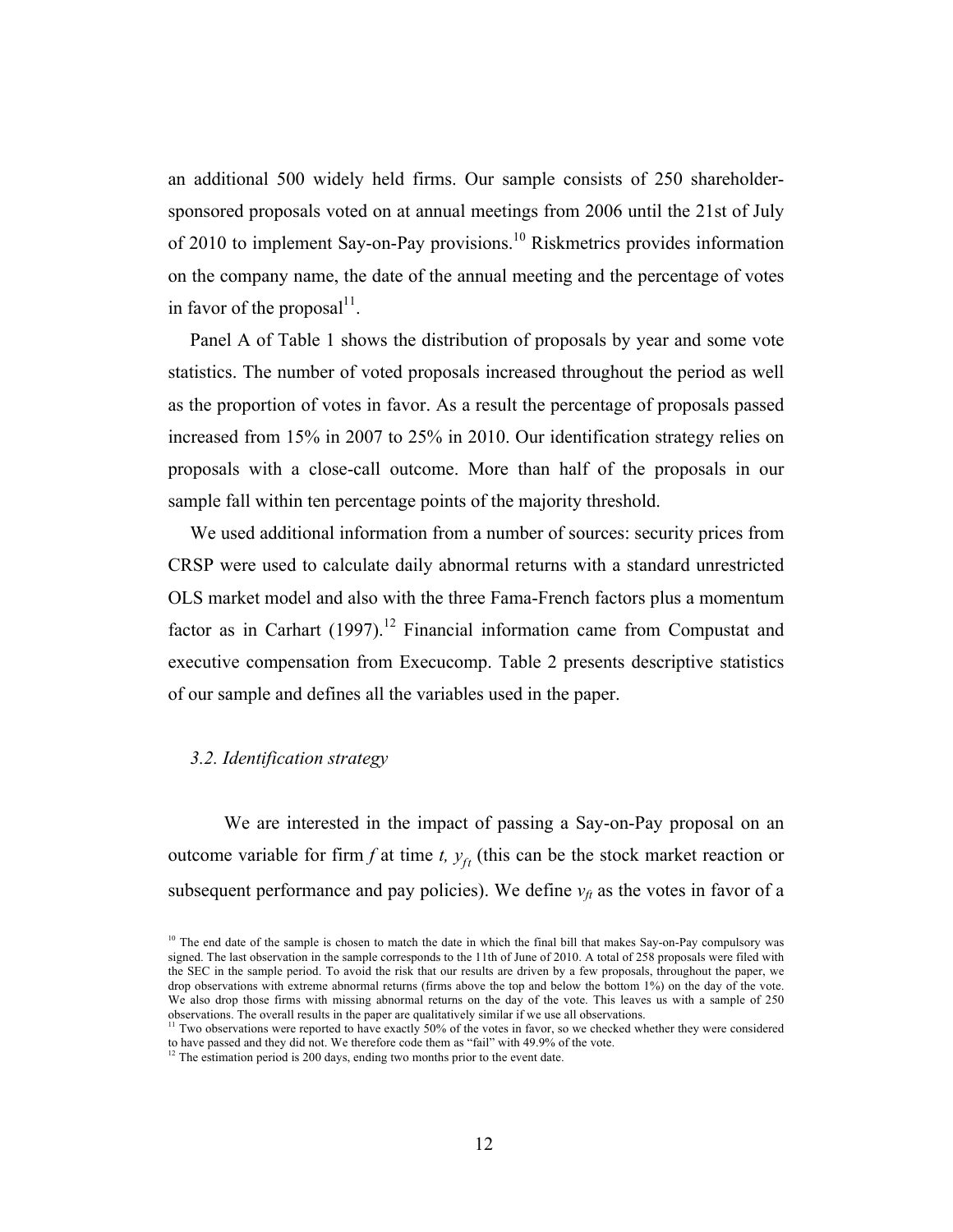Say-on-Pay proposal, *v\** as the majority threshold for a proposal to pass and an indicator for pass as  $D_f = 1(v_f \ge v^*)$ , and write:

$$
y_{ft} = K + D_{ft}\theta + u_{ft} \quad (1)
$$

The effect of interest is captured by the coefficient  $\theta$ , while the error term  $u_{\hat{H}}$  represents all other determinants of the outcome ( $E[u_{\hat{H}}] = 0$ ). However, this regression is unlikely to give a consistent estimate  $\hat{\theta}$ , for instance because passing a proposal is correlated with omitted variables that are themselves correlated with  $y_{\hat{n}}$ , or in the presence of reverse causality, such that  $E(D_{\hat{n}}, u_{\hat{n}}) \neq 0$ .

To obtain a causal estimate of the effect of Say-on-Pay proposals we use a regression discontinuity estimate, which exploits the fact that in an arbitrarily small interval around the discontinuity (the threshold *v*\*) whether the proposal passed or failed is akin to a random outcome. Lee (2008) shows that as long as there is a (possibly small) random component to the vote, the assignment to "treatment" (pass and  $D_f$  = 1) and "control" groups (fails and  $D_f$  = 0) is random around the threshold. A simple nonparametric way to estimate  $\hat{\theta}$  is therefore to measure the difference in average  $y_{\hat{H}}$  between Say-on-Pay proposals that either pass or do not by a narrow margin of votes. This is an unbiased estimate of *θ* that can be interpreted as causal. However, a more efficient way to estimate the effect consists of fitting a flexible function that captures the continuous relationship between  $y_f$  and *v*, allowing for a discontinuous jump at the discontinuity  $v^*$ . Following Lee and Lemieux (2010), we approximate the underlying relationship between  $y_f$  and  $v_f$ , with two different polynomials for observations on the righthand side of the threshold  $P_r(v_{\text{ft}}, \gamma')$  and on the left-hand side of the threshold  $P_l(\nu_{ft}, \gamma^l)$ , and we also include year dummies  $\alpha_{\tau}$ :

$$
y_{ft} = D_{ft}\theta + P_{r}(v_{ft}, \gamma') + P_{l}(v_{ft}, \gamma^{l}) + \alpha_{t} + u_{ft} (2)
$$

The polynomials  $P_r(v_{ft}, y')$  and  $P_l(v_{ft}, y')$  capture any continuous relationship between  $y_f$  and  $v_f$ , in particular, the effect of any confounding factors that are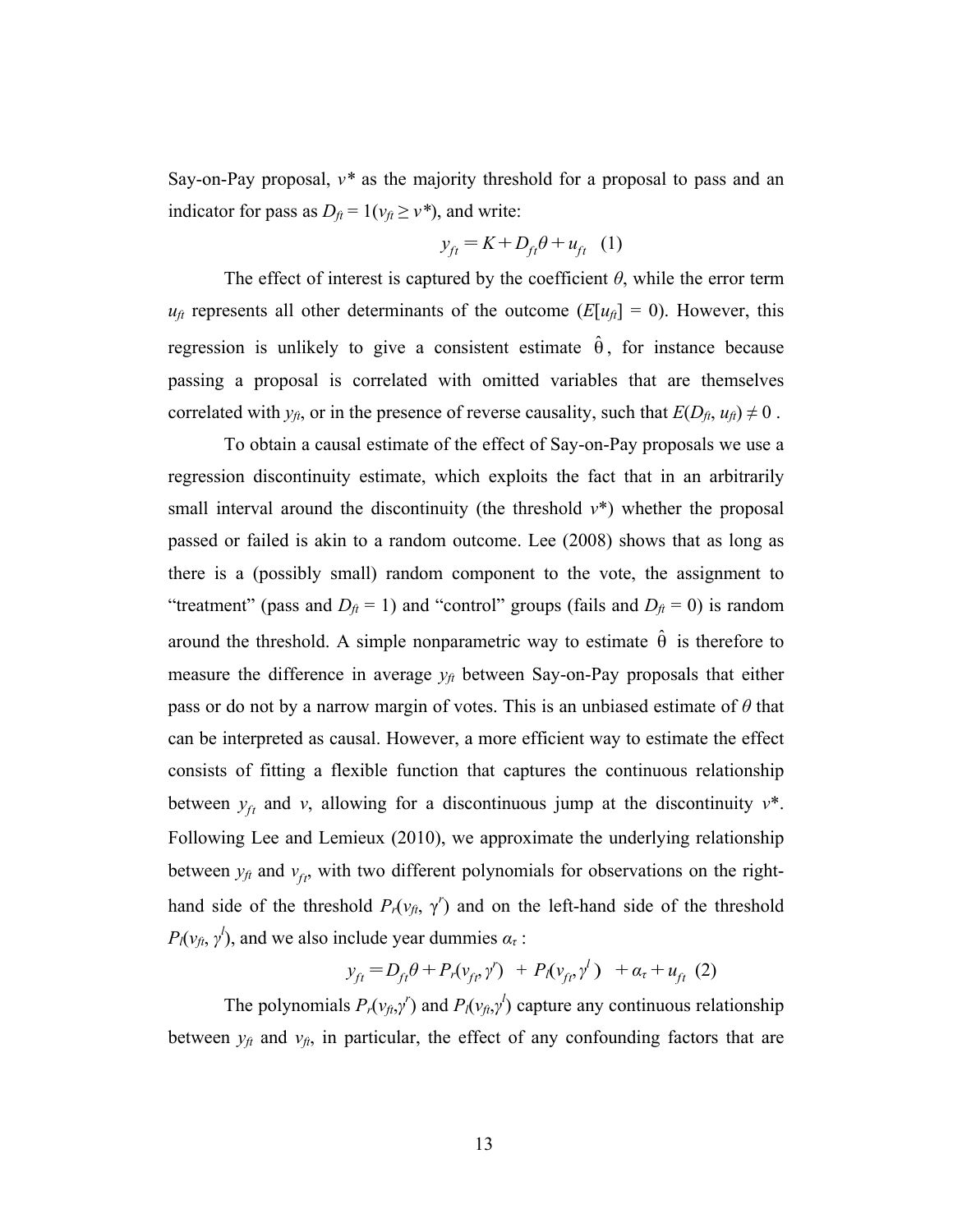correlated both with the vote and firm characteristics in a continuous way.<sup>13</sup> At the same time,  $\theta$  captures the discrete changes in  $y_{\theta}$  at the majority threshold, and is a consistent estimate of the causal effect of the passing of a proposal on  $y_{ft}$ .<sup>14</sup> This procedure is a more efficient way to estimate the effect than a simple comparison of means around the threshold as all the observations participate in the estimation. The estimate of *θ* captures the weighted average effect across all firms, where more weight is given to those firms in which a close election was expected. In what follows, we report a polynomial of order three to each side of the discontinuity. We also checked that overall the results are robust to using polynomials of order four and five, as well as to using the non-parametric approach proposed by Calonico, Cattaneo and Titiunik (2014).<sup>15</sup>

Note that the combination of a regression discontinuity design with an event study setting has some additional desirable properties that are absent from traditional event studies. First, to the extent that the market can predict the vote, votes that win or lose by large margins will already be incorporated into prices prior to the vote and hence we should expect no significant price reaction far from the discontinuity. The closer the actual vote is to the discontinuity, the higher the ex-ante uncertainty that is resolved by the outcome of the vote (whether the proposal effectively passes or fails). Hence we expect the largest market response around the discontinuity. In fact, how fast the abnormal return becomes zero as a

<sup>&</sup>lt;sup>13</sup> We are considering other events at the annual meeting as part of the regression noise. This is correct as long as other unexpected events are not correlated with a close-call pass or fail. We confirmed that a close-call pass on Say-on-Pay does not predict whether a close-call vote on other proposals in the same meeting will pass or fail. An alternative approach is to estimate a discontinuity model for all the proposals in a meeting simultaneously, as in Cuñat, Giné, Guadalupe (2012). The results for this method yield very similar results as can be seen in Table A3. For simplicity and parsimony we use the simpler specification of equation (2) throughout this paper.

<sup>&</sup>lt;sup>14</sup> Say-on-Pay proposals are not binding. However, they have well-defined majority rules, which we use to calculate our vote margins. Given this, we are in a "fuzzy discontinuity design" setting and are estimating an Intent to Treat effect. To obtain the Treatment on the Treated, we could instrument whether the proposal is implemented with the vote outcome. However, as we show in Section 4.2, while discontinuous at the threshold, the vote does not predict implementation with strong enough significance to have a good first stage. Hence the paper shows Intent to Treat effects (ITT), although we provide an estimate of the treatment on the treated for the market value response by rescaling the ITT effect over the change in the probability of implementation at the discontinuity.

<sup>&</sup>lt;sup>15</sup> Results available upon request.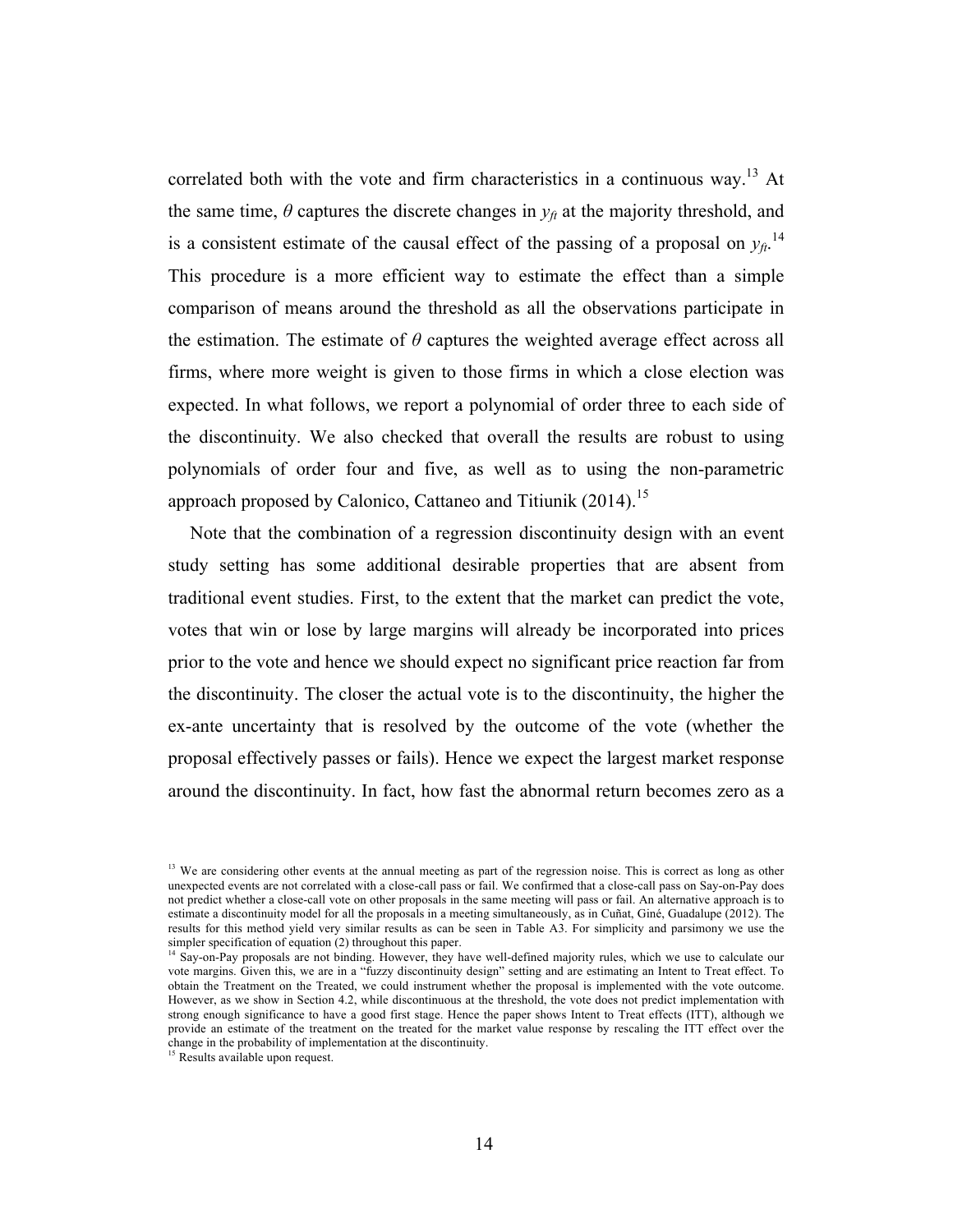function of the distance to the threshold is an indication of the precision with which the market was able to predict the vote. Second, the prior expectations of the market about the implementation of the proposal are identical on both sides of the discontinuity, so the combination of an event study with a regression discontinuity design naturally takes care of any anticipated events prior to the vote. Appendix figure A4 shows the predicted change in abnormal returns as a function of the vote share: it is highest (lowest) just to the right (left) of the threshold, and is closer to zero the further away the vote share is from the threshold.<sup>16</sup>

#### *3.3 Sample characteristics, external validity and pre-existing differences*

In this section we investigate two selection issues that are important to understand the external and internal validity of our results. The first is to assess whether the firms identifying our effect are representative of a broader population of firms. The second relates to the selection of firms within our sample into treated and non-treated firms. To the extent that the exact vote outcome around the threshold is random, our identification strategy implies there is no selection into treatment around the discontinuity, that is, firms that pass a Say-on-Pay provision by few votes should ex-ante be comparable to firms that reject a Sayon-Pay provision by a small margin. We run a number of tests to evaluate the validity of this assumption.

First, since the Riskmetrics sample only includes the subset of firms targeted by votes on Say-on-Pay, we compare those to the population they are sampled from (S&P 1500 firms). Appendix Table A1 presents detailed summary statistics of firm characteristics for firms in our sample as well as for the universe of

<sup>&</sup>lt;sup>16</sup> Cuñat, Giné, and Guadalupe (2012) give a more detailed account of these properties and show that the regression discontinuity estimate captures the expected value of the proposal (given implementation probabilities) after a positive vote. More generally, they show the conditions under which the value of implementing a proposal can be recovered in an event-study setting from the regression discontinuity estimate.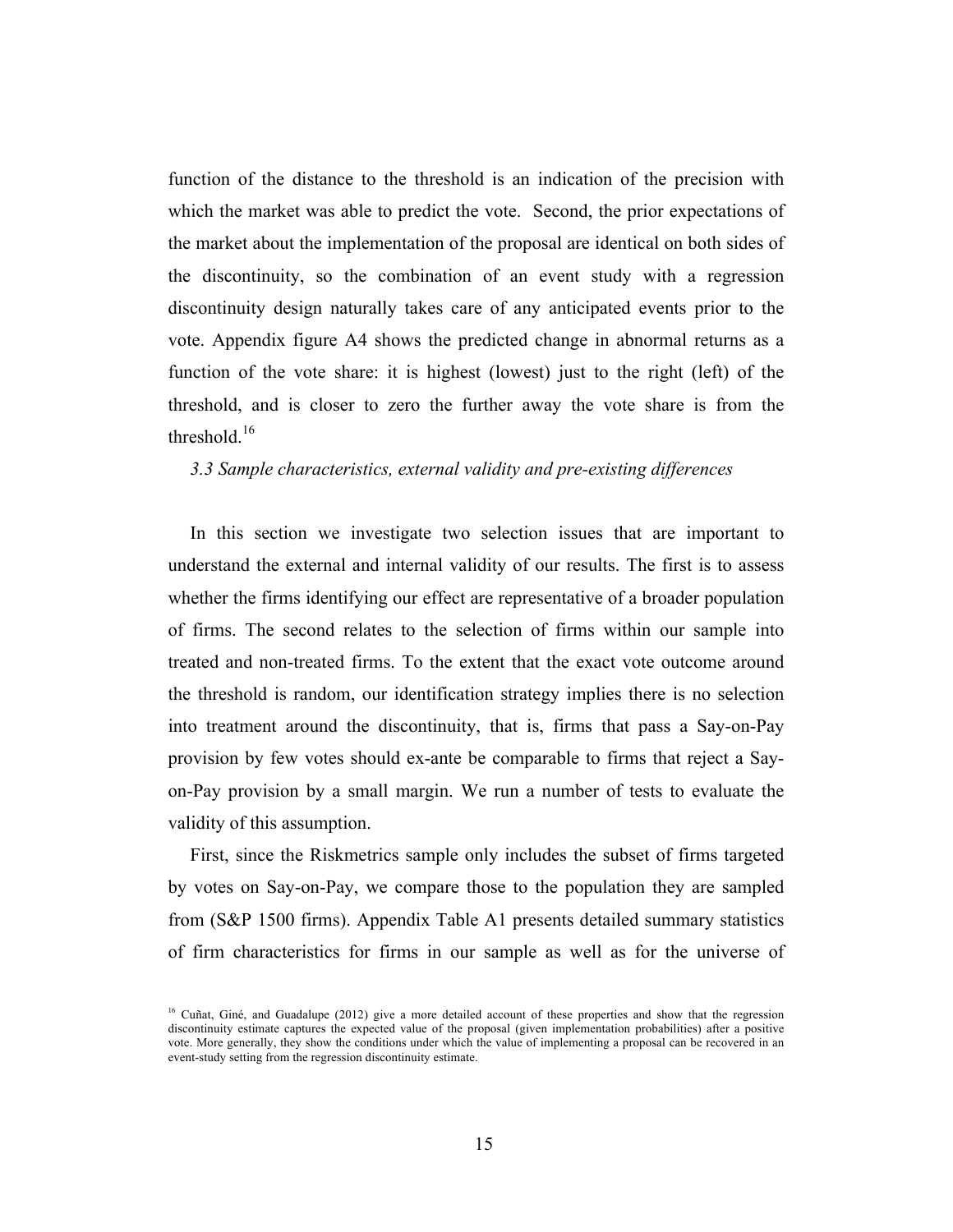S&P1500 firms, both in 2005. A systematic difference between them appears to be firm size. Larger firms are significantly more likely to hold a Say-on-Pay vote: they have higher total market value, more employees, higher total CEO pay and less dispersed ownership<sup>17</sup> – all characteristics of large firms. As is common among larger firms, they also have higher leverage and, accordingly, higher return on equity. However, once one looks at other profitability ratios that control for size and leverage the differences become smaller or disappear (as is also shown in Cai and Walkling, 2011). Similarly, total annual CEO pay is larger in our sample relative to the whole of Execucomp (average of \$11m and \$5m respectively). However, if we compute the residual of total CEO pay after controlling for firm size (assets) and market returns the difference in pay drops under \$400k and it is not statistically significant.<sup>18</sup> These sample characteristics, do not affect which firms are treated within our sample, and, hence, do not bias our estimate of the treatment effect. However, the fact that the sample tends to include the larger and more prominent firms of the S&P1500 should be taken into account when generalizing the results to a broader population of firms.<sup>19</sup>

Second, in Appendix Table A1 we also compare the characteristics of firms around the discontinuity (within ten percentage points of the majority threshold) to the whole sample. We find that the subsample around the discontinuity is very similar to the whole population. All the variable means are statistically the same except for a small significant difference in top-5 ownership concentration (22%

 $17$  In the bottom panel of Table A1 one can see the typical structure of votes in our sample. Institutional investors have on average 72% of the votes, although these are quite dispersed among them. There are on average two shareholders with holdings above 5% and the top five investors accumulate on average 21% of the votes. In none of our observations do the top 5 shareholders accumulate enough votes to constitute a majority of votes. On average, a substantial number of votes are held by dispersed shareholders, which reduces the ex-ante predictability of the vote. Note that we restrict the comparison to 2005 to avoid that the year stratification or the effects of Say-on-Pay could drive the results.

<sup>&</sup>lt;sup>18</sup> We compute abnormal pay as a residual of a regression of total pay on second order polynomials on assets and market returns that are allowed to vary by industry (variable labeled "abnormal pay" in Table A1).

<sup>&</sup>lt;sup>19</sup> Iliev and Vitanova (2014) find results consistent with ours among smaller firms. They use an event study methodology paired with cross sectional regulatory differences to examine the effect of Say-on-Pay on firms of sizes with share float between \$40 million and \$110 million. This additional evidence on quite small companies complements ours and contributes to establishing the external validity of the effects found here.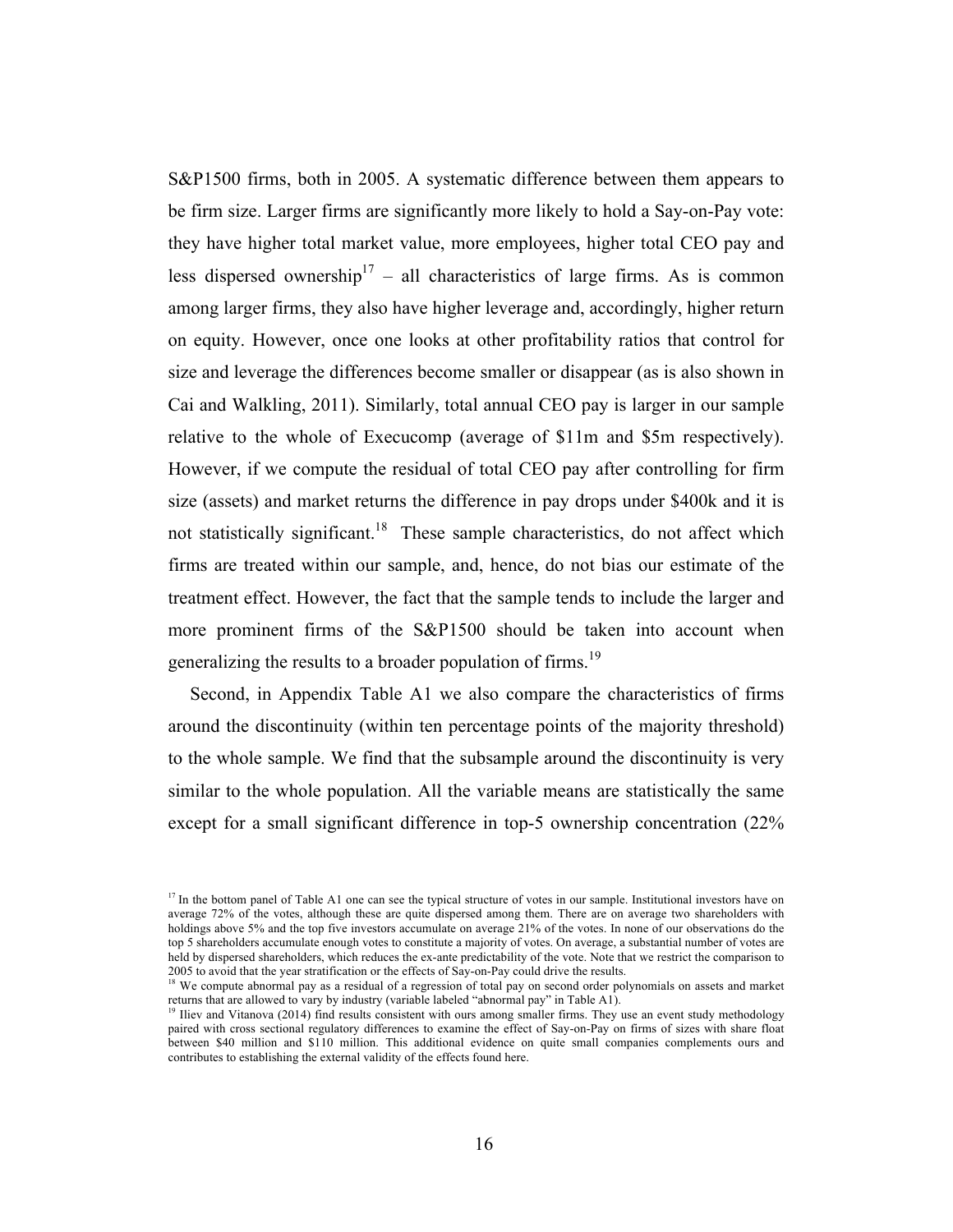vs. 24%). Overall, there is no evidence of selection into the discontinuity.20

Third, in Appendix Table A2 we investigate whether there are any systematic pre-existing differences between firms that pass Say-on-Pay and those that do not. We find some differences when we compare all firms that pass Say-on-Pay to all those that do not, indicating that the decision to adopt Say-on-Pay is endogenous to firm characteristics. However, these differences mostly disappear around the discontinuity, i.e. when we estimate specification (2) using firm characteristics prior to the vote as the dependent variable (a detailed discussion of the table can be found in the Appendix). This absence of observable differences around the discontinuity lends support to our identification strategy.

Finally, we analyze the distribution of shareholder votes. Figure 1 shows the distribution of votes within the sample. First, the average and median vote is slightly below the majority threshold, but 64% of the observations fall within 10 percentage points of the majority threshold. This implies that our regression discontinuity coefficient is estimated from a large and significant share of the actual votes and hence can be thought of as representative of the effect of Say-on-Pay on the average firm in our sample. Second, Figures 1 and 2 show that the distribution of votes is continuous at the 50% threshold, suggesting that there is no strategic voting or withdrawal of proposals for close-call votes.<sup>21</sup>

Overall, this section shows that the assumptions behind our identification strategy — continuity of votes at the majority threshold and lack of preexisting differences in the neighborhood of pass — do hold and allow us to estimate a

 $20$  If one interprets shareholder votes as a random variable with heterogeneous distributions, an interpretation of the RDD estimator is that it is a weighted coefficient of all firms, with weights reflecting the probability of each firm-proposal to make it to the discontinuity (see Lee and Lemieux 2008). The estimator by Calonico, Cattaneo and Titiunik (2014) is developed under this assumption.

<sup>&</sup>lt;sup>21</sup> The formal continuity test in Figure 2 (see McCrary 2008) rejects the discontinuity of the distribution at the majority threshold. Cuñat, Giné and Guadalupe (2012) show a similar lack of strategic behavior around the discontinuity for all shareholder-sponsored proposals, while Listokin (2008) documents that strategic withdrawal of proposals is a real issue for management-sponsored proposals (which implies this analysis should not be done on management proposals). Note that, as long as agents are not able to precisely predict the vote, any form of strategic voting would not affect the results at the discontinuity. This applies, among others to ISS recommendations and block holders. The results in Figures 3 and 4 confirm that the market is not able to predict the vote outcomes with such precision.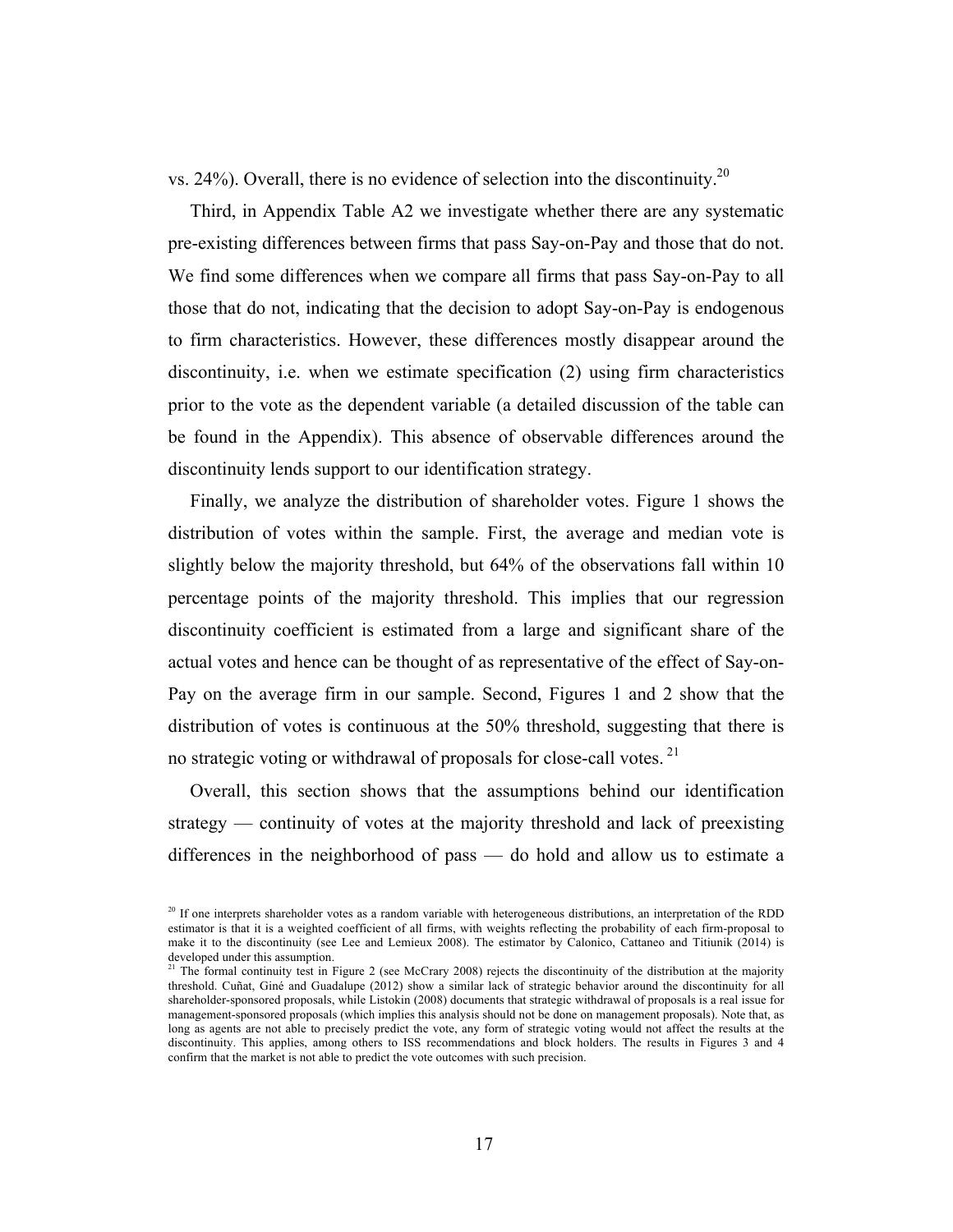clean causal effect. It also shows that the main distinguishing difference between firms in our sample and the sampling universe is firm size, which should be taken into account when generalizing the results to a broader population of firms.

#### **4. Results**

#### *4.1. The effect of Say-on-Pay on abnormal returns*

To evaluate the impact of Say-on-Pay provisions on shareholder value we first examine the market reaction to passing a Say-on-Pay proposal. Table 3 reports estimates of the difference in abnormal returns between Say-on-Pay proposals that pass and those that do not. Columns 1 to 5 present non-parametric estimates. To isolate the causal effect of Say-on-Pay on value, under our identification strategy, we estimate  $\theta$  as the difference in abnormal returns between proposals that pass and those that do not pass for increasingly small intervals around the majority threshold. Column 1 estimates are based on the whole sample. As expected, we find that there is no difference, on average, between proposals that pass and those that fail (a small point estimate of **-**0.00210 that is not statistically different from zero) reflecting that for proposals that pass or fail by a large margin, the market has already incorporated the expected vote outcome in prices. Columns 2 and 3 restrict the sample to within ten percentage points and five percentage points of the threshold, respectively. As we narrow the margin of votes around the pass threshold, we begin to see a small increase in the estimates, though the standard errors are still large. For votes within two and half percentage points of the threshold (column 4), we observe an estimate of 1.39% abnormal return that is significant at the 5% confidence level. Finally, if we narrow the window to within one and half percentage points, we observe that the estimate still follows an increasing pattern, reaching a statistically significant abnormal return of 1.88%.

Column 6 shows the regression for equation (2) for the entire sample, when we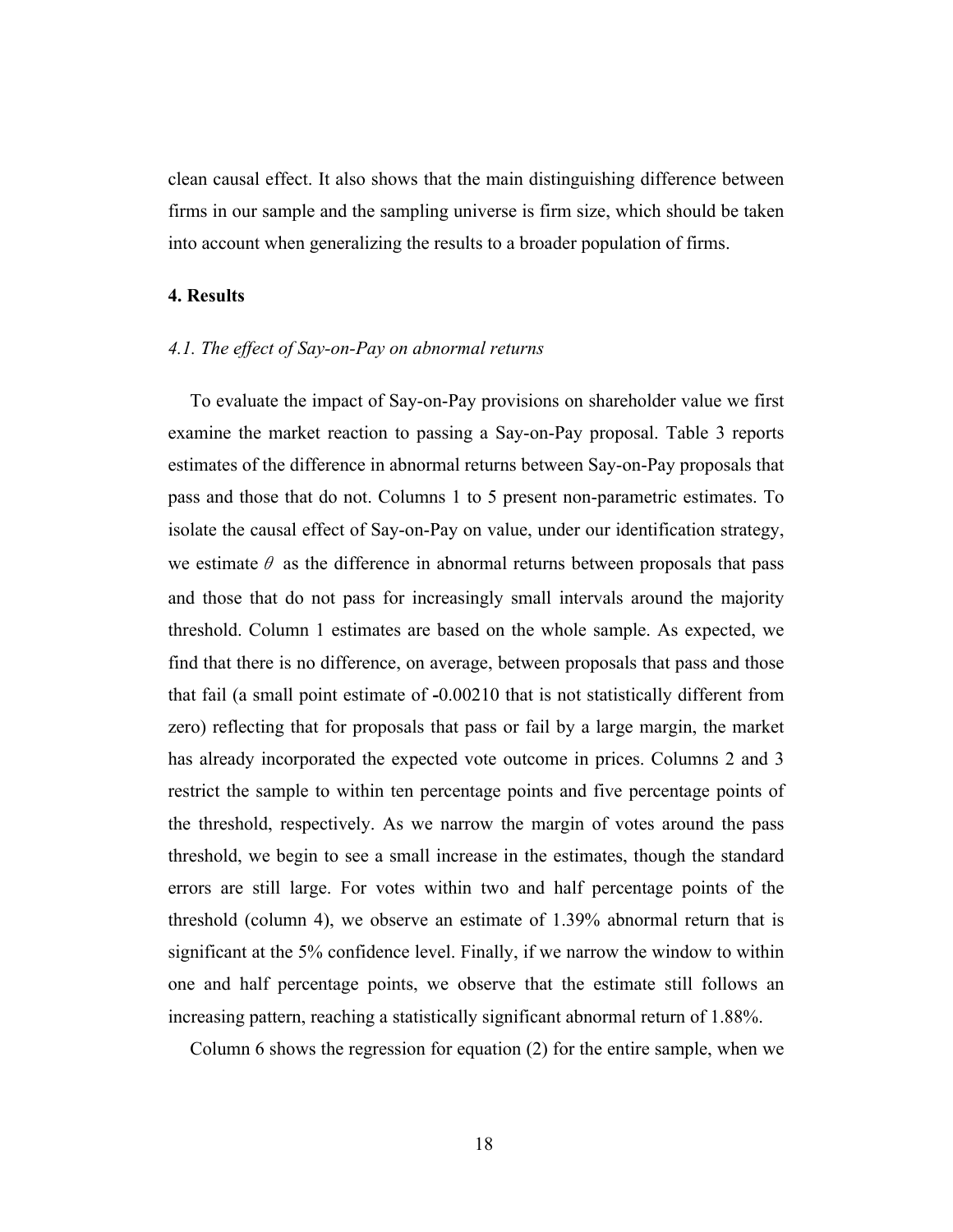allow for a discontinuous jump at the majority threshold, but we control for two polynomials of order three in the vote share on each side of it. The results are consistent with the non-parametric ones: the abnormal return of firms that pass a Say-on-Pay proposal is 2.4% higher than for firms that do not pass such proposals. The point estimate in column 6 is larger and more precisely estimated than that in column 5, but the two estimates are not statistically different.

Panel B of Table 3 shows the same set of regressions using as an alternative benchmark the four factor model. We find a similar pattern of increasing estimates as we narrow the interval around the threshold. When fitting a polynomial on each side of the threshold we obtain an estimate of the differential abnormal return of 1.76%, which is statistically significant at the 5% level.

Another way of visualizing these results is to plot the abnormal returns on the day of the meeting. Figure 3 shows the impact of passing Say-on-Pay proposals on abnormal returns on the day of the vote. The daily abnormal returns were calculated from CRSP using the Market model for Figure 3 (results are similar with the four factor model). The graph plots the smoothed average daily abnormal return for the day of the meeting  $(t = 0)$  when the information of the vote is revealed. The X-axis reflects the margin of victory (the vote share minus the threshold for that vote). On the day of the vote, Say-on-Pay proposals that pass by a small margin have positive abnormal returns. Comparing those to proposals that fail by a small margin gives us the effect of passing Say-on-Pay on abnormal returns. For votes further away from the threshold the abnormal return is indistinguishable from zero. One could be concerned that outliers could drive the shape of the figure, so in Figure 4 we replicate the exercise using medians: each point in the graph computes median (instead of mean) abnormal returns of the 20 nearest vote outcomes and shows very similar results. $^{22}$ 

 $22$  Each point in the y axis represents the median abnormal return (on the day of the vote) of the ten nearest votes along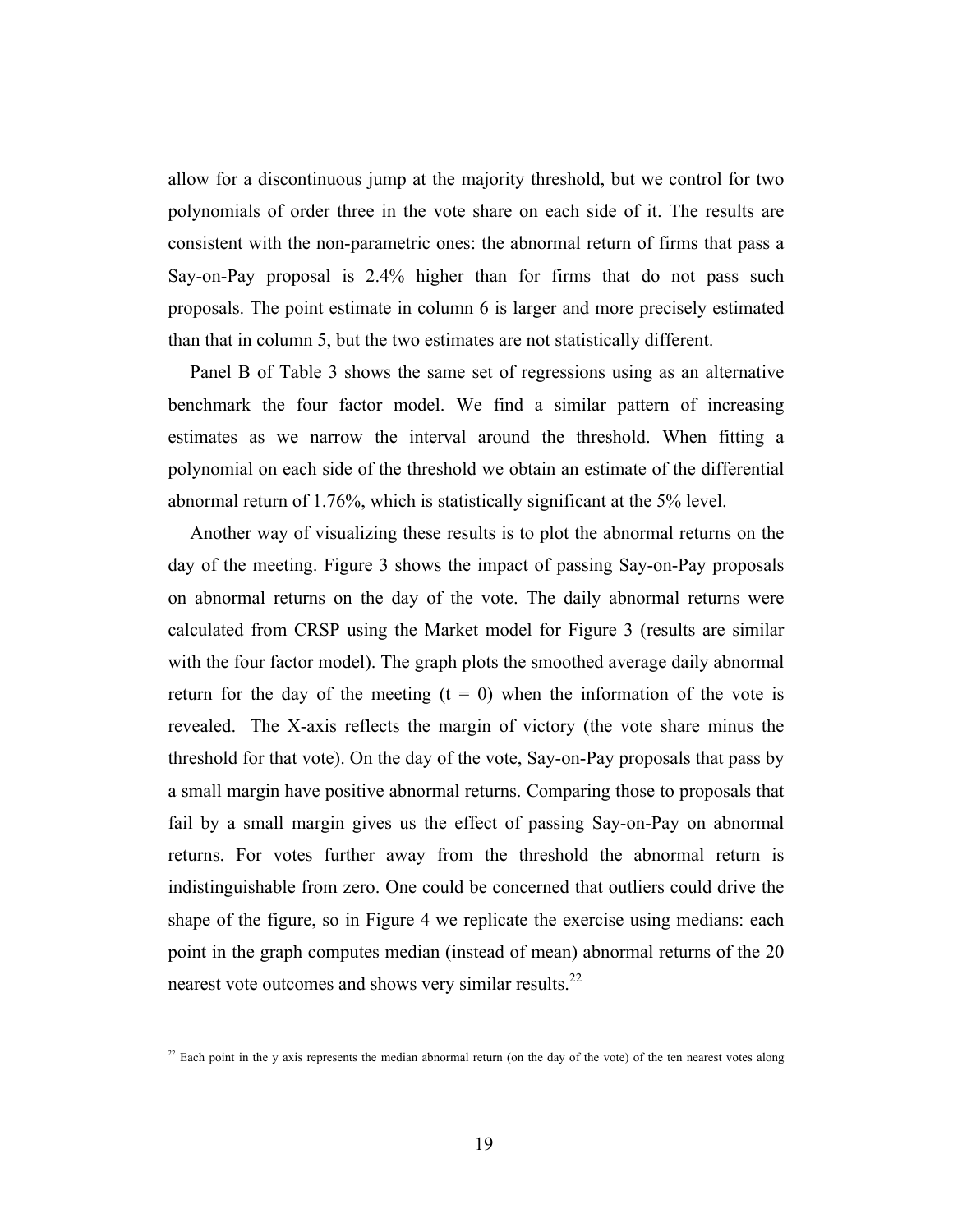In our data, proposals that pass with a very small margin of victory (up to 3%) have a positive abnormal return, and this decreases sharply with the distance to the threshold, suggesting that the market is able to predict votes that pass by large margins. Similarly, proposals that fail by a small margin have a negative abnormal return, and the return is decreasing in the vote share to the left of the threshold.

Even if a substantial part of the information about the vote is released on the day of the meeting, we explore any further gains (or potential reversals) beyond the day of the vote.<sup>23</sup> Table 4 reports the regression for equation (2) where the outcome variable  $y_t$  denotes abnormal returns computed in different event windows around the day of the vote. We use the entire sample of data and a polynomial of order three in the vote share on each side of the threshold. First, in column 1 the dependent variable is abnormal returns the day before the vote. The small and statistically insignificant coefficient indicates that the effect of Say-on-Pay is not foreseen by the market the day before the vote for any of the benchmarks in Panels A and B. Column 2 shows the effect on the day of the vote (identical to column 6 of Table 3). Next, in Column 3 onwards we find that passing a Say-on-Pay proposal delivers abnormal returns beyond the day of the vote. Column 3 shows the impact on a two-day window that includes the day of the vote and the following day. The coefficients are 2.4% for the market model and 2.1% for the four factor model, which are close to the ones on the day of the vote and statistically significant. Column 4 displays a similar estimate for the twoweek window: 2.5% for the market model and 2.4% for the four factor model. Finally, Column 5 shows growing estimates of 5.2% and 7.2%, for cumulative returns up to six weeks; indicating that there is no reversal six weeks after the

each side of the x axis. The discrete jumps in the graph correspond to changes in the median observation as the window changes. The advantage of this approach is that the results are not sensitive to the presence of outliers or driven by a few observations.

 $2<sup>23</sup>$  Say-on-Pay proposals are closely followed by the media. Moreover, a variety of channels such as newswires and realtime broadcasts disclose the vote outcome on the day of the annual meeting.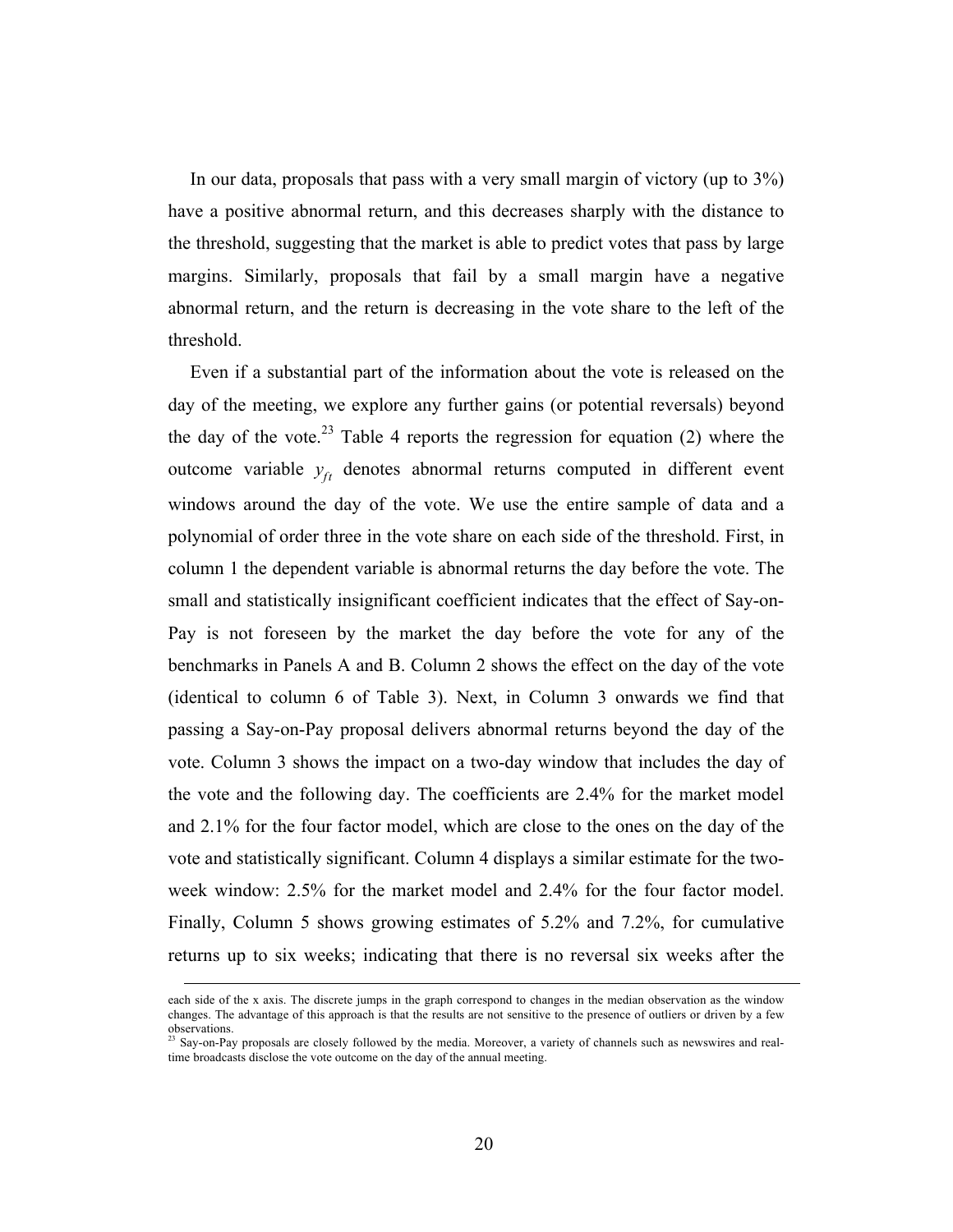vote. Standard errors are much larger (and estimates not significant) in longer windows, since there are many other events driving stock prices and creating noise, although the fact that there is no reversal in the estimated coefficients suggests that the Say-on-Pay effect is persistent.

Overall, we find that the large positive market reaction to passing a Say-on-Pay proposal is sustained and even increases following the vote. We perform two robustness checks in Appendix table A3 related to the presence of other proposals and the dynamics of abnormal returns.<sup>24</sup> First, we directly control for other governance proposals that are voted on in the same annual meeting by adding them linearly to equation (2) and including another polynomial in the vote share for those proposals. The results on Say-on-Pay are similar (See columns 1 and 3 of Table A3) after including these controls. Second, we use a dynamic RD estimator that estimates the effect of the vote on all periods simultaneously and also controls for other proposals (and their vote share polynomial) (see Columns 2 and 4 in Table A3). The results are again very similar. This confirms that the vote outcome of other proposals is not systematically related to the outcome of the Say-on-Pay vote around the discontinuity, such that we can use throughout the simpler specification of Equation (2). In the following sections we go beyond the stock market reaction and explore the different channels that may be driving this market reaction.

# *4.2. Implementation*

This section documents how much the implementation probability of a Say-on-Pay proposal changes at the majority threshold, with three main objectives in mind. Firstly, given that the vote outcome on shareholder proposals is typically

<sup>&</sup>lt;sup>24</sup> The methodology in Table A3 follows Cuñat, Giné and Guadalupe (2012) and is described in the Appendix.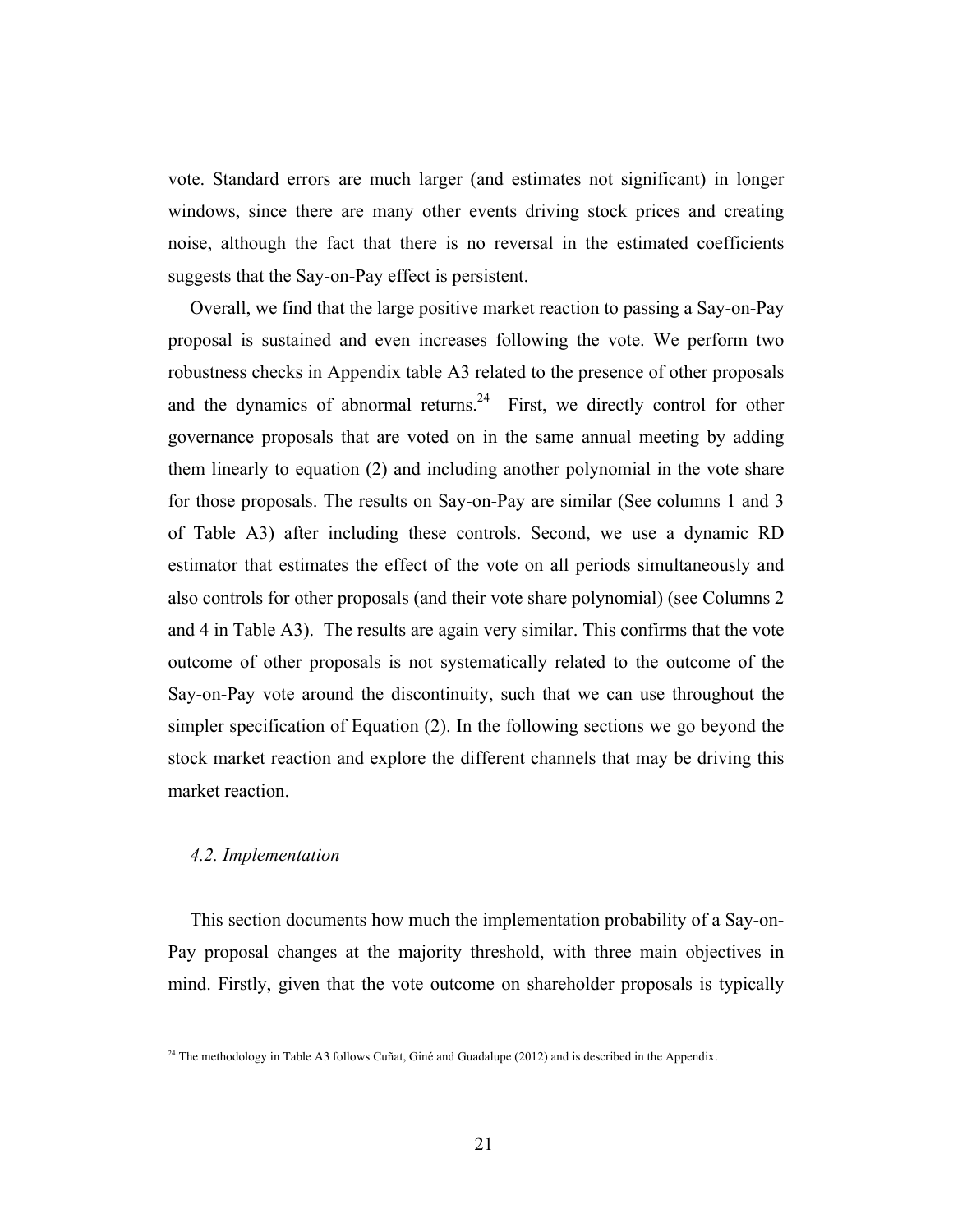non-binding it is important to establish whether passing a proposal has an impact on implementation. Secondly, our identification strategy relies on a discontinuity (a discrete change) in the implementation probability of a Say-on-Pay proposal at the majority threshold, so it is important to explicitly test for this assumption. Finally, while we have established the market reaction to passing a proposal, this market reaction takes into account the fact that proposals will be implemented with a certain probability. In order to estimate the actual value of implementing a Say-on-Pay proposal we need to re-scale the market reaction, dividing by the discrete change in the probability of implementation around the vote threshold between passing and not passing.

We collected complete implementation data from SEC filings for all voted proposals in our sample. In particular we recorded whether the proposal was implemented before the following annual meeting. The graph in Figure 3 illustrates the empirical probability of implementing a proposal using a flexible function of the vote on each side of the discontinuity.<sup>25</sup> The probability of implementation increases almost monotonically in the vote share, but we observe a discrete jump at the majority threshold. Table 5 estimates the size of the jump at the discontinuity. Column 1 shows that for the whole sample, a proposal that passes has a 52.5% higher probability of being implemented than one that does not. This is an average estimate for all vote outcomes, whereas we seek to estimate whether the probability of implementation changes just around the discontinuity. To do so we replicate the analysis in Table 3 and estimate how passing a proposal changes the probability of implementation for increasingly small vote intervals around the majority threshold. Intuitively, passing should lead to a lower differential probability of implementation as we narrow the interval. However, around 1.5% of the majority threshold (Column 5), the differential

 $^{25}$  In particular, we use an average kernel smoother with a bandwidth of approximately 20 observations.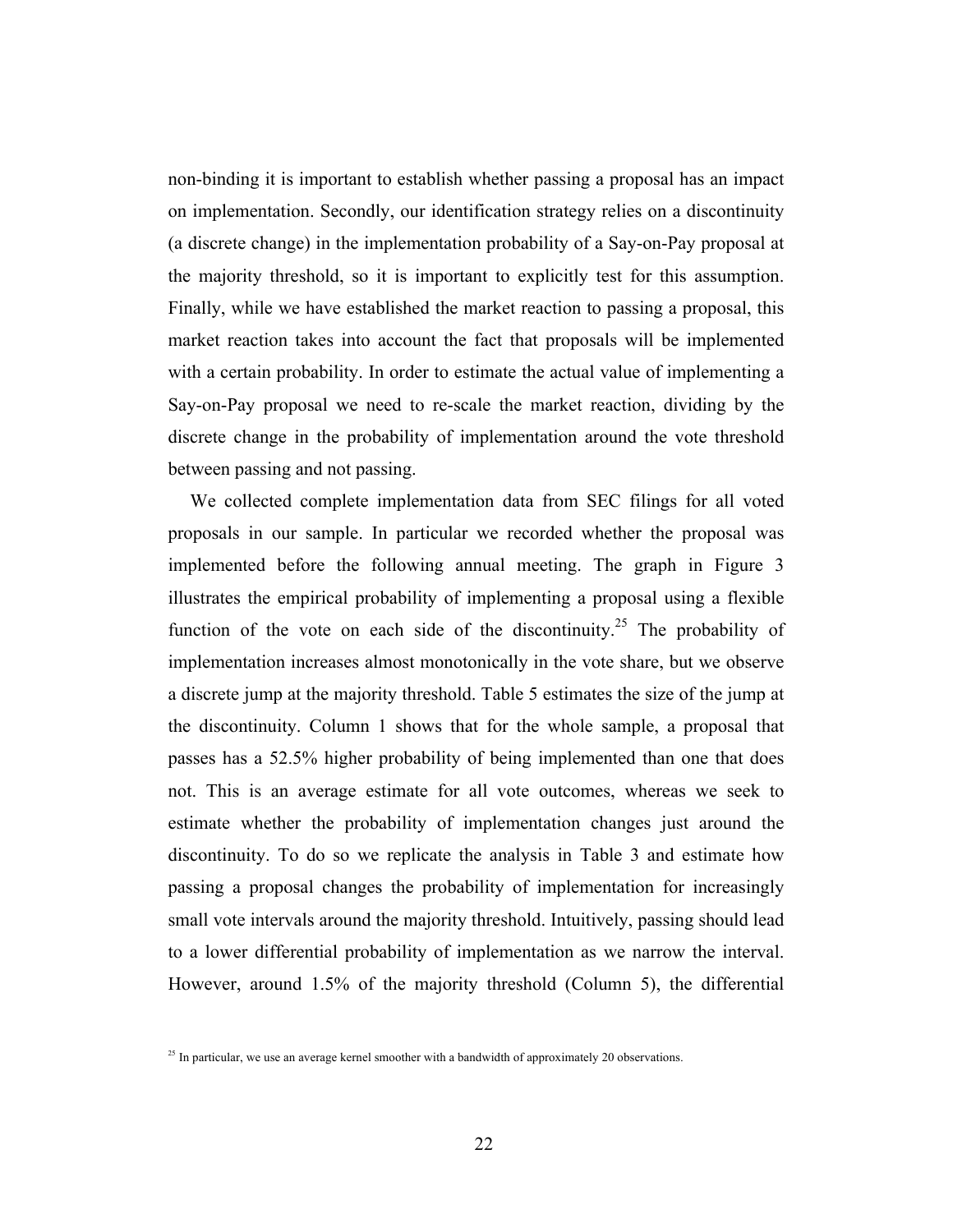probability of implementation is still quite high (45.8%) and statistically significant. Column 6 displays the full model given by equation (2) and estimated using a polynomial in the vote share of order three on each side of the threshold: We obtain a very similar coefficient of 52.5%, significant at the 5% significance level.

With this estimate of the probability of implementation in hand we can provide a back-of-the-envelope estimate of the value of a Say-on-Pay proposal. Using the abnormal returns from Table 3 of between 1.76% and 2.4%, and re-scaling by a probability of implementation around the threshold of 52.5%, the value of adopting a Say-on-Pay proposal is estimated to be about  $3.4\%$  to  $4.6\%$ <sup>26</sup>

# *4.3. The effect of Say-on-Pay on firm outcomes*

We have established that the market reaction to passing a Say-on-Pay provision is positive. This may reflect market perceptions of the potential costsavings and managerial efficiency gains as a result of the Say-on-Pay provision. As described in Section 2, there are at least two channels by which Say-on-Pay can deliver better firm performance: first, through a stricter alignment of pay with performance; second, through more efficient monitoring and the risk of the CEO being dismissed if the vote does not pass. Given that a negative outcome on the subsequent Say-on-Pay votes sends a very negative signal, the CEO may change behavior out of concern for his/her career. In this section we evaluate the effects of Say-on-Pay proposals that may result from closer monitoring and better contractual incentives.

Tables 5 and 6 show the impact of passing a Say-on-Pay proposal on variables

<sup>&</sup>lt;sup>26</sup> This re-scaling gives an approximation of the actual effect of implementation. It is equivalent to the point estimate of an IV regression. Although within our sample we cannot estimate the first stage of an IV regression with enough precision, we show in Table 5 that the jump in implementation is statistically different from zero. This is consistent with the previous governance literature that also finds that there is a jump in implementation at the majority threshold of non-binding shareholder proposals.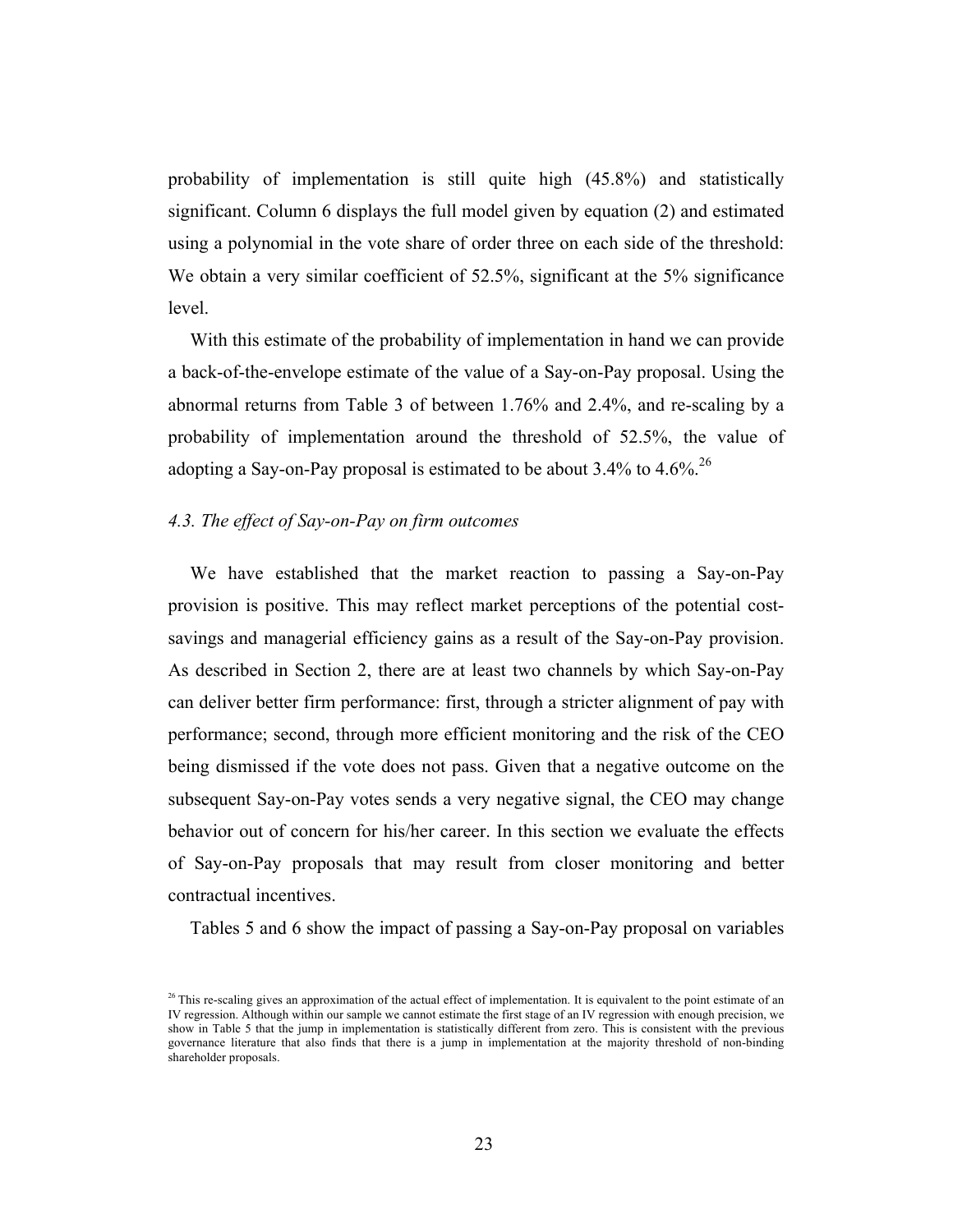that capture firm profitability, long-term performance and other real outcomes. Each cell corresponds to a different regression that measures the effect of passing a proposal at the discontinuity. We again use the identification strategy given by equation (2) with third order polynomials on each side of the majority threshold. Each column corresponds to a different dependent variable  $y_f$  and each panel to a different year-to-year effect.

We denote as year *t* the year in which the Say-on-Pay proposal is voted. Annual meetings are held between two fiscal year ends, which is when the variables used in this and the following sections are recorded.<sup>27</sup> Therefore we define the time periods such that there are at least six months between the annual meeting when the vote is held and fiscal year end *t*. This means that the change between *t* and *t* -1 includes some pre-treatment months and at least 6 of the first post-treatment months. The dependent variables in the first panel measure changes in the variables from *t-1* to *t*. In the second they measure changes from the end of the year of the vote *t* until the first full year after the Say-on-Pay vote  $(t+1)$ . Variables are winsorized at the 5% level.

Table 6 reports the effect of passing a Say-on-Pay proposal on commonly used profitability measures. We define the dependent variables in this table as changes within the firm to identify the within-firm effect of Say-on-Pay. Overall, Table 6 shows that there are no significant effects of Say-on-Pay between *t-1* and *t*, but significant increases in profitability between  $t$  and  $t+1$ . More specifically, firms passing Say-on-Pay have \$3.5 higher earnings per share, a 5.8% higher return on assets, and a 5.1% higher return on operating assets between *t* and *t+1*. All these effects are significant at 1% and economically quite large, which is consistent with the large market value effects found earlier. They also have higher Tobin's Q (0.13) and return on equity (0.11), although these are not significant at standard

 $27$  Most of the proxy season takes place between April and June - 88% of the proposals in our sample take place before June.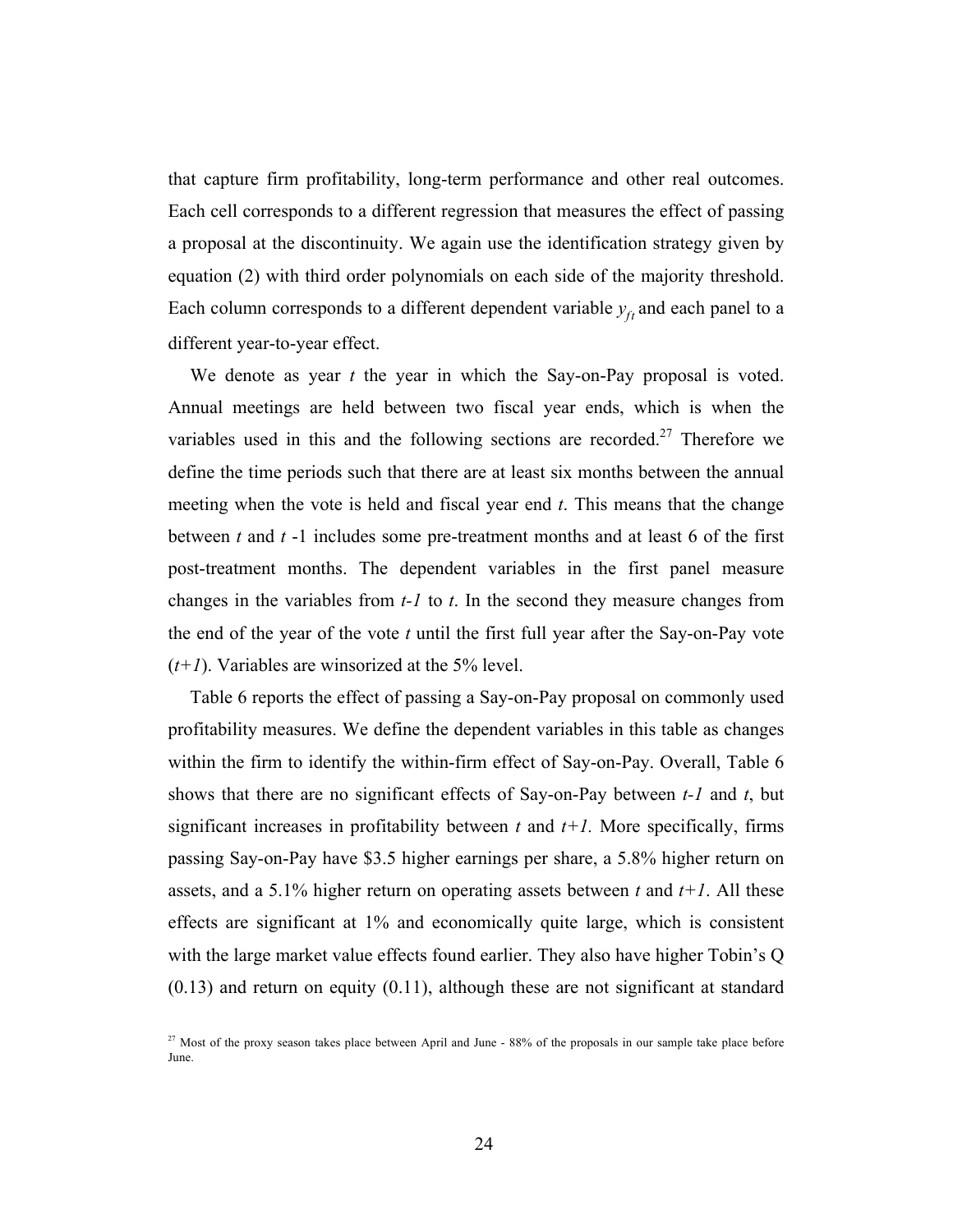levels.

How is this better performance attained? In Table 7 we examine measures of firm strategy and performance beyond earnings to understand the mechanisms through which performance improves. Again, we find that there are few significant changes between *t-1* and *t* (only an increase in employment that is not sustained the following period), and that most of the significant improvement occurs between *t* and *t+1* (that is, between 6 and 18 months after the vote) and is sustained thereafter. The most striking result is that we find a 21.6% and highly significant higher increase in labor productivity (defined as the growth in sales per worker) in firms that pass Say-on-Pay between *t* and *t+1* (Column 1). Columns 2 and 3 find that this effect is driven both by a 6% decline in employment and an increase in 11% sales. Although the estimates for these variables are not significant at standard levels, their ratio is (column 1). Furthermore, in the same period capital expenditure and overheads (SG&A) drop significantly in firms that pass a Say-on-Pay vote. This suggests that the firm is more efficiently run, since (potentially superfluous) capital expenditure and costly overheads are reduced. In contrast, we found no significant changes in other firm policies such as leverage. Interestingly, total payout (dividend and share repurchases) grows by 1.8%, although this is not statistically significant at conventional levels.

In sum, CEOs and executives seem to be reacting the Say-on-Pay provision by delivering better earnings and returns to shareholders. This performance improvement is accompanied by better productivity ratios, a reduction in overheads, and lower rates of increases in capital expenditure. Say-on-Pay provisions seem to push CEOs to deliver stronger performance: they cut costs while increasing productivity. The economic magnitude of our estimates on performance is quite large, which suggests that the changes in behavior accompanying Say-on-Pay around the threshold are significant and consistent with the market value response, although we cannot rule out that some of these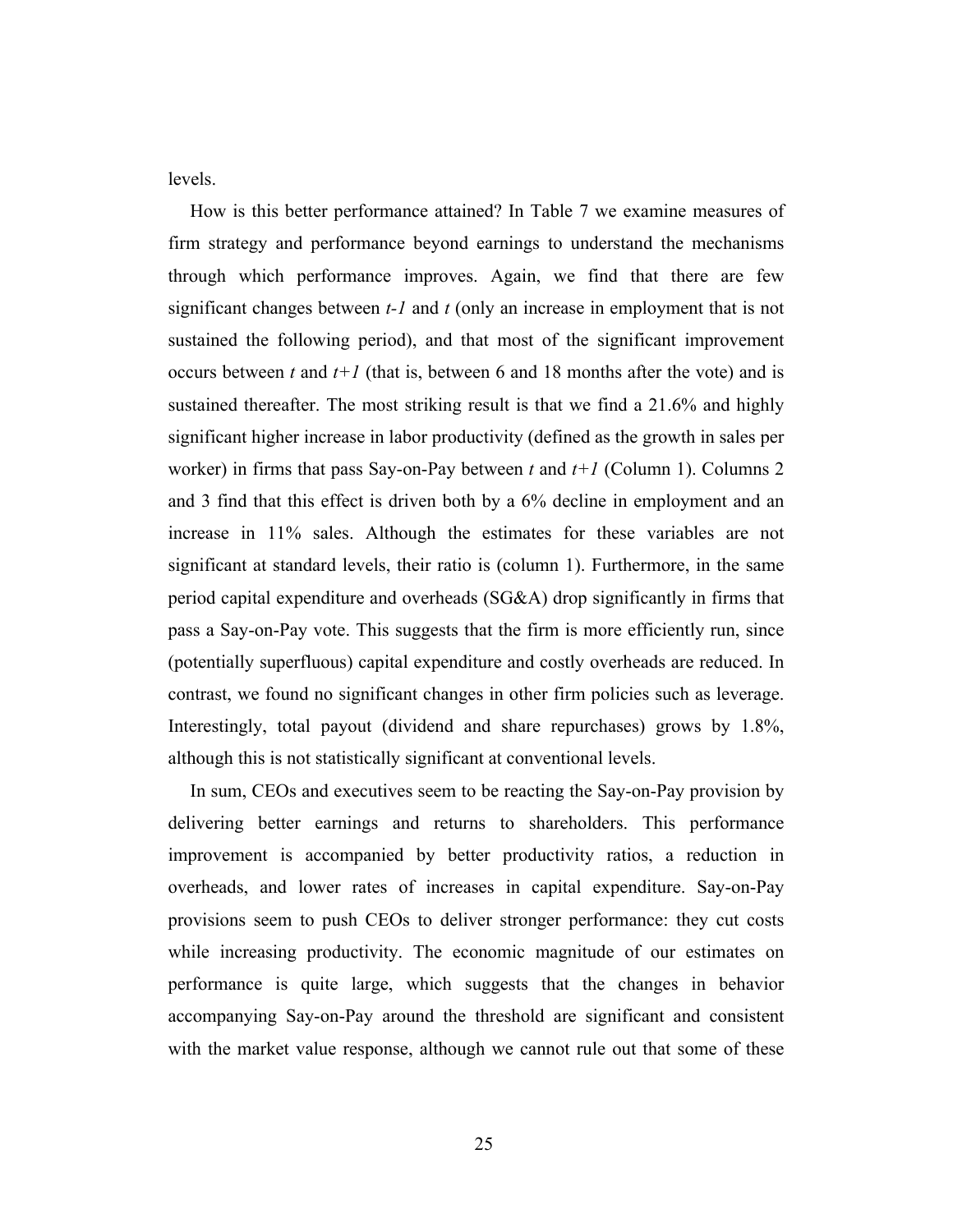effects are short lived or the result of earnings manipulation. The effects identified arise mainly 6 to 18 months after the Say-on-Pay proposal is passed – unfortunately, we cannot analyze a longer time period because in 2011 all firms started being subjected to Say-on-Pay. Moreover, since these are local effects by design one must be cautious with extrapolation – whether we can expect such large effects to apply to firms outside our sample or far from the discontinuity. However, at the very least our results suggest that firms where proposals failed by a small margin would have benefited greatly from it passing.

# *4.4. The effect of Say-on-Pay on CEO compensation*

The main objective of Say-on-Pay proposals is to improve the alignment of CEO incentives with firm objectives. In this section we examine whether passing a Say-on-Pay proposal has an impact on the level and on the incentive structure of CEO pay.

In Table 8 we report the effect of Say-on-Pay at the discontinuity threshold on changes in different elements of CEO compensation. We measure all the monetary variables in percentage growth rates, so that the effects we report can be interpreted as the differential growth in the variable between firms that approve or reject Say-on-Pay by a close margin. Column 1 reports the effect on total CEO compensation. Although the coefficients are negative, we do not observe a statistically significant change in the growth rates of CEO compensation in the two years following the passing of a Say-on-Pay proposal. Column 2 reports the effect of Say-on-Pay on the probability of CEO turnover. If Say-on-Pay proposals induce better shareholder monitoring, they may increase the probability of turnover. On the other hand, CEOs may respond by performing better, offsetting the increased monitoring and lowering the chance of being dismissed. The estimates for the effect on the probability of turnover are negative but not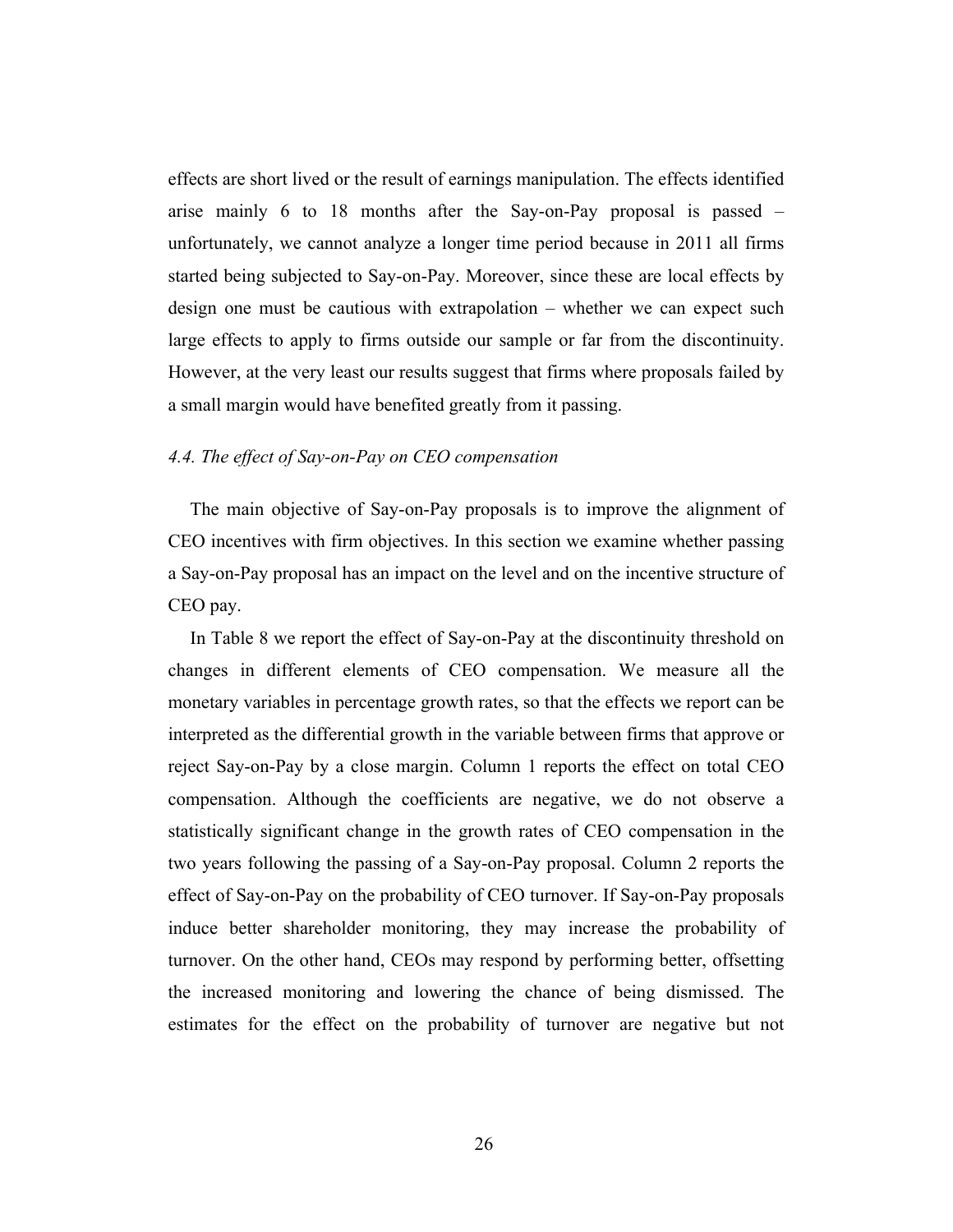significant, so CEO exit is comparable between firms that pass Say-on-Pay and those that do not (one cannot accurately distinguish between voluntary and forced departures with the existing data).

Next we look into the changes on CEO compensation within firms that do not change their CEO. Column 3 reports a similar pattern to Column 1, and the estimates are again not statistically different from zero. Taken together, the results in Columns 1 to 3 show no significant effects of Say-on-Pay on total CEO compensation or turnover.

We now turn to the different components of CEO pay. Column 4 reports the impact of passing Say-on-Pay on changes in salary: the rate of increase in salary is 4.4% lower one year after the passing of the Say-on-Pay proposal. This is in line with the effort to reduce the amount of compensation that is not sensitive to performance. Column 5 reports the effect on increases in variable compensation (granting of stock, options and bonus) and shows no particular differential pattern between firms that pass Say-on-Pay proposals and those that do not. Columns 6 to 8 focus on options and stock. The results suggest a statistically insignificant decrease in the growth of the option portfolio (column 6), the stock portfolio (column 7) and the delta of the stock and option portfolio in the period (i.e. its sensitivity to firm value) immediately following the vote, followed by a significant increase in those three variables between  $t$  and  $t+1$ <sup>28</sup>. This suggests there is no clear reaction in one direction for these components following the Sayon-Pay vote. (Note that the increase in performance-pay sensitivity could be induced by higher grants of options and shares, or more 'mechanically' through changes in the share price of firms).

We also explicitly evaluate changes in the structure of pay. All dependent variables in Table 9 are calculated as the change in the share of each pay

<sup>&</sup>lt;sup>28</sup> The total delta of the portfolio measures the change in the dollar value of the stock and option portfolio per dollar change in the value of the firm stock and is calculated following Core and Guay (1999).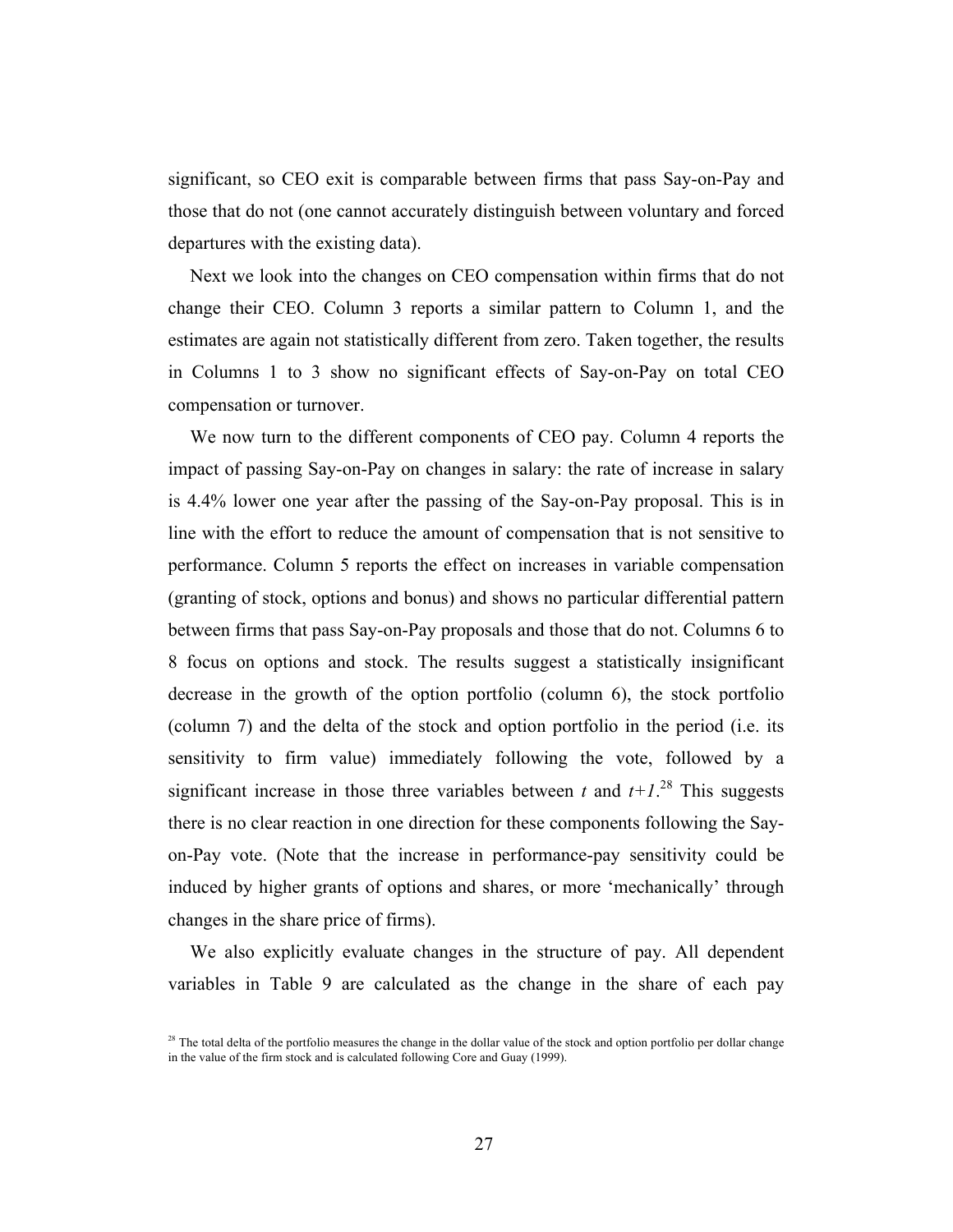component (stock awards, option awards, bonus, perks and deferred earnings) in total compensation (as measured in Execucomp by tdc1). In column 1, if anything, we see a decrease in the share of stock awards (a 9.1% decrease in the first period, significant at 10%, and a further 9% in the following period, although the latter is not significant). The share of option awards shows positive but not significant coefficients, casting some doubt on whether the results in Columns 6 and 8 of Table 8 reflect a conscious strategy of firms or simply a change in the value and option deltas of pre-existing option packages. There are no clear significant patterns with respect to bonus awards.

Finally, we find no effect in the share of compensation that is defined as perks and could be interpreted as private benefits (Column 4), nor in deferred compensation.

Overall, the results in this section show no systematic or sustained effects of Say-on-Pay on CEO compensation. Total pay does not change significantly (other than a small decline in salary), and the different components of compensation do not change in an identifiable and consistent manner. While some results might be suggestive of a shift from fixed pay to more variable pay (consistent with the stated objectives of most Say-on-Pay proposals) this conclusion is not robust across different measures. The absence of a significant effect on pay levels or pay structure can result from Say-on-Pay having no effect on pay, but could also be explained by adjustments in pay packages that are heterogeneous across firms. Even if there is room for improvement in CEO pay packages, the deviation from the optimal contract may vary across firms: If each firm responds in a different way or requires a different treatment, this would induce imprecise estimates of the average effect of Say-on-Pay.<sup>29</sup> In any case, we can rule out the notion that Sayon-Pay systematically curbs compensation across firms.

 $29$  Given our identification strategy, unfortunately the small sample size does not allow us for a thorough exploration of these heterogeneous effects.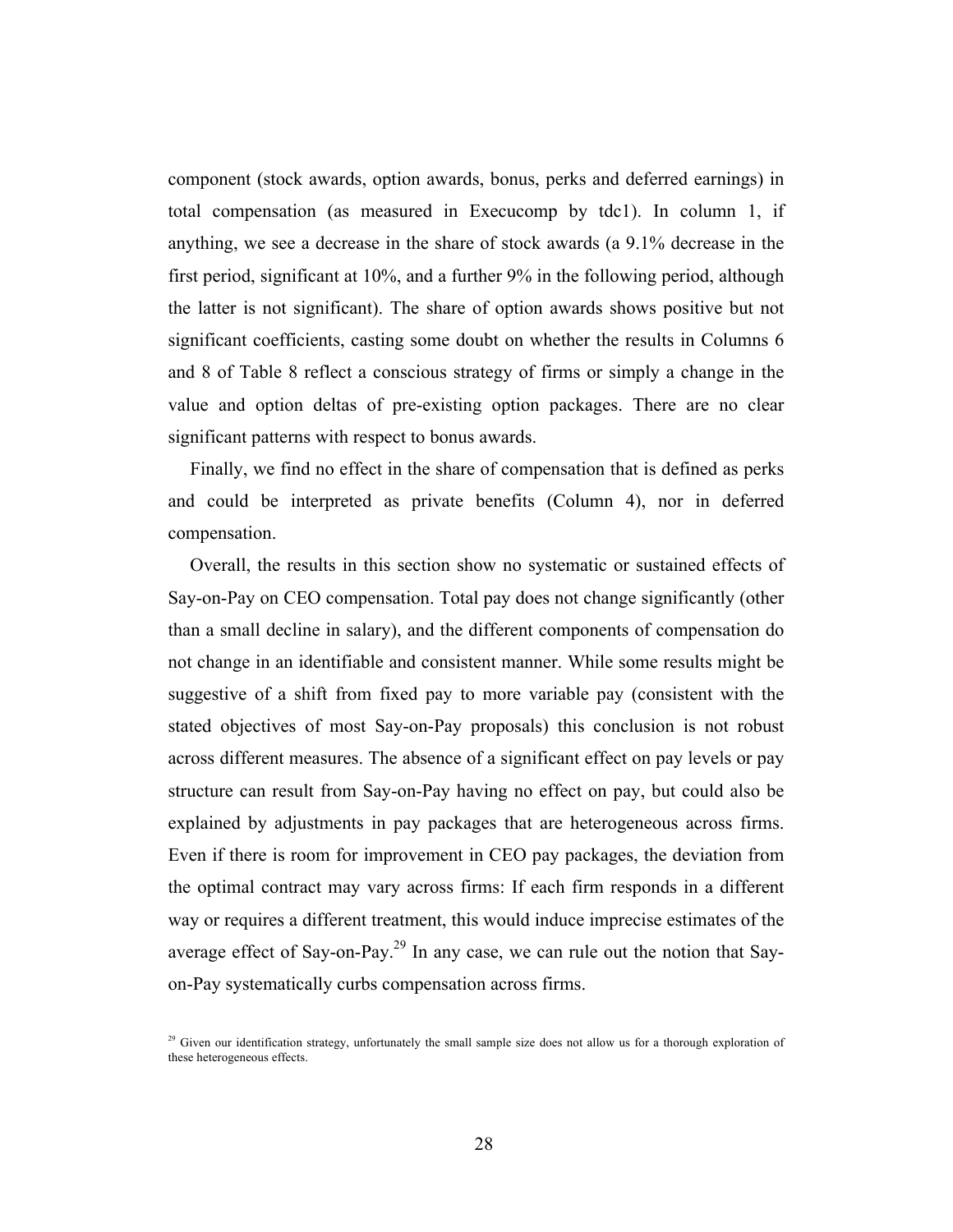## **5. Conclusion**

Say-on-Pay gives shareholders a mechanism to express their voice, their view on how the firm is run and on whether CEO pay policies are aligned with performance. Therefore it may affect firm value through several channels: Sayon-Pay may affect firm performance through better designed pay structures that motivate CEOs; It also lowers the shareholder cost of expressing dissent, and therefore makes monitoring by shareholders more attractive and effective. Sayon-Pay can also have a negative effect on performance if it imposes large costs on firms.

We find that adopting Say-on-Pay can generate substantial value for shareholders. The use of a regression discontinuity design on the outcomes of shareholders proposals to adopt a Say-on-Pay policy allows us to deal with the presence of prior expectations in an event study setting, and to estimate the causal effect of adopting the policy. Say-on-Pay proposals that pass yield, on average, an abnormal return of 1.76% to 2.5% relative to those that fail on the day of the vote. We thus estimate the actual value of adopting a Say-on-Pay proposal to be around 4% of firm value, an economically sizeable effect that potentially arises through different channels.

We find that, in our sample of firms that were target of Say-on-pay proposals, firms that pass Say-on-Pay display stronger performance outcomes. CEOs seem to be reacting to having a Say-on-Pay provision in place by delivering better earnings per share, stronger profitability and higher Tobin's Q. We also find that Say-on-Pay leads to higher labor productivity and reductions in overheads and capital expenditure. In short, Say-on-Pay provisions appear to lead to more efficiency and stronger firm performance.

We find no effect of Say-on-Pay on total CEO compensation. In terms of pay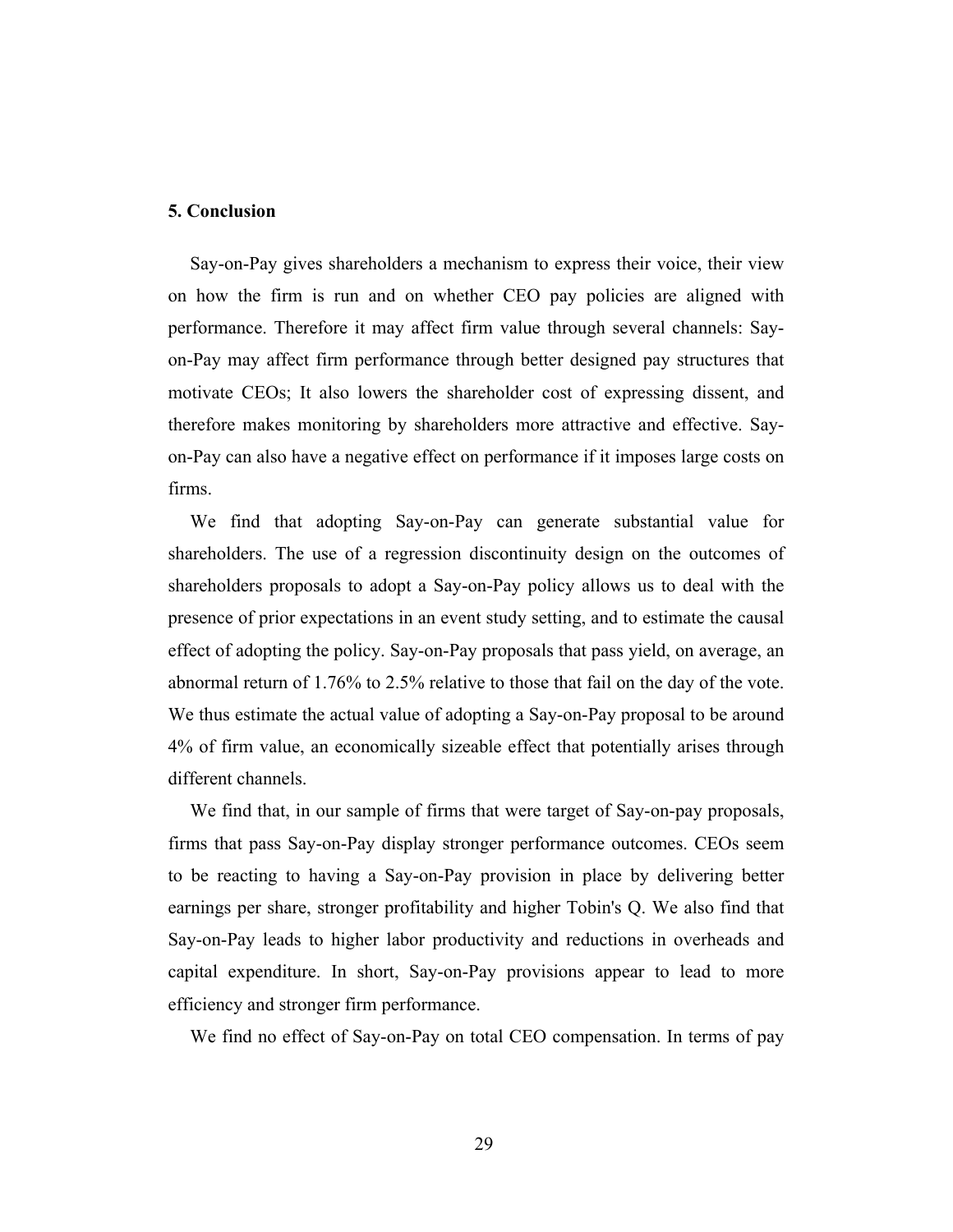composition, we find significant effects but these are contradictory and there is no systematic pattern. Despite this, we cannot rule out the idea that adjustments to pay packages may be heterogeneous across firms. Even if there is room for improvement in CEO pay packages, not all firms necessarily respond in the same way. If each firm requires a different treatment this would induce imprecise estimates of the effect of Say-on-Pay.

Our results suggest that Say-on-Pay is akin to an annual confidence vote in which shareholders approve or reject the CEO's performance relative to pay, that it empowers shareholders by offering a mechanism through which they can punish poor CEO performance, and that firms perform better as a result.

### **References**

Agrawal, Ashwini K., 2012, "Corporate governance objectives of labor union shareholders: evidence from proxy voting", *The Review of Financial Studies* 25-1

Austen-Smith, David and Jeffrey S. Banks. 1996 "Information Aggregation, Rationality, and the Condorcet Jury Theorem" *The American Political Science Review*, Vol. 90, No. , pp. 34-45

Brickley, James, Ronald C. Lease, and Clifford W. Smith, Jr., 1988, "Ownership structure and voting on antitakeover amendments", *Journal of Financial Economics* 20, 267-291.

Cai J. and R. Walkling. 2011. "Shareholders` Say-on-Pay: Does It Create Value?", *Journal of Financial and Quantitative Analysis*, 46(2): 229-339.

Carhart, Mark M. 1997. "On Persistence in Mutual Fund Performance. *Journal of Finance"*, 52(1): *57-82.*

Core, J., and W. Guay, 1999. "The use of equity grants to manage optimal equity incentive levels", *Journal of Accounting and Economics* 28: 151—184.

Cuñat, Vicente, Mireia, Giné and Maria Guadalupe. 2012 "The Vote is Cast: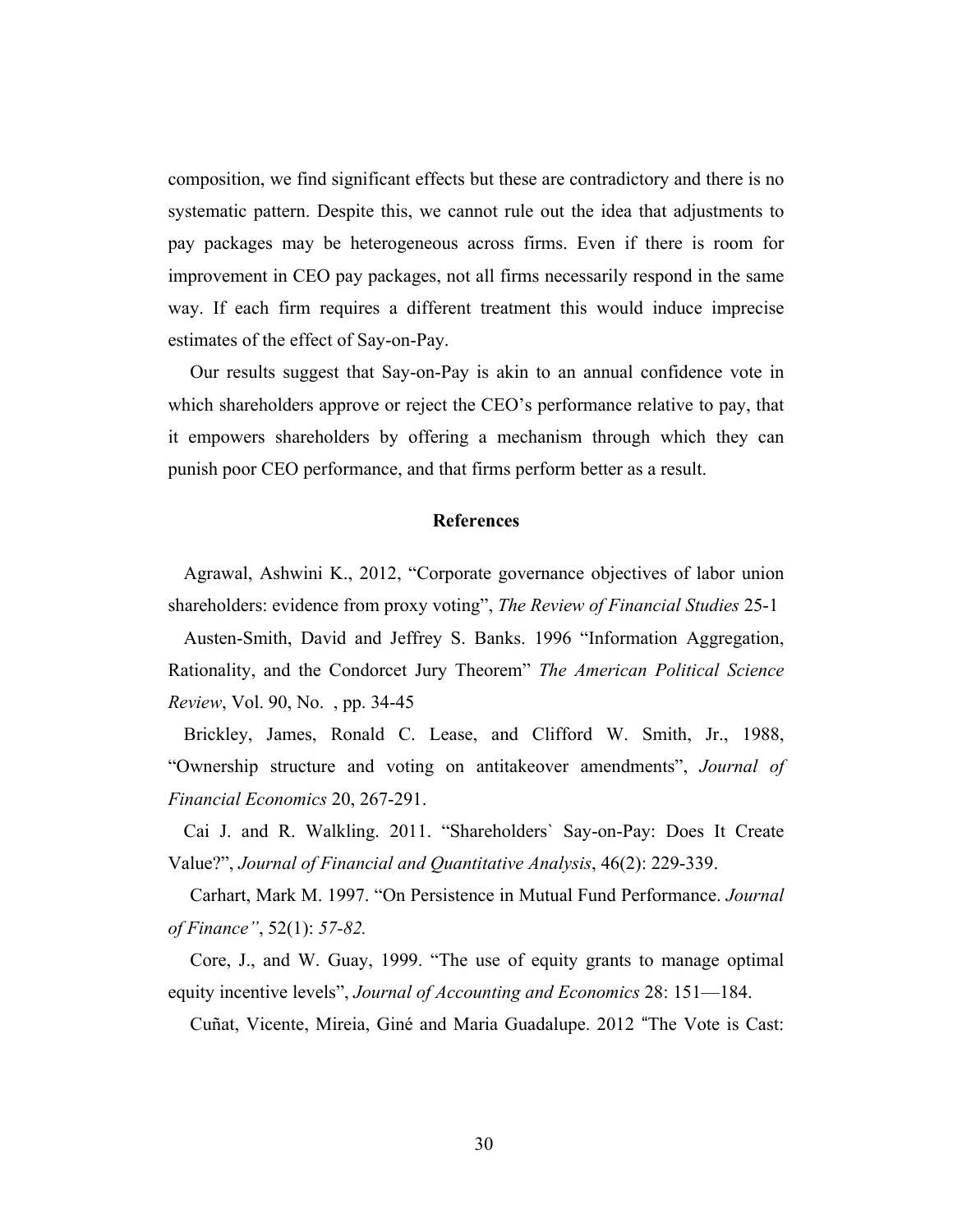The Effect of Corporate Governance on Shareholder Value", *The Journal of Finance* 67(5): 1943-1977

Ertimur,Y., Ferri, F., and Muslu, V., 2011. "Shareholder activism and CEO pay". *Review of Financial Studies* 24(2): 535-592.

Feddersen, Timothy and Wolfgang Pesendorfer, 1998. "Convicting the Innocent: The Inferiority of Unanimous Jury Verdicts under Strategic Voting" *The American Political Science Review*, Vol. 92, No. 1 (Mar.) , pp. 23-35

Ferri, F., Maber, D., 2013. "Say on Pay Votes and CEO Compensation: Evidence from the UK", *Review of Finance.* 17(4): 527-563

Gantchev, N., 2013. "The Costs of Shareholder Activism: Evidence from a Sequential Decision Model", *Journal of Financial Economics* 107(3), 610-631, March 2013

Gillan, Stuart L., and Laura T. Starks, 2000. "Corporate Governance Proposals and Shareholder Activism: The Role of Institutional Investors", *Journal of Financial Economics*, 57: 275—305.

Gillan, S., Starks, L., 2007. "The evolution of shareholder activism in the United States", *Journal of Applied Corporate Finance* 19: 55-73.

Hirschman, Albert, O., 1970. Exit, Voice, and Loyalty: Responses to Decline in Firms, Organizations, and States. Cambridge, MA: Harvard University Press

Iliev, Peter and Vitanova, Svetla, 2014 "The Effect of the Say-on-Pay in the U.S." Mimeo Pennsylvania State.

Larcker, David F., Gaizka Ormazabal, and Daniel J. Taylor, 2011. "The Market Reaction to Corporate Governance Regulation", *Journal of Financial Economics*, 101, Issue 2, 431–448

Lee, David, 2008. "Randomized Experiments from Nonrandom Selection in U.S. House Elections", *Journal of Econometrics*, 142(2): 675--97.

Lee, David, and Thomas Lemieux, 2010. "Regression discontinuity designs in economics" *Journal of Economic Literature* 48, 281-355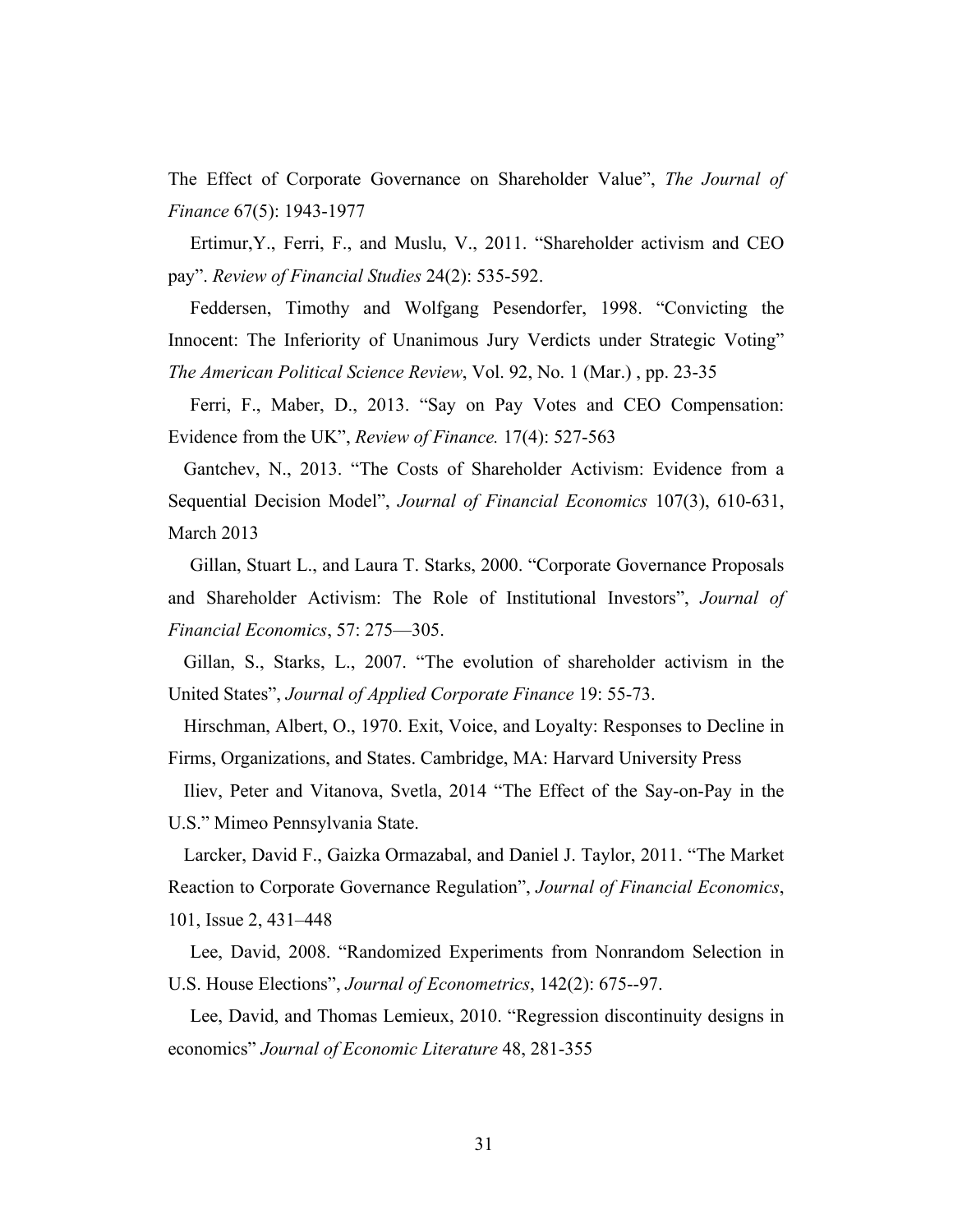Listokin, Yair, 2008. "Management Always Wins the Close Ones" *American Law and Economics Review,* 10(2):159-184.

Maug, Ernst and Kristian Rydqvist, 2009, "Do Shareholders Vote Strategically? Voting Behavior, Proposal Screening, and Majority Rules", *Review of Finance* 13, pp. 47-79

McCrary, Justin, 2008. "Manipulation of the Running Variable in the Regression Discontinuity Design: A Density Test", *Journal of Econometrics*, 142(2): 698-714.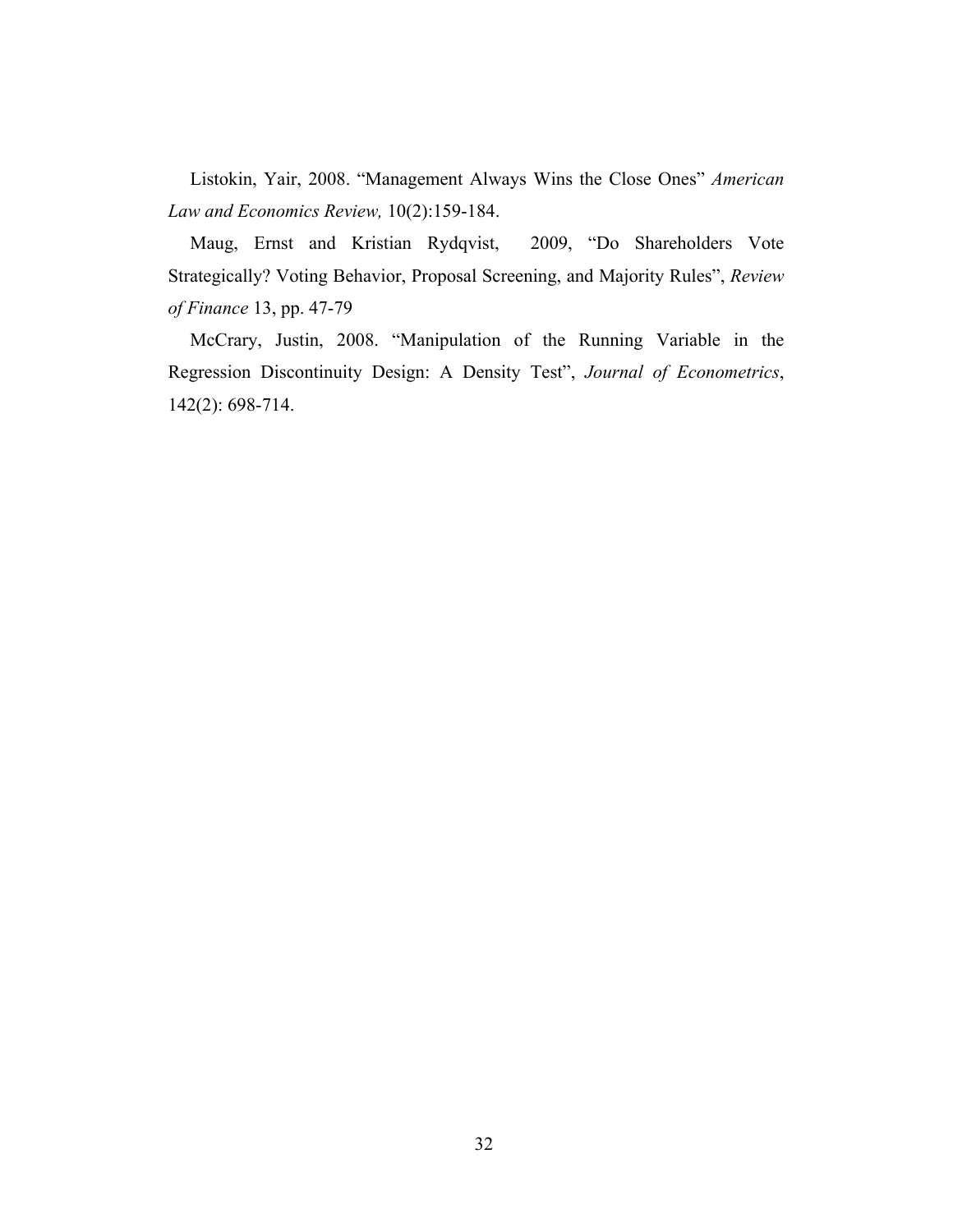# **Figures and Tables**

# Figure 1: Distribution of Votes **Figure 2: Continuity of Votes**





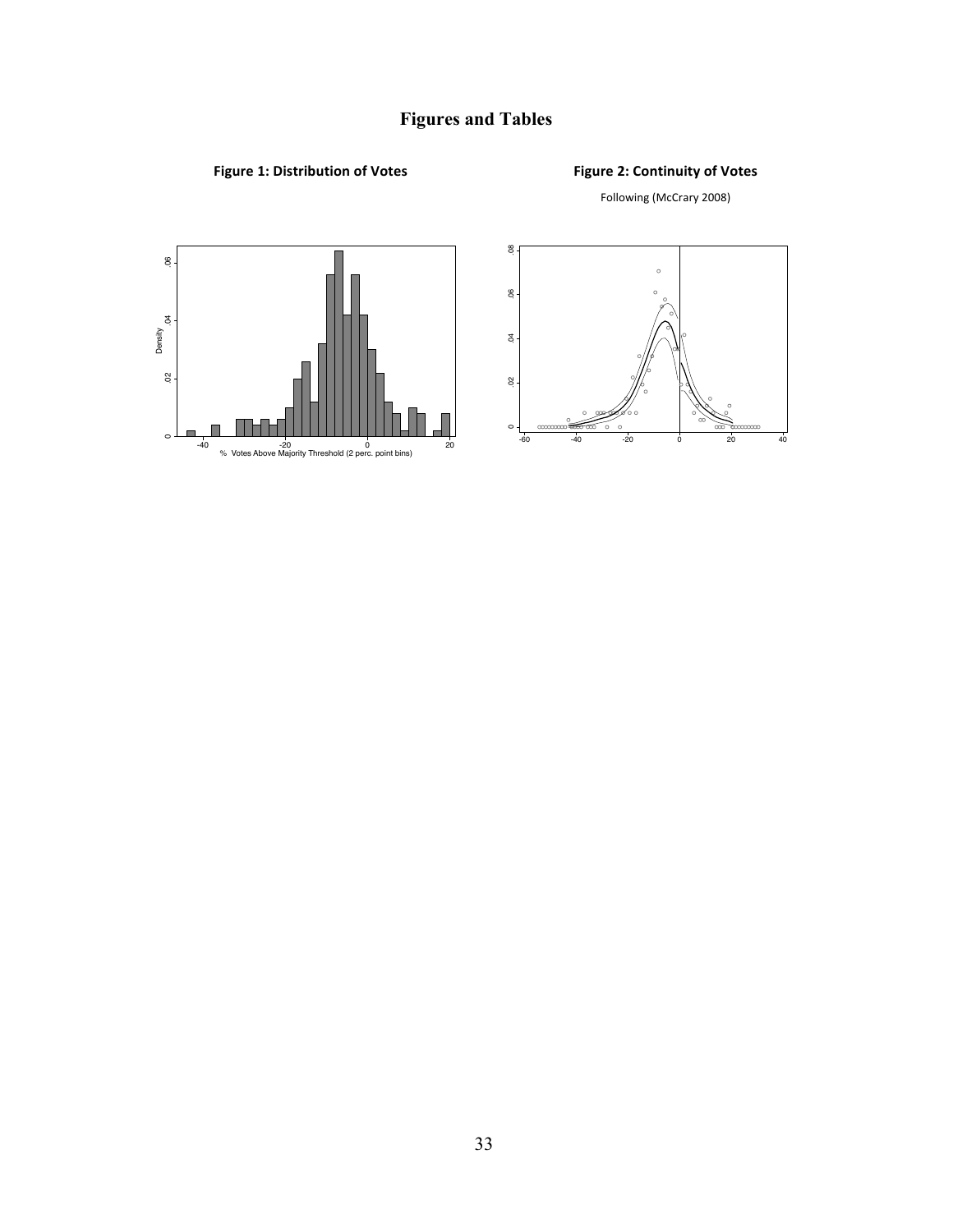#### **Figure 3: Abnormal Returns - Day of the Vote**

#### **Means**

#### Figure 4: Abnormal Returns - Day of the Vote

#### **Medians**

Non-parametric regression of market model returns using a tricube weight and a bandwidth of twenty observations



Median returns of market model on a window of twenty observations



#### **Figure 5: Probability of Implementation**

Non-parametric regression of the probability of implementation within one year of the meeting using a tri-cube weight and a bandwidth of twenty observations

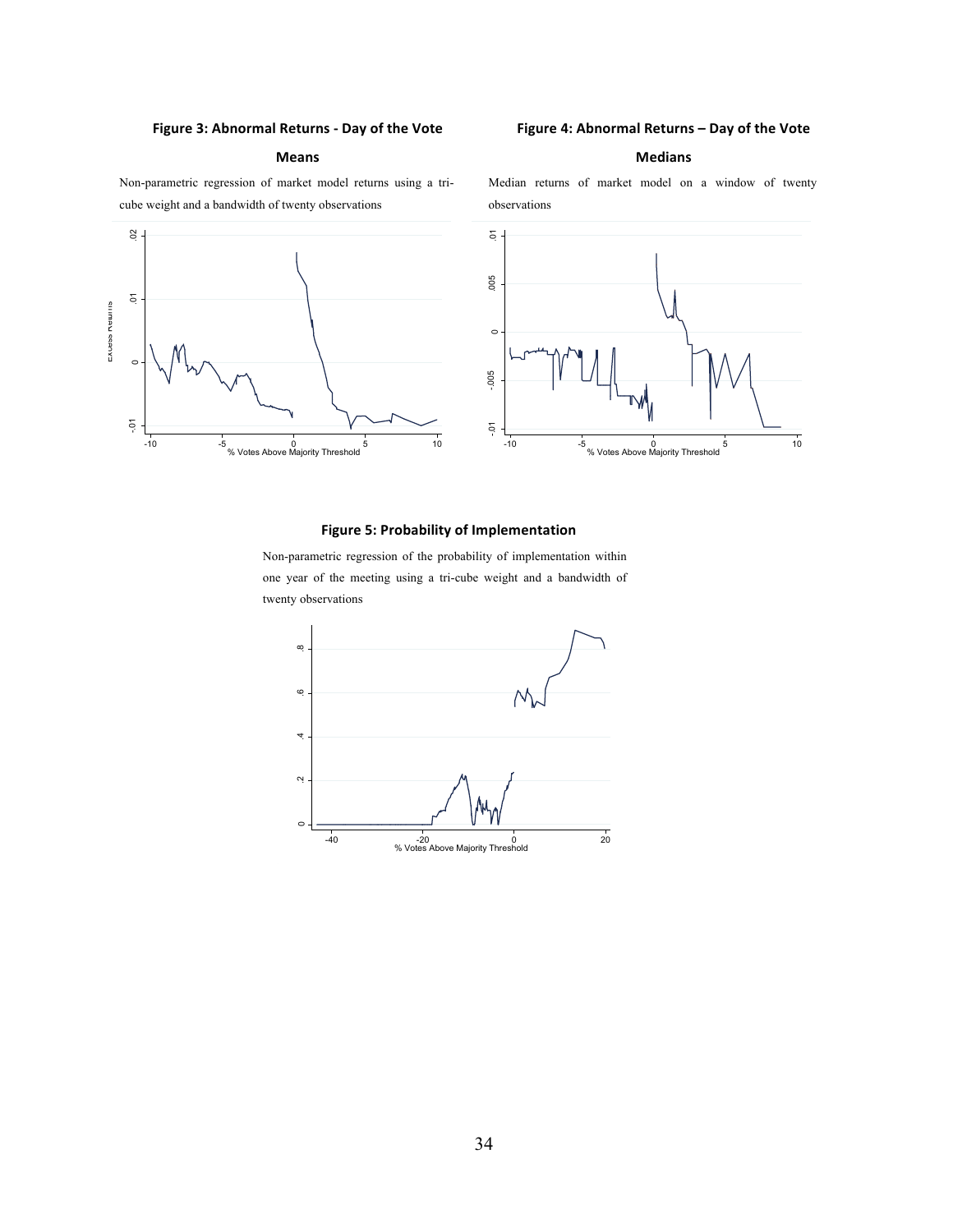#### **Shareholder Say-on-Pay Proposals**

This table displays the frequency of Say on Pay voted proposals, the percent of passed and the average support over time. Data is collected by Riskmetrics on all shareholders Say on Pay proposals from 2006 until 2010 for all S&P 1,500 companies plus an additional 500 widely held firms. For all of our observations the threshold to pass a proposal is 50%.

|       | <b>Shareholder Proposal Summary Statistics</b> |                                   |                                                 |                                   |            |             |  |  |  |
|-------|------------------------------------------------|-----------------------------------|-------------------------------------------------|-----------------------------------|------------|-------------|--|--|--|
| Year  | Voted<br><b>Proposals</b>                      | <b>Passed</b><br><b>Proposals</b> | Percentage<br><b>Passed</b><br><b>Proposals</b> | Average<br>Vote<br><b>Outcome</b> | $# -5, +5$ | $# -10,+10$ |  |  |  |
| 2006  | 7                                              | $\boldsymbol{0}$                  | $0\%$                                           | 40.11                             | $\Omega$   | 5           |  |  |  |
| 2007  | 51                                             | 6                                 | 11.76%                                          | 40.9                              | 13         | 31          |  |  |  |
| 2008  | 68                                             | 9                                 | 13.24%                                          | 41.35                             | 21         | 43          |  |  |  |
| 2009  | 78                                             | 24                                | 30.77%                                          | 45.97                             | 35         | 54          |  |  |  |
| 2010  | 46                                             | 12                                | 26.09%                                          | 44.93                             | 19         | 35          |  |  |  |
| Total | 250                                            | 51                                | $20.4\%$                                        | 43.33                             | 88         | 168         |  |  |  |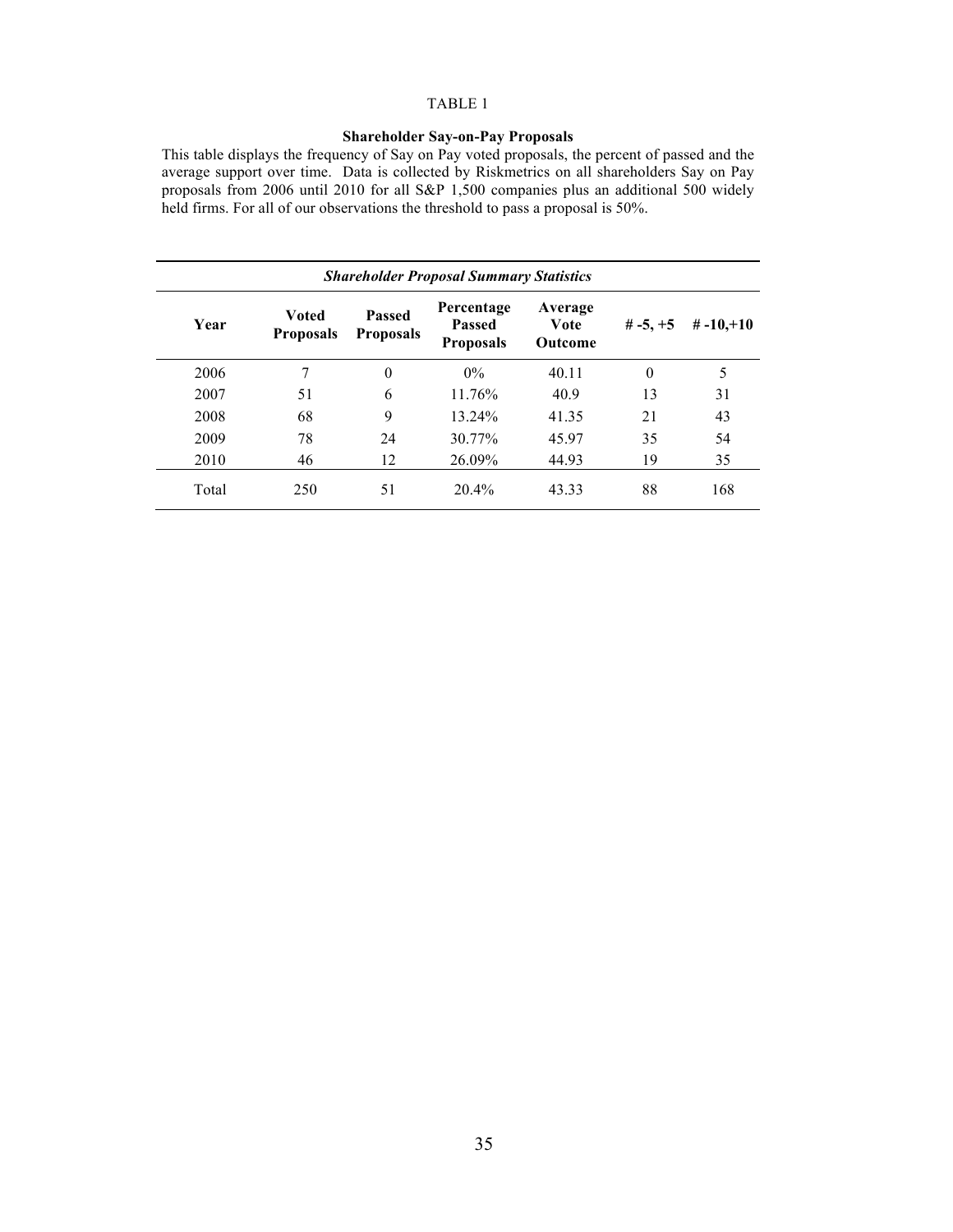#### **Descriptive Statistics**

This table describes the Say on Pay sample of 250 voted proposals. All accounting variables are obtained from Compustat: Market Value (mkvalt f), Tobin's Q is defined as the market value of assets (AT+mkvalt f-CEQ) divided by the book value of assets (AT), and balance sheet Deferred Taxes and Investment Tax Credit (TXDITC), Return on Equity (NI/(CEQ+TXDITC)), Return on Assets (NI/AT), OROA (Cashflow/Total Assets), Leverage ((DLTT+DLC)/AT), Overheads (XSGA/XOPR), Total Payout ((DVT+PRSTKC)/AT), Sales per Worker (SALE/EMP), Number of Employees (EMP). CEO Pay is defined as TDC1 in Execucomp. Abnormal Pay is defined as the absolute deviation of pay residuals. Variable compensation is the sum of options and stock awards. Option portfolio is the Black-Scholes value of the options including reloads. Stock Portfolio is the total value of shares excluding options. Delta Portfolio is the delta for both the option and stock portfolios. Ownership variables are generated from Thomson 13F database. All monetary values are in 2010 US\$. Note that the number of observations may change due to missing values in some of the variables.

|                                 | Mean    | Median | Std.<br>dev. | 10 <sub>th</sub><br>Per. | <b>90th</b><br>Per. |                              | Mean     | Median           | Std.<br>dev. | 10 <sub>th</sub><br>Per. | 90th<br>Per. |
|---------------------------------|---------|--------|--------------|--------------------------|---------------------|------------------------------|----------|------------------|--------------|--------------------------|--------------|
| Market Value (\$mil)            | 54,877  | 30,648 | 59,002       | 2,805                    | 160,612             | CEO Pay (Thou.)              | 15,088   | 13,543           | 10,000       | 4,118                    | 30,501       |
| Tobin Q                         | 1.59    | 1.35   | 0.66         | 0.96                     | 2.71                | Abnormal Pay                 | $-532.6$ | $-691.74$        | 7,792        | $-10,383$                | 11,397       |
| Earnings per Share (EPS)        | 2.30    | 2.38   | 2.60         | 0.84                     | 5.60                | Salary (Thou.)               |          | 1,237            | 5,961        | 1,472                    | 17,002       |
| Return on Equity                | 0.12    | 0.134  | 0.211        | $-0.10$                  | 0.35                | Variable Compensation        | 8,323    | 6,918            | 5,961        | 1,472                    | 17,002       |
| <b>Return on Assets</b>         | 0.11    | 0.12   | 0.07         | 0.01                     | 0.22                | Option Portfolio             | 40,814   | 20,260           | 52,744       | 1,375                    | 104,769      |
| OROA (Cashflow/Total<br>Assets) | 0.08    | 0.09   | 0.065        | 0.002                    | 0.16                | <b>Stock Portfolio</b>       | 63,734   | 21,499           | 103,496      | 3,156                    | 186,479      |
| Net Income                      | 3,501   | 2,017  | 4,256        | $-107$                   | 11,917              | Delta Portfolio              | 1,628    | 747              | 1,979        | 160                      | 4,609        |
| Leverage (Debt/Assets)          | 0.27    | 0.24   | 0.16         | 0.08                     | 0.55                | <b>Share of Stock Awards</b> | 0.31     | 0.32             | 0.24         | $\boldsymbol{0}$         | 0.67         |
| <b>Total Payout</b>             | 0.058   | 0.044  | 0.053        | 0.003                    | 0.15                | Shate of Option Awards       | 0.23     | 0.21             | 0.21         | $\boldsymbol{0}$         | 0.58         |
| Overheads (SGA/Op.Exp.)         | 0.28    | 0.25   | 0.17         | 0.06                     | 0.55                | Share of Bonus               | 0.04     | $\boldsymbol{0}$ | 0.10         | $\boldsymbol{0}$         | 0.20         |
| Capex/Assets                    | 0.042   | 0.032  | 0.34         | 0.002                    | 0.096               | Share of Perks               | 0.03     | 0.02             | 0.04         | 0.004                    | 0.08         |
| Number Employees<br>(Thousands) | 96.7    | 55.4   | 107.2        | 5.8                      | 312.02              | Share of Deferred Comp.      | 0.016    | 0.001            | 0.101        | $\boldsymbol{0}$         | 0.13         |
| Sales per Worker                | 653     | 422    | 584          | 213                      | 1,479               | Ownership by Instit. Sh.     | 0.72     | 0.71             | 0.12         | 0.56                     | 0.89         |
| <b>Total Sales</b>              | 44,967  | 26,473 | 48,966       | 2,755                    | 119,435             | Ownership by Top 5 Sh.       | 0.24     | 0.22             | 0.06         | 0.16                     | 0.35         |
| <b>Total Assets</b>             | 115,486 | 39,437 | 211,754      | 4,399                    | 260,303             |                              |          |                  |              |                          |              |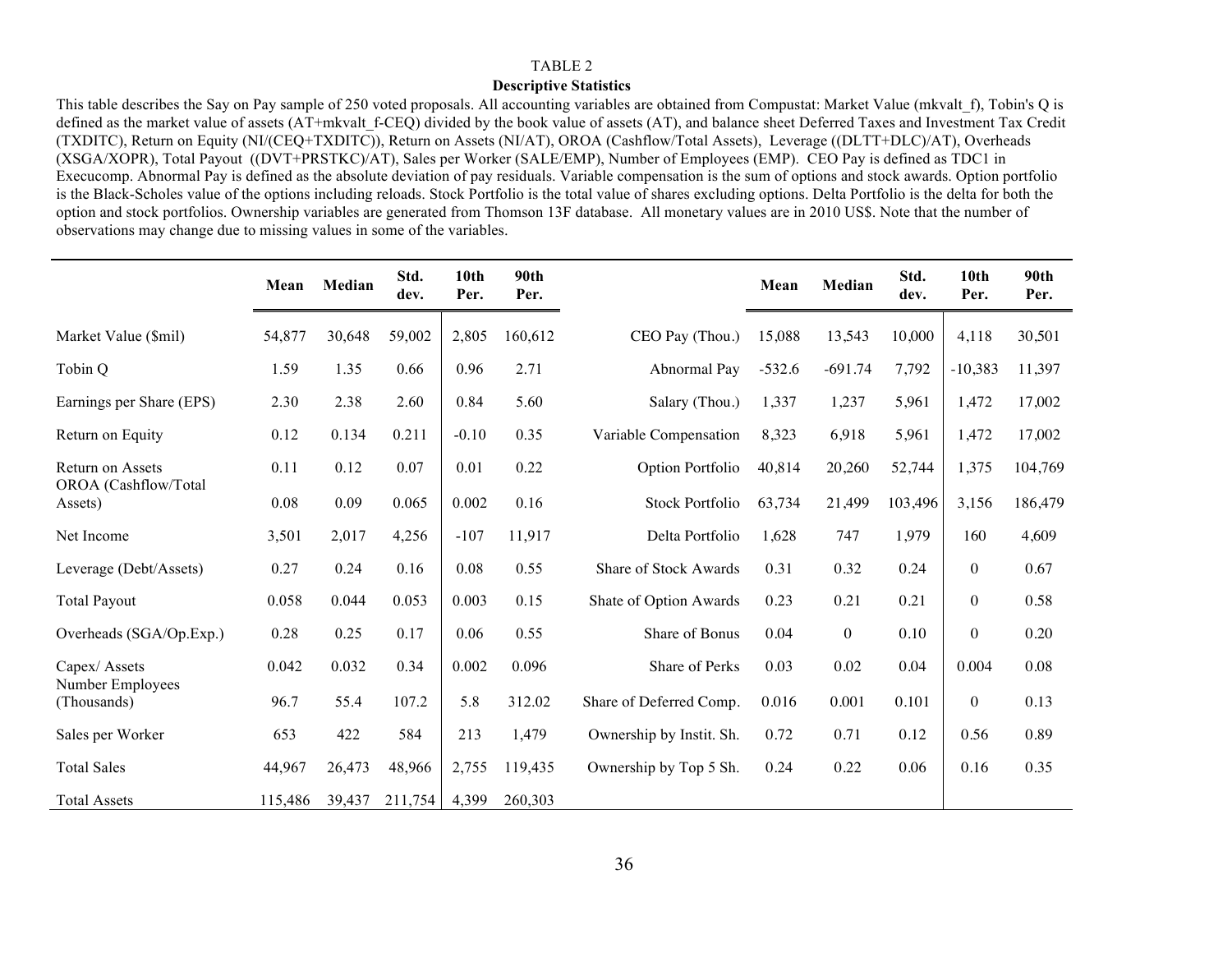#### **Abnormal Returns around the Majority Threshold**

This table presents regressions of the abnormal returns on the day of the meeting  $t=0$ , on whether the Say-on-Pay proposal passed. Abnormal returns are computed using two benchmarks: market model and four factor model (Fama French and momentum factors; Carhart, 1997). Column 1 estimates are based on the whole sample. Column 2 restricts the sample to observations with a vote share within ten points of the threshold, column 3 to five points and so forth. Column 6 introduces a polynomial in the vote share of order 3, one on each side of the threshold, and uses the full sample. All columns include year dummies; standard errors (in parentheses) are clustered by firm. Significance at the 10%, 5%, and 1% levels are indicated by \*, \*\*, and \*\*\* respectively.

|        | (1)             | (2)       | (3)       | (4)         | (5)          | (6)               |  |  |  |  |
|--------|-----------------|-----------|-----------|-------------|--------------|-------------------|--|--|--|--|
|        | A. Market Model |           |           |             |              |                   |  |  |  |  |
|        | All votes       | $-10;+10$ | $-5:+5$   | $-2.5:+2.5$ | $-1.5: +1.5$ | <b>Full Model</b> |  |  |  |  |
| Pass   | $-0.00210$      | 0.000462  | 0.00433   | $0.0139**$  | $0.0188**$   | $0.0241***$       |  |  |  |  |
|        | (0.00316)       | (0.00381) | (0.00472) | (0.00603)   | (0.00696)    | (0.00889)         |  |  |  |  |
|        |                 |           |           |             |              |                   |  |  |  |  |
| Obs    | 250             | 168       | 88        | 43          | 28           | 250               |  |  |  |  |
| $R-sq$ | 0.017           | 0.000     | 0.013     | 0.140       | 0.253        | 0.091             |  |  |  |  |

| B. Fama French & Momentum |            |            |             |             |             |                   |  |  |  |
|---------------------------|------------|------------|-------------|-------------|-------------|-------------------|--|--|--|
|                           | All votes  | $-10;+10$  | $-5:+5$     | $-2.5:+2.5$ | $-1.5:+1.5$ | <b>Full Model</b> |  |  |  |
| Pass                      | $-0.00389$ | $-0.00320$ | $-0.000276$ | 0.00864     | $0.0151**$  | $0.0176**$        |  |  |  |
|                           | (0.00320)  | (0.00393)  | (0.00484)   | (0.00598)   | (0.00678)   | (0.00861)         |  |  |  |
|                           |            |            |             |             |             |                   |  |  |  |
| Obs.                      | 250        | 168        | 88          | 43          | 28          | 250               |  |  |  |
| $R-sq$                    | 0.028      | 0.007      | 0.000       | 0.059       | 0.179       | 0.078             |  |  |  |

**B. Fama French & Momentum**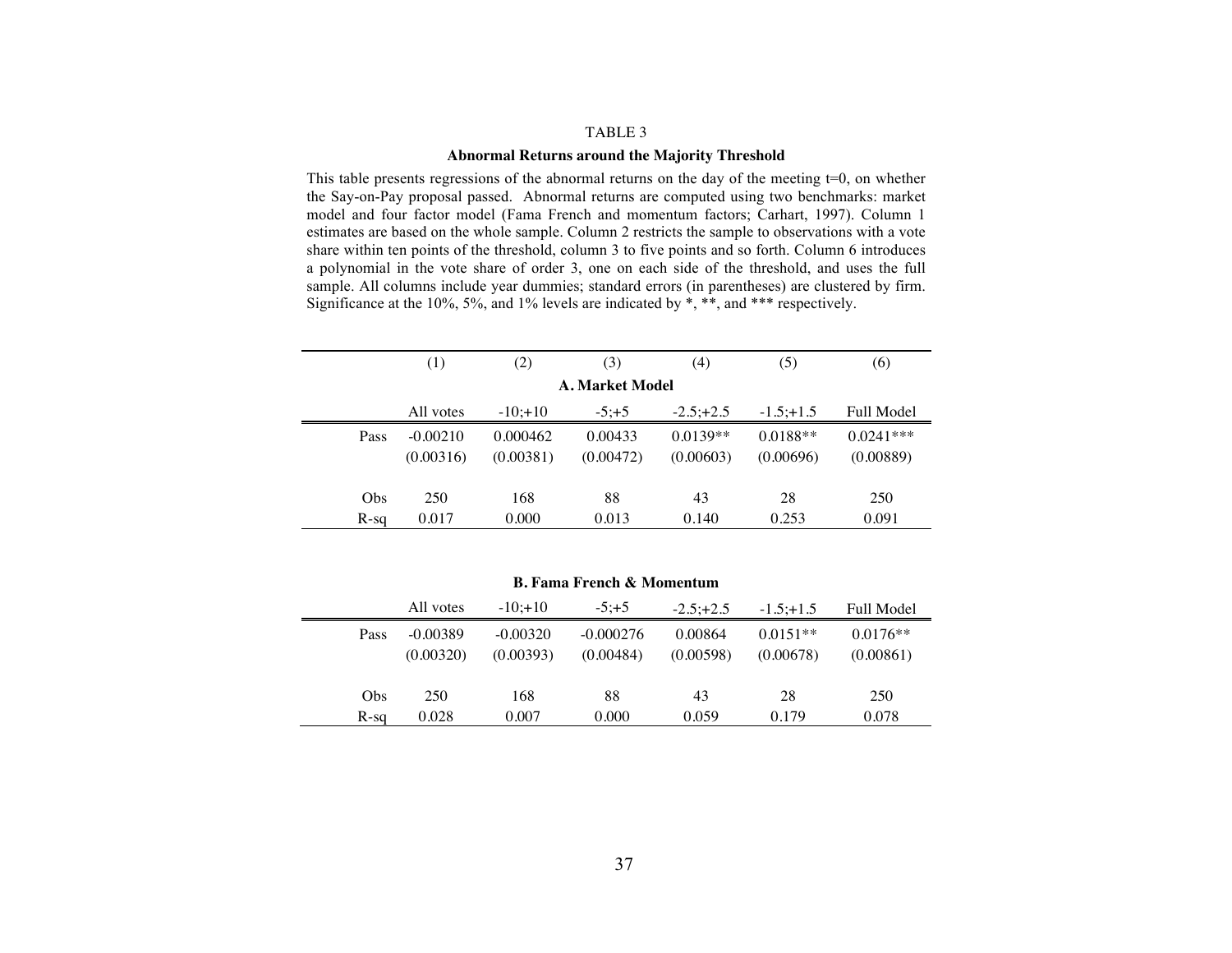#### **Abnormal Returns beyond the Day of the Meeting**

This table presents the effect of passing a Say-on-Pay proposal on abnormal returns around different event windows. Column 1 reports the effect of pass one day before the meeting. Column 2 reports the effect on the day of the meeting. Column 3, 4 and 5 report the effect of pass on the cumulative abnormal returns for two days, two weeks and six weeks respectively. Abnormal returns are computed using two benchmarks: market model and four factor model (Fama French and momentum factors; Carhart,1997). The specification is equation (2) and uses a polynomial in the vote share of order 3 on each side of the threshold. All columns include year dummies; standard errors (in parentheses) are clustered by firm. Significance at the 10%, 5%, and 1% levels are indicated by \*, \*\*, and \*\*\* respectively.

|                        | (1)                  | (2)                      | (3)                   | (4)                | (5)                |  |  |
|------------------------|----------------------|--------------------------|-----------------------|--------------------|--------------------|--|--|
| <b>A. Market Model</b> |                      |                          |                       |                    |                    |  |  |
|                        | day before<br>vote   | day of vote              | two days              | two weeks          | six weeks          |  |  |
| Pass                   | 0.00552<br>(0.00766) | $0.0241***$<br>(0.00889) | $0.0242*$<br>(0.0128) | 0.0254<br>(0.0323) | 0.0516<br>(0.0499) |  |  |
| Obs<br>R-squared       | 250<br>0.113         | 250<br>0.091             | 250<br>0.085          | 250<br>0.060       | 250<br>0.088       |  |  |

| <b>B. Fama French &amp; Momentum</b> |                      |                         |                        |                    |                    |  |  |  |
|--------------------------------------|----------------------|-------------------------|------------------------|--------------------|--------------------|--|--|--|
|                                      | day before<br>vote   | day of vote             | two days               | two weeks          | six weeks          |  |  |  |
| Pass                                 | 0.00236<br>(0.00787) | $0.0176**$<br>(0.00861) | $0.0211**$<br>(0.0106) | 0.0240<br>(0.0265) | 0.0716<br>(0.0478) |  |  |  |
| Obs                                  | 250                  | 250                     | 250                    | 250                | 250                |  |  |  |
| $R-sq$                               | 0.074                | 0.078                   | 0.088                  | 0.047              | 0.030              |  |  |  |

#### TABLE 5

#### **The Effect of Passing a Proposal on Implementation**

This table presents the effect of passing a Say-on-Pay proposal on Implementation within one year of the meeting. Column 1 estimates are based on the whole sample. Column 2 restricts the sample to observations with a vote share within ten points of the threshold, column 3 to five points and so forth. Column 6 introduces a polynomial in the vote share of order 3 on each side of the threshold, and uses the full sample. All columns include year dummies; standard errors (in parentheses) are clustered by firm. Significance at the 10%, 5%, and 1% levels are indicated by  $*$  \*\*, and \*\*\* respectively.

| $\ldots$ , ally |        | ICSPCCUVCIY. |            |            |             |              |                   |
|-----------------|--------|--------------|------------|------------|-------------|--------------|-------------------|
|                 |        | (1)          | (2)        | (3)        | (4)         | (5)          | (6)               |
|                 |        | A11          | $-10: +10$ | $-5:+5$    | $-2.5:+2.5$ | $-1.5: +1.5$ | <b>Full Model</b> |
|                 |        |              |            |            |             |              |                   |
|                 | Pass   | $0.525***$   | $0.470***$ | $0.482***$ | $0.393**$   | $0.458**$    | $0.525**$         |
|                 |        | (0.0810)     | (0.0981)   | (0.114)    | (0.167)     | (0.214)      | (0.240)           |
|                 |        |              |            |            |             |              |                   |
|                 | Obs    | 201          | 132        | 68         | 31          | 20           | 201               |
|                 | $R-sq$ | 0.344        | 0.241      | 0.261      | 0.159       | 0.222        | 0.365             |
|                 |        |              |            |            |             |              |                   |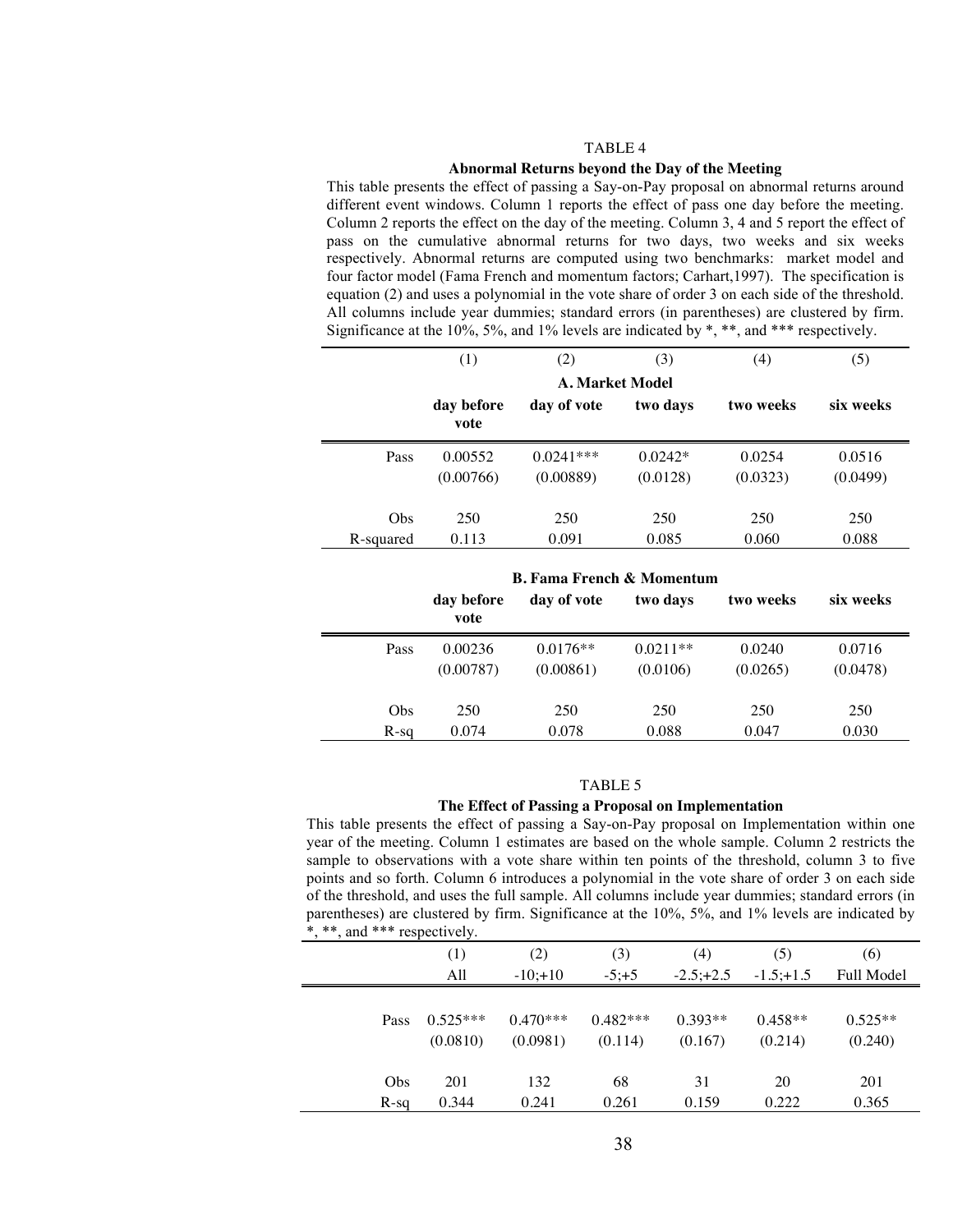#### **Effect of Passing a Say-on-Pay Proposal on Firm Profitability**

This table presents the effect of passing a Say-on-Pay proposal on firm profitability measures. We estimate the specification in equation (2) using a polynomial in the vote share of order 3 on each side of the threshold. The dependent variables are obtained from Compustat are all defined as within firm changes. Column 1 reports changes in Tobin's Q, defined as the market value of assets divided by the book value of assets ((AT-CEQ+mkvalt-txditc)/AT). Column 2, 3 and 4 report the change in Earnings per Share (EPS), Return on Equity (NI/(CEQ+TXDITC)) and Return on Assets (NI/AT), respectively. Column 5 reports the change in the Operating Return on Assets (CashFlow /AT). All dependent variables are winsorized at the 5th and 95th percentile. All columns include year dummies. Standard errors (in parentheses) are clustered by firm. Significance at the  $10\%$ ,  $5\%$ , and  $1\%$  levels are indicated by \*, \*\*, and \*\*\* respectively.

|                      | (1)<br><b>Tobin O</b><br><b>Change</b> | (2)<br><b>EPS</b><br><b>Change</b> | (3)<br><b>ROE Change</b> | (4)<br><b>ROA Change</b> | (5)<br><b>OROA</b><br>(CashFlow<br>/AT) Change |  |  |
|----------------------|----------------------------------------|------------------------------------|--------------------------|--------------------------|------------------------------------------------|--|--|
| Effect from t-1 to t |                                        |                                    |                          |                          |                                                |  |  |
| Pass                 | 0.0517                                 | $-0.677$                           | 0.0552                   | $-0.0121$                | 0.00891                                        |  |  |
|                      | (0.0876)                               | (1.149)                            | (0.0767)                 | (0.0226)                 | (0.0176)                                       |  |  |
| Obs                  | 241                                    | 250                                | 250                      | 250                      | 247                                            |  |  |
| $R-sq$               | 0.259                                  | 0.122                              | 0.065                    | 0.083                    | 0.060                                          |  |  |
| Effect from t to t+1 |                                        |                                    |                          |                          |                                                |  |  |
| Pass                 | 0.134                                  | $3.502***$                         | 0.107                    | $0.0583***$              | $0.0511***$                                    |  |  |
|                      | (0.0865)                               | (0.976)                            | (0.0768)                 | (0.0172)                 | (0.0157)                                       |  |  |
| Obs                  | 184                                    | 192                                | 192                      | 192                      | 188                                            |  |  |
| $R-sq$               | 0.303                                  | 0.217                              | 0.136                    | 0.214                    | 0.195                                          |  |  |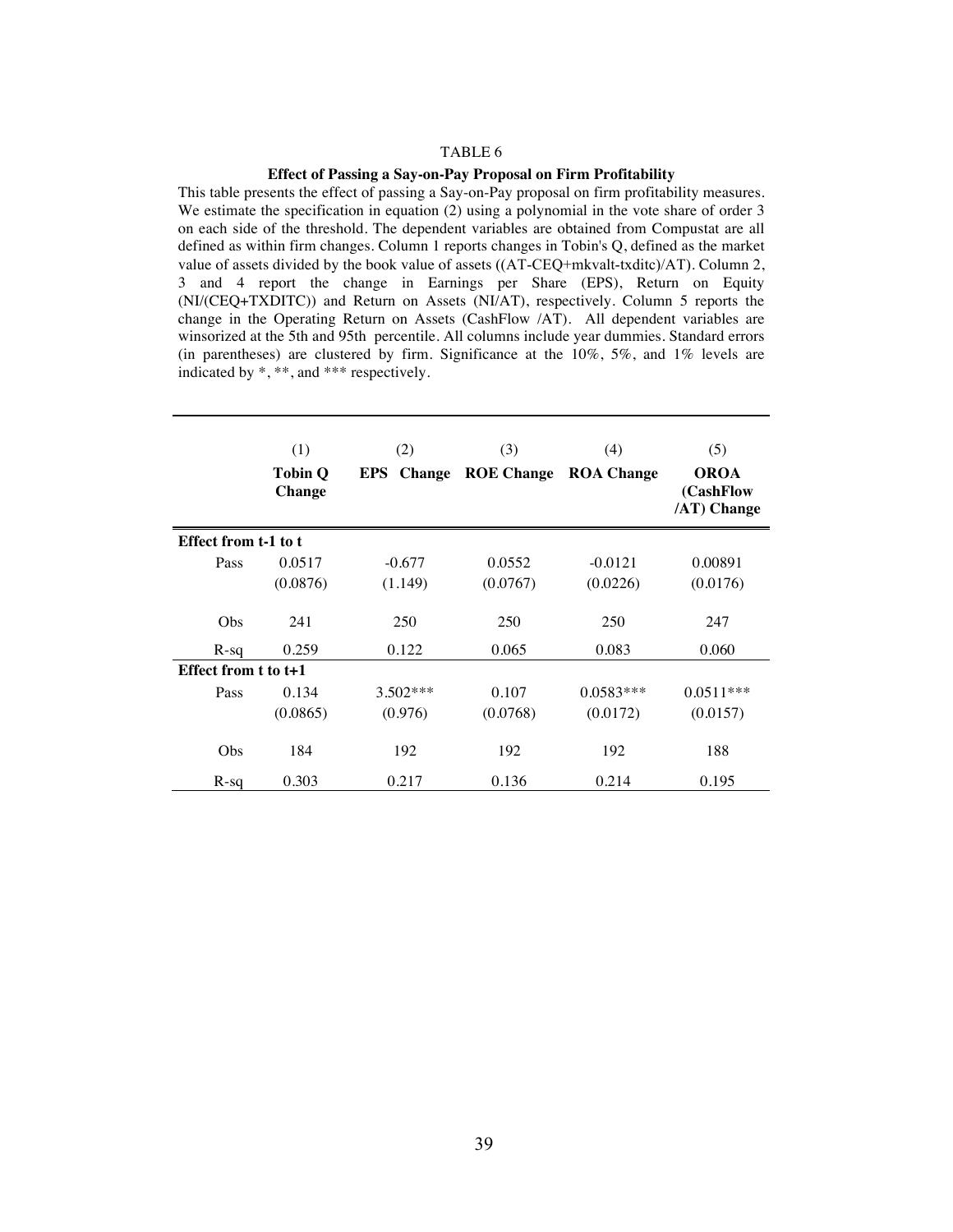#### **Real Effects of Passing Say-on-Pay Proposals**

This table presents the effect of passing a Say-on-Pay proposal on firm outcomes. We estimate the specification in equation (2) using a polynomial in the vote share of order 3 on each side of the threshold. The dependent variables are obtained from Compustat are defined in growth terms or changes (depending on whether they are in levels or ratios). Column 1 reports the growth in labor productivity defined as sales per worker (SALE/EMP). Column 2 reports growth in Employment (EMP). Column 3 reports growth in Sales (SALE), Column 4 reports the change in Total Payout ((DVT+PRSTKC)/AT). Column 5 reports changes in the Capex ratio (Capex/AT). Column 6 reports the change in Overheads (XSGA/XOPR). Column 7 reports the growth in Total Assets (AT) and column 8 changes in the leverage ratio (DLTT+DLC/AT). All dependent variables are winsorized at the 5th and 95th percentile. All columns include year dummies. Standard errors (in parentheses) are clustered by firm. Significance at the 10%, 5%, and 1% levels is indicated by \*, \*\*, and \*\*\* respectively.

|                      | (1)                                    | (2)                         | (3)                 | (4)                           | (5)                                           | (6)                        | (7)                           | (8)                                               |
|----------------------|----------------------------------------|-----------------------------|---------------------|-------------------------------|-----------------------------------------------|----------------------------|-------------------------------|---------------------------------------------------|
|                      | Labor<br>Productivity<br><b>Growth</b> | <b>Employment</b><br>Growth | <b>Sales Growth</b> | <b>Total Payout</b><br>Change | Capex/Total<br><b>Assets</b><br><b>Change</b> | Overheads<br><b>Change</b> | <b>Total Assets</b><br>Growth | Leverage/<br><b>Total Assets</b><br><b>Change</b> |
| Effect from t-1 to t |                                        |                             |                     |                               |                                               |                            |                               |                                                   |
| Pass                 | $-0.0928$                              | $0.0794*$                   | 0.0312              | 0.00419                       | $-0.00656$                                    | $-0.0121*$                 | 0.0442                        | 0.00197                                           |
|                      | (0.0578)                               | (0.0444)                    | (0.0785)            | (0.0131)                      | (0.00669)                                     | (0.00725)                  | (0.0626)                      | (0.0158)                                          |
| Obs                  | 250                                    | 250                         | 250                 | 238                           | 245                                           | 209                        | 250                           | 249                                               |
| $R-sq$               | 0.153                                  | 0.086                       | 0.147               | 0.140                         | 0.173                                         | 0.053                      | 0.082                         | 0.076                                             |
| Effect from t to t+1 |                                        |                             |                     |                               |                                               |                            |                               |                                                   |
| Pass                 | $0.216***$                             | $-0.0601$                   | 0.116               | 0.0180                        | $-0.0118**$                                   | $-0.0260$ ***              | $-0.00125$                    | $-0.000436$                                       |
|                      | (0.0645)                               | (0.0626)                    | (0.0833)            | (0.0126)                      | (0.00568)                                     | (0.00946)                  | (0.0759)                      | (0.0199)                                          |
| Obs                  | 191                                    | 191                         | 192                 | 183                           | 189                                           | 158                        | 192                           | 191                                               |
| $R-sq$               | 0.149                                  | 0.060                       | 0.171               | 0.210                         | 0.095                                         | 0.078                      | 0.061                         | 0.082                                             |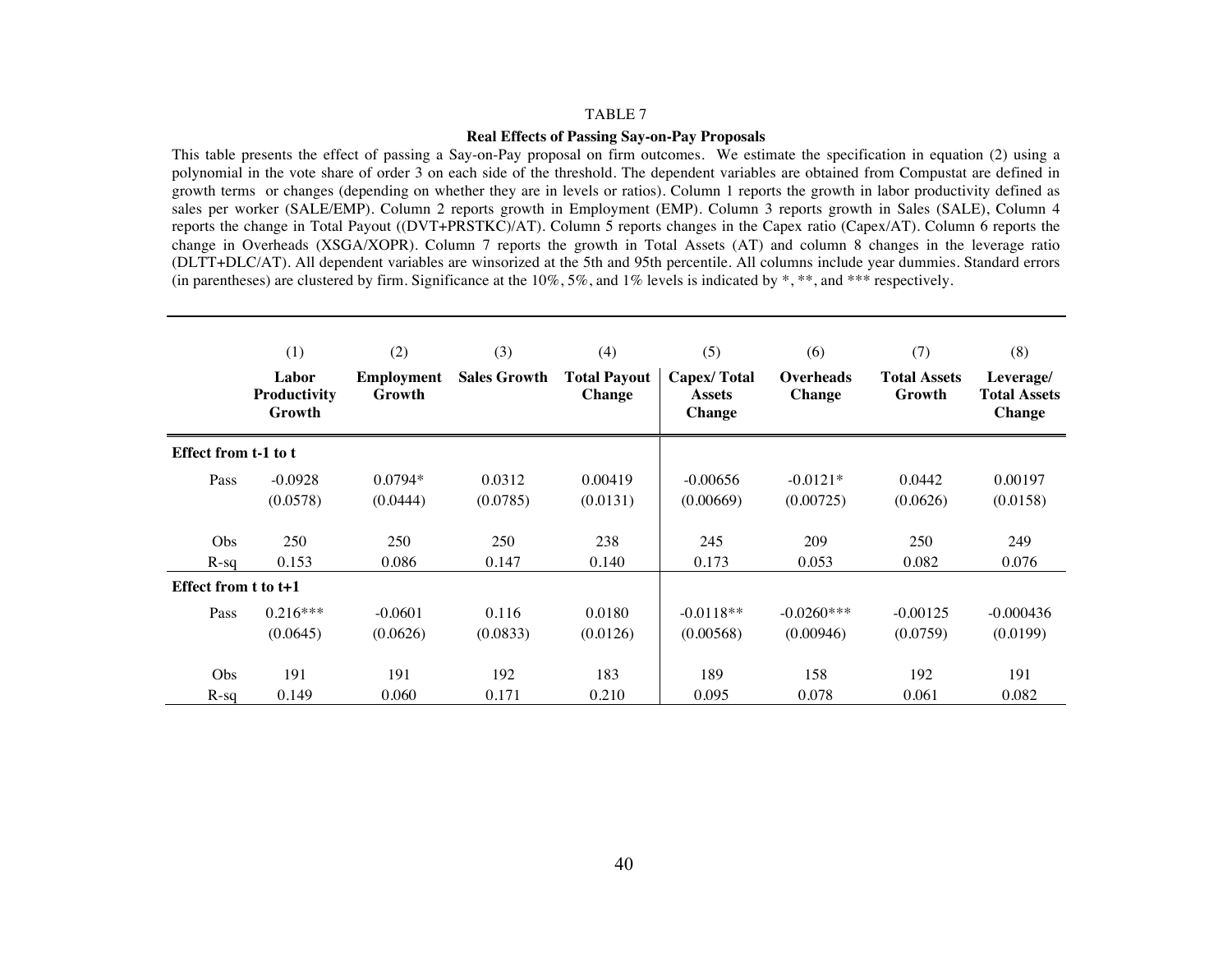#### **Passing Say on Pay Proposals and Changes in the Level of Compensation**

This table presents the effect of passing a Say-on-Pay proposal on compensation measures. We estimate the specification in equation (2) using a polynomial in the vote share of order 3 on each side of the threshold. The dependent variables are obtained from Execucomp. Column 1 reports growth in Total Compensation (TDC1), column 2 the change in CEO Turnover and column 3 growth in Total Compensation within CEO. Column 4 reports growth in Salary and column 5 growth in Variable Compensation (Stock\_awards\_fv+Option\_awards\_fv+Bonus+ Noneq\_Incent). Column 6 and 7 report growth in Option and Stock Portfolio, respectively. Column 8 reports growth in Stock and Option Portfolio Delta. All dependent variables are winsorized at the 5th and 95th percentile. All columns control for year fixed effects. Standard errors (in parentheses) are clustered by firm. Significance at the 10%, 5%, and 1% levels is indicated by \*, \*\*, and \*\*\* respectively.

|                      | (1)                                    | (2)                                          | (3)                                    | (4)                     | (5)                                       | (6)                                  | (7)                                 | (8)                                                                  |
|----------------------|----------------------------------------|----------------------------------------------|----------------------------------------|-------------------------|-------------------------------------------|--------------------------------------|-------------------------------------|----------------------------------------------------------------------|
|                      | <b>Total</b><br>Compensation<br>Growth | <b>Change</b> in<br><b>CEO</b><br>(Turnover) | <b>Total</b><br>Compensation<br>Growth | <b>Salary</b><br>Growth | <b>Variable</b><br>Compensation<br>Growth | Option<br><b>Portfolio</b><br>Growth | <b>Stock</b><br>Portfolio<br>Growth | <b>Delta Growth</b><br><b>Stock &amp; Option</b><br><b>Portfolio</b> |
|                      |                                        |                                              | Within CEO                             | Within CEO              | Within CEO                                | Within CEO                           | Within CEO                          | Within CEO                                                           |
| Effect from t-1 to t |                                        |                                              |                                        |                         |                                           |                                      |                                     |                                                                      |
| Pass                 | $-0.155$                               | $-0.0259$                                    | $-0.0212$                              | $-0.00893$              | $-0.110$                                  | $-0.328$                             | $-0.256$                            | $-0.316$                                                             |
|                      | (0.143)                                | (0.111)                                      | (0.124)                                | (0.0171)                | (0.129)                                   | (0.452)                              | (0.276)                             | (0.214)                                                              |
| Obs                  | 233                                    | 238                                          | 210                                    | 208                     | 201                                       | 194                                  | 204                                 | 201                                                                  |
| $R-sq$               | 0.058                                  | 0.043                                        | 0.106                                  | 0.068                   | 0.100                                     | 0.392                                | 0.108                               | 0.354                                                                |
| Effect from t to t+1 |                                        |                                              |                                        |                         |                                           |                                      |                                     |                                                                      |
| Pass                 | $-0.212$                               | $-0.0362$                                    | $-0.173$                               | $-0.0443***$            | $-0.197$                                  | $0.599**$                            | 0.531                               | $0.349**$                                                            |
|                      | (0.194)                                | (0.0986)                                     | (0.197)                                | (0.0167)                | (0.239)                                   | (0.264)                              | (0.414)                             | (0.137)                                                              |
| Obs                  | 179                                    | 179                                          | 159                                    | 157                     | 153                                       | 143                                  | 153                                 | 154                                                                  |
| $R-sq$               | 0.038                                  | 0.045                                        | 0.054                                  | 0.073                   | 0.058                                     | 0.335                                | 0.191                               | 0.375                                                                |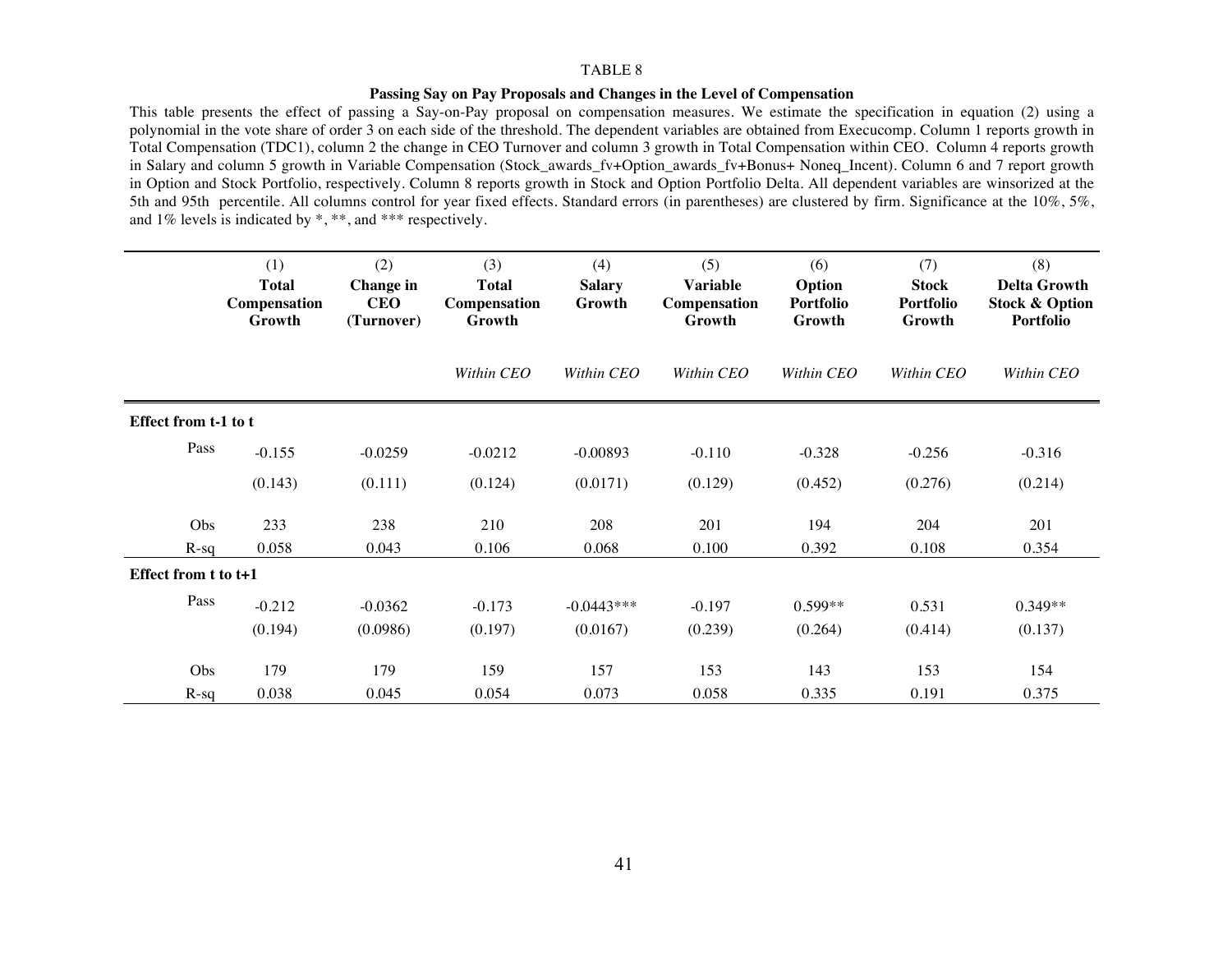#### **Passing Say on Pay Proposals and Changes in the Structure of Compensation**

This table presents the effect of passing a Say-on-Pay proposal on the structure of compensation. We estimate the specification in equation (2) using a polynomial in the vote share of order 3 on each side of the threshold.The dependent variables are obtained from Execucomp. Column 1 changes in the Share of Stock Awards (stock awards fv /tdc1), and column 2 changes in the Share of Option Awards (option awards fv/tdc1), and column 3 reports changes in the Share of Bonus (bonus/tdc1). Column 4 reports the change in the Share of Perks (othcomp/tdc1) and column 5 the change in the Share of Deferred Compensation (defer earnings tot/tdc1). All dependent variables are winsorized at the 5th and 95th percentile. All columns include year dummies. Significance at the 10%, 5%, and 1% levels is indicated by \*, \*\*, and \*\*\* respectively.

|                      | (1)                             | (2)                                        | (3)                   | (4)                      | (5)                                                |
|----------------------|---------------------------------|--------------------------------------------|-----------------------|--------------------------|----------------------------------------------------|
|                      | <b>Share of Stock</b><br>Awards | <b>Share of</b><br>Option<br><b>Awards</b> | <b>Share of Bonus</b> | Share of<br><b>Perks</b> | <b>Share of</b><br><b>Deferred</b><br>Compensation |
| Effect from t-1 to t |                                 |                                            |                       |                          |                                                    |
| Pass                 | $-0.0913*$                      | 0.0314                                     | 0.00436               | 0.00353                  | $-0.0365$                                          |
|                      | (0.0488)                        | (0.0558)                                   | (0.0122)              | (0.00853)                | (0.0675)                                           |
| Obs                  | 204                             | 204                                        | 210                   | 210                      | 204                                                |
| $R-sq$               | 0.044                           | 0.063                                      | 0.218                 | 0.083                    | 0.325                                              |
| Effect from t to t+1 |                                 |                                            |                       |                          |                                                    |
| Pass                 | $-0.0899$                       | 0.0901                                     | $-0.0341$             | 0.000587                 | $-0.0189$                                          |
|                      | (0.0656)                        | (0.0701)                                   | (0.0259)              | (0.0113)                 | (0.122)                                            |
| Obs                  | 159                             | 159                                        | 159                   | 159                      | 159                                                |
| $R-sq$               | 0.126                           | 0.075                                      | 0.149                 | 0.020                    | 0.159                                              |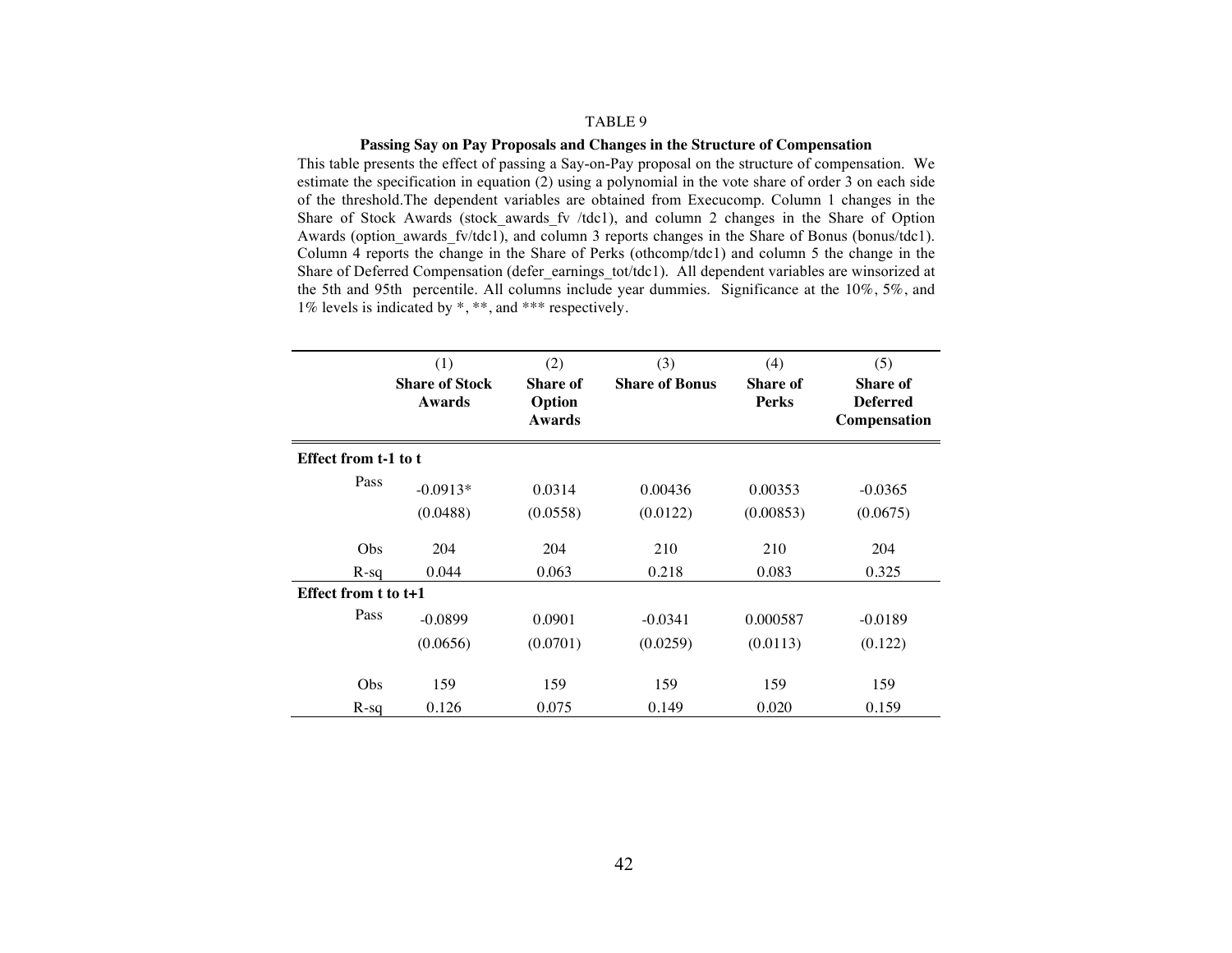### **Appendix** TABLE A1

#### **Sample Selection**

This table compares the Say on Pay sample of 250 voted proposals with the SP1500 universe for the same years. As well, it compares the Say on Pay Close votes sample (within 10 percentage points) with the full Say on Pay sample. All accounting variables are obtained from Compustat: Market Value (mkvalt  $f$ ), Tobin's Q is defined as the market value of assets (AT+mkvalt  $f$ -CEQ) divided by the book value of assets (AT), and balance sheet Deferred Taxes and Investment Tax Credit (TXDITC), Return on Equity (NI/(CEQ+TXDITC)), Return on Assets (NI/AT), OROA (Cashflow/Total Assets), Leverage ((DLTT+DLC)/AT), Overheads (XSGA/XOPR), Total Payout ((DVT+PRSTKC)/AT), Sales per Worker (SALE/EMP), Number of Employees (EMP). CEO Pay is defined as TDC1 in Execucomp. Abnormal Pay is defined as the absolute deviaton of pay residuals. Onwership variables are generated from Thomson 13F database. All monetary values are in 2010 US\$. Note that the number of observations may change due to missing values in some of the variables.

|                                   |                           | <b>SoP vs. SP1500</b> |                | SoP Close $(+10/-10)$ vs.<br>SoP |         |  |
|-----------------------------------|---------------------------|-----------------------|----------------|----------------------------------|---------|--|
|                                   | <b>Mean</b><br><b>SoP</b> | Mean<br><b>SP1500</b> | t-test         | Mean<br><b>Close</b>             | t-test  |  |
| Market Value (\$mil)              | 54,877                    | 6,749                 | 12.8           | 65,326                           | 0.55    |  |
| Tobin Q                           | 1.6                       | 1.76                  | $-3.8$         | 1.67                             | 0.60    |  |
| Return on Equity                  | 0.12                      | 0.10                  | 1.3            | 0.04                             | $-0.13$ |  |
| Return on Assets                  | 0.11                      | 0.12                  | $-0.83$        | 0.119                            | 0.64    |  |
| OROA (Cashflow/Total Assets)      | 0.086                     | 0.091                 | $-1.22$        | 0.084                            | 0.60    |  |
| Leverage (Debt/Assets)            | 0.27                      | 0.20                  | 6.5            | 0.26                             | $-0.46$ |  |
| <b>Total Payout</b>               | 0.058                     | 0.044                 | $\overline{4}$ | 0.069                            | 1.48    |  |
| Overheads (SGA/Op.Exp.)           | 0.28                      | 0.31                  | $-2.0$         | 0.27                             | $-0.55$ |  |
| Number Employees (Thousands)      | 96.7                      | 15.6                  | 11.2           | 101                              | $-1.25$ |  |
| Sales per Worker                  | 653                       | 488                   | 4.4            | 832                              | 0.86    |  |
| CEO Pay (Thousands)               | 15,088                    | 5,204                 | 15.4           | 15,875                           | $-0.26$ |  |
| Abnormal Pay                      | $-532.6$                  | $-171$                | $-0.72$        | $-716$                           | $-0.54$ |  |
| Ownership by Instit. Shareholders | 0.72                      | 0.78                  | $-7.8$         | 0.71                             | $-0.59$ |  |
| Ownership by Top 5 Shareholders   | 0.24                      | 0.29                  | $-11.4$        | 0.22                             | $-2.1$  |  |
| Number Shareholders own $> 5\%$   | 2.0                       | 2.7                   | $-8.01$        | 1.9                              | $-1.51$ |  |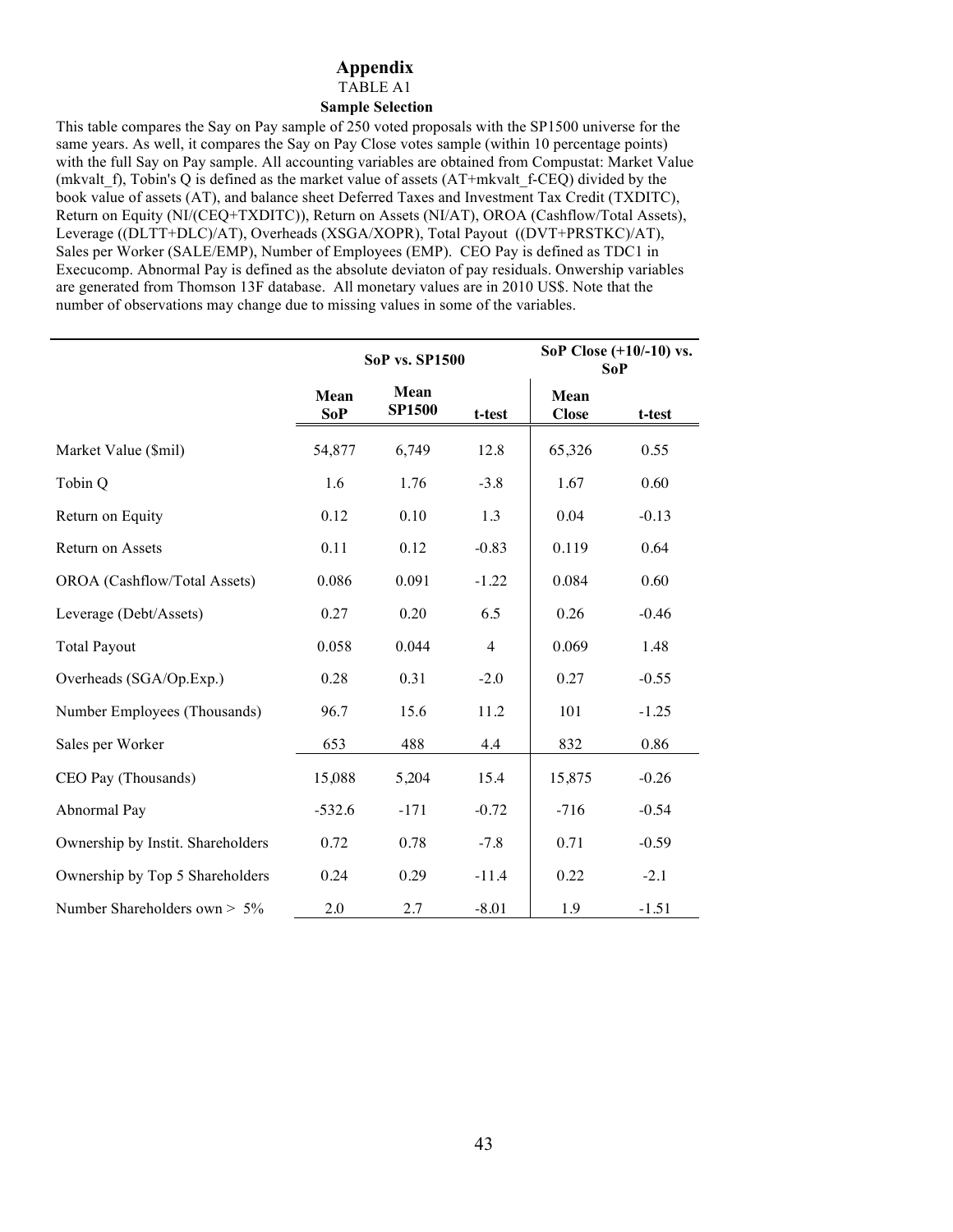#### TABLE A2

#### **Pre-differences in Firm Characteristics as a Function of the Vote Outcome**

Table A2 tests whether passing a Say-on-Pay vote on the meeting date is systematically related to firm characteristics prior to the meeting. Note that in Panel A t refers to days, while for the rest, t refers to years. Each row corresponds to a different dependent variable and each entry comes from a separate regression. Each entry in the table reports the coefficient on whether a proposal passed. Columns 1 and 2 (3 and 4) report the estimated effect of passing a vote on outcome variable levels (changes) the year before the annual meeting, t-1 (between t-2 and t-1). Columns 1 and 3 present estimates without controlling for a polynomial in the vote share and, therefore, estimate the average effect of passing relative to not passing. Columns 2 and 4 include the polynomial in the vote share of order 3 on each side of the threshold such that it effectively estimates the effect at the discontinuity. All columns control for year fixed effects and standard errors (in parenthesis) are clustered at the firm level. Significance at the 10%, 5%, and 1% levels are indicated by \*, \*\*, and \*\*\* respectively.

|                                 | Before meeting (t-1) |              | Change, from $(t-2)$ to $(t-1)$ |             |
|---------------------------------|----------------------|--------------|---------------------------------|-------------|
|                                 | (1)                  | (2)          | (3)                             | (4)         |
| A.                              |                      |              |                                 |             |
| Abnormal Return one day before  | $-0.007*$            | 0.006        | $-0.020$                        | 0.021       |
| Meeting, Car $(-1,-1)$ OLS      | (0.004)              | (0.008)      | (0.017)                         | (0.030)     |
| Abnormal Return one day before  |                      |              |                                 |             |
| Meeting, Car $(-1,-1)$ FFM      | $-0.007*$            | 0.002        | $-0.020$                        | 0.003       |
|                                 | (0.004)              | (0.008)      | (0.017)                         | (0.033)     |
| $\boldsymbol{B}$ .              |                      |              |                                 |             |
| Tobin Q                         | $-0.179$             | $-0.192$     | 0.017                           | 0.098       |
|                                 | (0.160)              | (0.505)      | (0.059)                         | (0.137)     |
| Return on Assets                | $-0.047**$           | 0.002        | $-0.033*$                       | $-0.021$    |
|                                 | (0.023)              | (0.057)      | (0.017)                         | (0.045)     |
| OROA -- Cash Flow               | $-0.043**$           | 0.016        | $-0.031**$                      | $-0.024$    |
|                                 | (0.021)              | (0.049)      | (0.014)                         | (0.037)     |
| Return on Equity                | $-0.478$             | $-0.917$     | $-0.421$                        | $-0.929$    |
|                                 | (0.324)              | (0.751)      | (0.334)                         | (0.778)     |
| Leverage/ Assets                | $-0.075***$          | $-0.089$     | 0.004                           | 0.019       |
|                                 | (0.026)              | (0.062)      | (0.006)                         | (0.021)     |
| Overheads (SGA/Op. Exp.)        | $-0.078**$           | $-0.209**$   | 0.000                           | 0.003       |
|                                 | (0.036)              | (0.091)      | (0.004)                         | (0.009)     |
| Earnings Per Share              | $-1.302*$            | $-1.795$     | $-0.376$                        | $-3.362$    |
|                                 | (0.766)              | (2.135)      | (0.696)                         | (2.396)     |
| Sales                           | $-22,864.203*$       | 42,287.107   | 145.589                         | 9,261.578   |
|                                 | (12,607.828)         | (30,612.852) | (1,573.873)                     | (6,311.584) |
| Number Employees (Thousands)    | $-84.706*$           | $-61.275$    | 2.326                           | 5.703       |
|                                 | (44.568)             | (92.892)     | (2.771)                         | (5.134)     |
| $\mathcal{C}.$                  |                      |              |                                 |             |
| Ceo Pay (Thousands)             | $-4,768.8***$        | 4,195.7      | $-2,120.6$                      | 302.1       |
|                                 | (1,767.3)            | (4,094.9)    | (2,283.9)                       | (5,326.8)   |
| Ceo Stock Awards FV (Thousands) | $-1,083.9$           | 1,359.6      | 595.3                           | 1,885.0     |
|                                 | (840.6)              | (2,480.6)    | (869.7)                         | (2,222.6)   |
| Ceo Option Awards FV            | $-2,027.8**$         | 1,234.7      | $-754.9$                        | $-4,437.7*$ |
| (Thousands)                     | (1,024.3)            | (1,426.1)    | (941.6)                         | (2,465.0)   |
| D.                              |                      |              |                                 |             |
| Number Proposals                | $-0.370$             | 0.686        | n.a.                            | n.a.        |
|                                 | (0.233)              | (0.894)      |                                 |             |
| Dummy Proposal Compensation     | $-0.130$             | 0.100        | n.a.                            | n.a.        |
|                                 | (0.088)              | (0.279)      |                                 |             |
| Polynomial in the vote share    | no                   | yes          | no                              | yes         |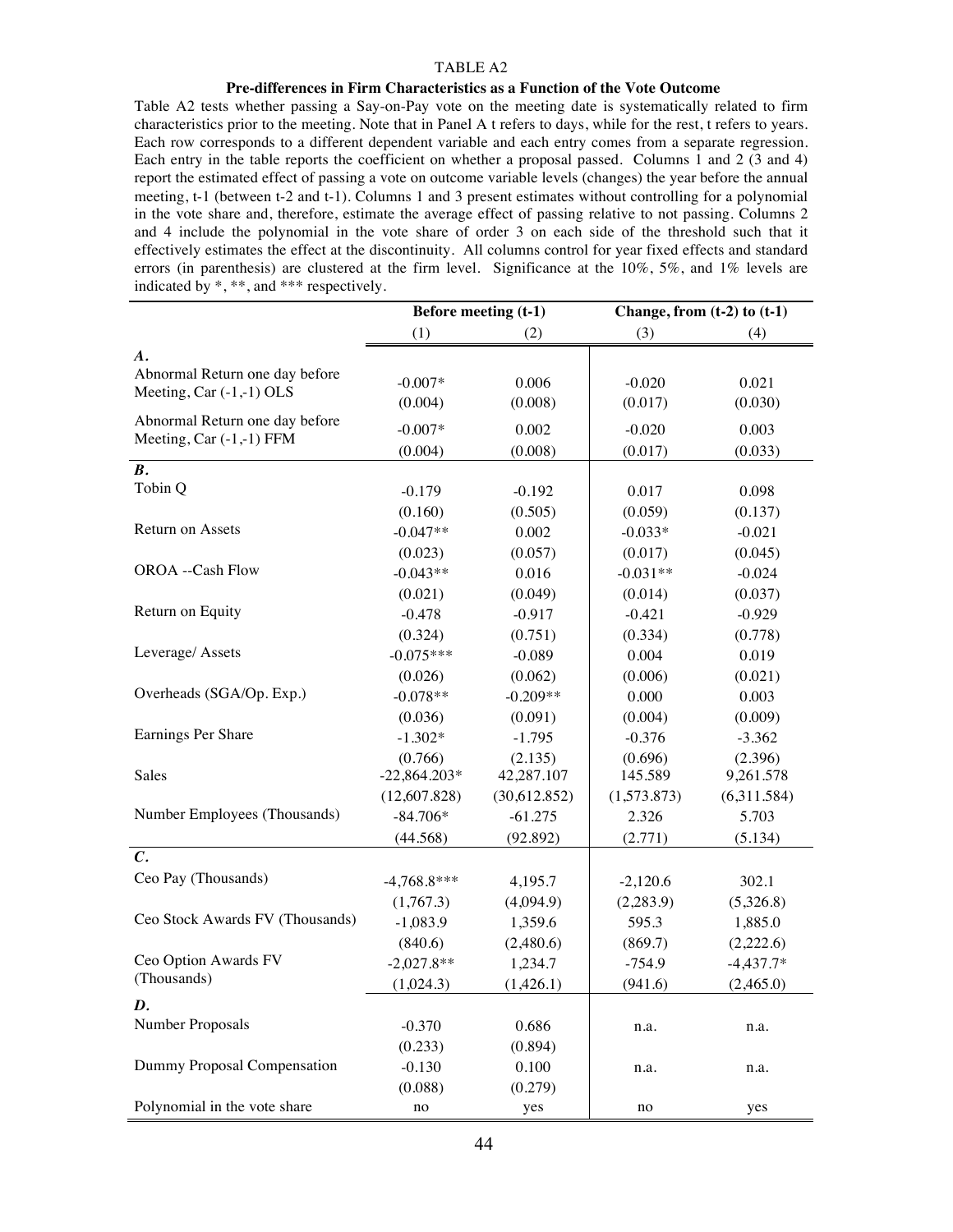In Table A2 we examine whether there are any pre-existing differences at the majority threshold between firms that pass a Say-on-Pay proposal and firms that don't. Columns 1 and 3 compare the characteristics of the whole population of firms, while columns 2 and 4 report only the effect at the discontinuity by including polynomials of order three on either side of the threshold. Columns 1 and 2 refer to the variables in levels and 3 and 4 in growth rates.

Column 1 shows that, on average, firms that pass the proposal have different characteristics from those where the proposal fails. For instance, firms where the proposal is passed have on average lower prior return on assets than those where it fails. These are the kind of selection problems that would make the estimates of a standard OLS regression biased. In contrast, when we control for a polynomial in the vote share and estimate the effect at the discontinuity (in column 2 and 4), we find that these average differences across firms on each side of the threshold disappear. We do find some differences in the level of overheads and the growth rates of option grants although given the number of coefficients that we check it is expected that some of them would seem statistically different even if both samples are drawn from the same distribution.

In general, we do not find any systematic differences between firms on each side of the majority threshold.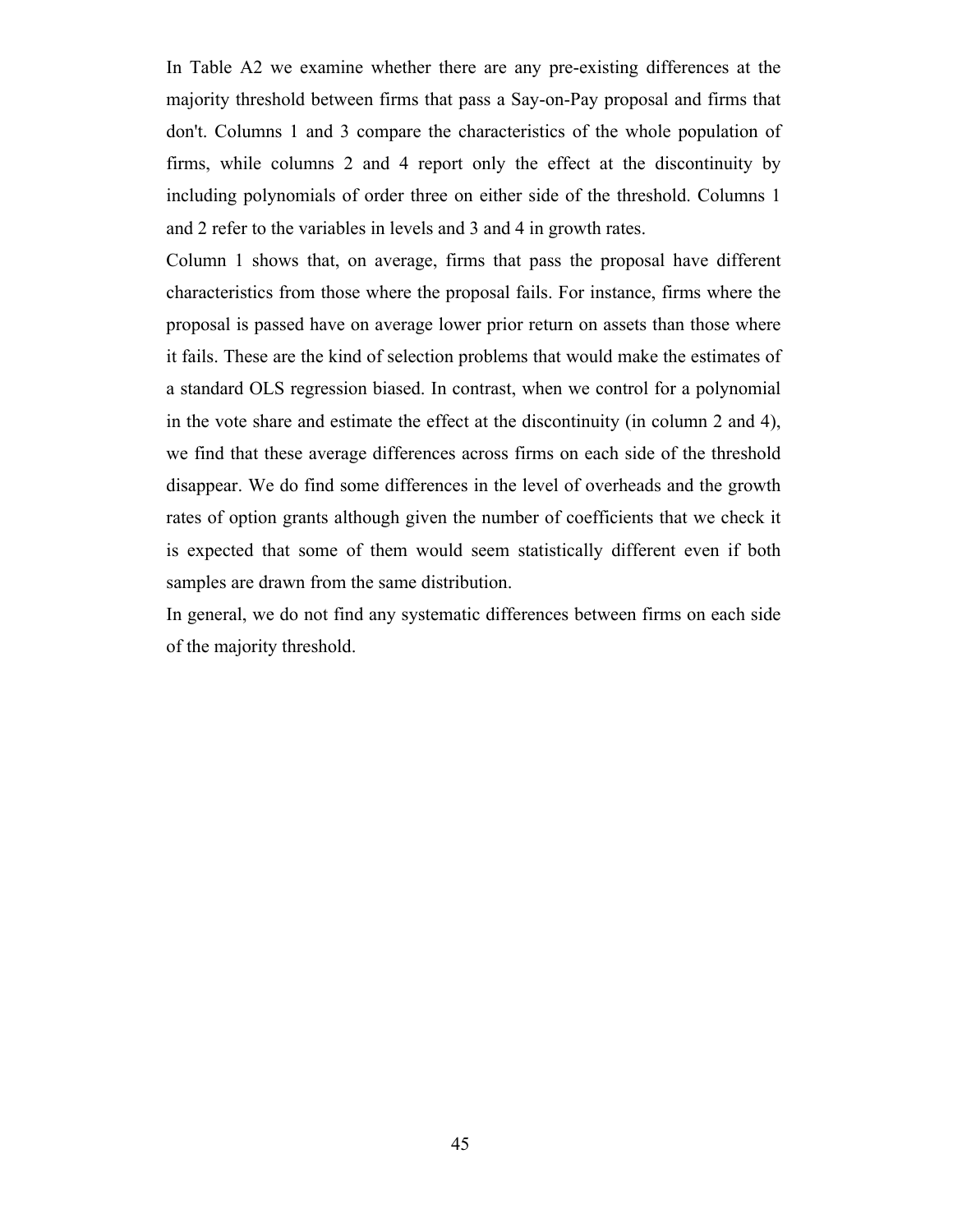#### TABLE A3

#### **Abnormal Returns Controlling for Other Proposals**

Abnormal returns are computed using two benchmarks: a market model (in Columns 1 and 2) and a four factor model (Fama French and momentum factors; Carhart,1997) (in Columns 3 and 4). Columns 1 and 3 include as controls the vote outcome of other proposals in the same meeting, third order vote polynomials to each side of the discontinuity different for SoP votes and other votes and year dummies. Columns 2 and 4 include a dynamic specification and firm fixed effects, similar to Cuñat, Gine and Guadalupe (2012). The sample includes all votes from 2006 until June 2010. We drop observations outside the top (bottom) 1% of abnormal returns of the full sample. All columns control for year fixed effects and standard errors (in parenthesis) are clustered at the firm level. Significance at the 10%, 5%, and 1% levels are indicated by \*, \*\*, and \*\*\* respectively.

|                             | (1)       | (2)                 | (3)      | (4)                       |  |
|-----------------------------|-----------|---------------------|----------|---------------------------|--|
|                             |           | <b>Market Model</b> |          | Fama French &<br>Momentum |  |
| <b>Say on Pay Proposals</b> |           |                     |          |                           |  |
| Day of the vote, $t$        | $0.021**$ | $0.027***$          | $0.014*$ | $0.018*$                  |  |
|                             | (0.009)   | (0.010)             | (0.008)  | (0.010)                   |  |
| One day later, $t+1$        |           | 0.010               |          | 0.007                     |  |
|                             |           | (0.010)             |          | (0.010)                   |  |
| Days $t+2$ to $t+9$         |           | $-0.018$            |          | $-0.013$                  |  |
|                             |           | (0.024)             |          | (0.021)                   |  |
| <b>Other Proposals</b>      |           |                     |          |                           |  |
| Day of the vote, $t$        | $0.006**$ | $0.008**$           | 0.004    | 0.006                     |  |
|                             | (0.003)   | (0.004)             | (0.003)  | (0.004)                   |  |
| One day later, $t+1$        |           | 0.004               |          | 0.001                     |  |
|                             |           | (0.006)             |          | (0.005)                   |  |
| Days $t+2$ to $t+9$         |           | 0.020               |          | 0.016                     |  |
|                             |           | (0.013)             |          | (0.011)                   |  |
|                             |           |                     |          |                           |  |
| Observations                | 1,024     | 5,120               | 1,024    | 5,120                     |  |
| R-squared                   | 0.044     | 0.025               | 0.034    | 0.012                     |  |
| Number of firms             | 517       | 517                 | 517      | 517                       |  |

The specification in columns (1) and (3) builds on the main specification in this paper (equation (2)) to control for the average effect of all other governance proposals voted in the annual meeting by adding a second RD structure to the specification that is identical in structure to the one used for Say-on-Pay proposals. The specification uses the universe of governance-related shareholder proposals in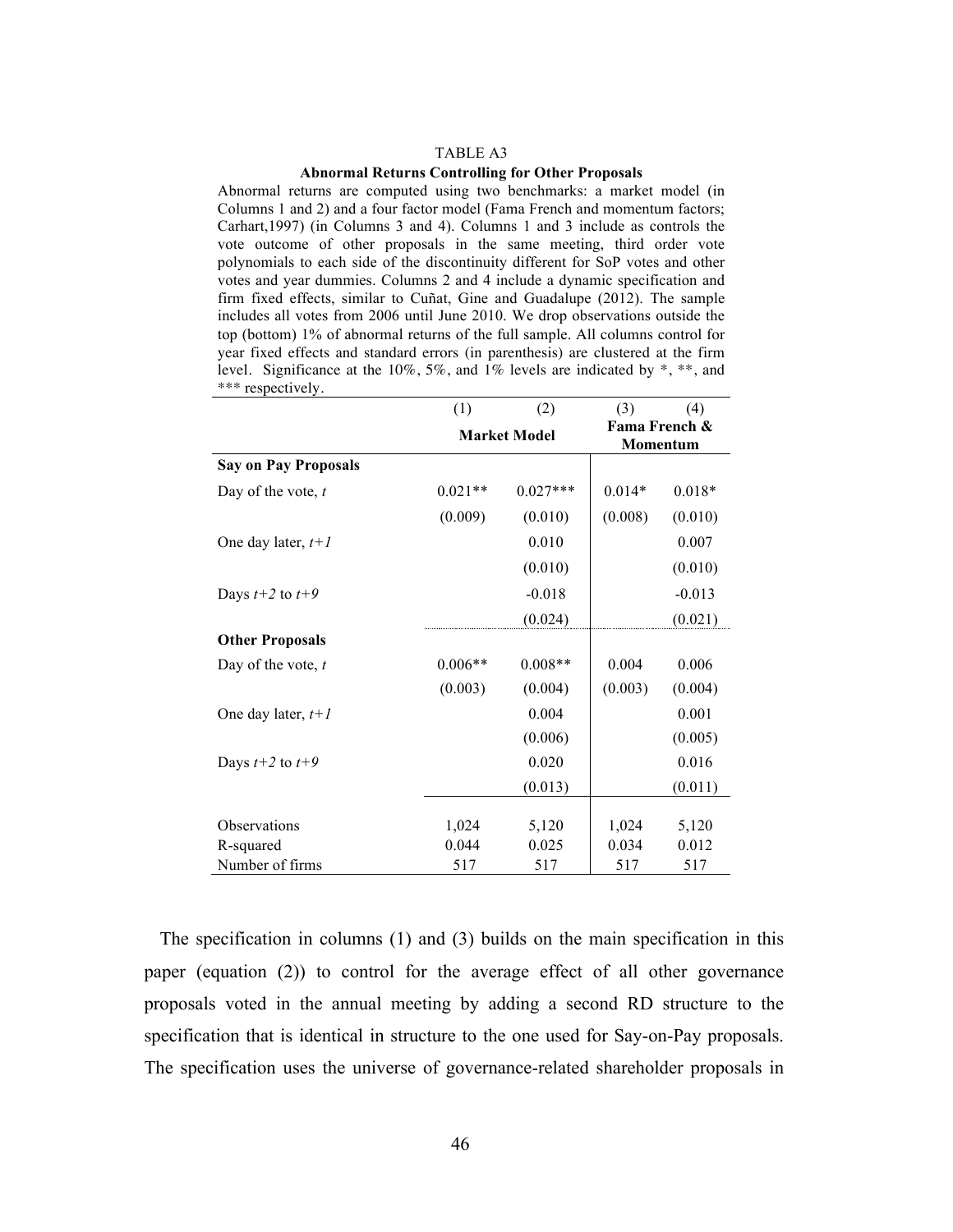firms that hold a Say-on-Pay vote. We split them into Say-on-Pay proposals and other proposals and estimate:

$$
y_{ft} = D^4 f t \theta^4 + P^4 r (v_{ft}^4 v^4) + P^4 i (v_{ft}^4 v^4) + D^B f t \theta^B + P^B r (v_{ft}^B v^4) + P^B i (v_{ft}^B v^4) + \alpha_t + u_{ft}
$$

Where the superindex A refers to Say-on-Pay proposals and B refers to other governance proposals. The reported coefficients are  $\theta^4$  and  $\theta^B$ . Whenever there is more than one B type proposal in a given meeting, we aggregate them (and their vote shares) linearly, using the same method as in Cuñat, Giné and Guadalupe (2012).

Columns (2) and (4), additionally, allow for the possibility of dynamic effects and interactions between the abnormal returns at different time horizons. Following Cellini, Ferreira, and Rothstein (2010) we pool the abnormal returns at different time horizons and estimate the following regression.

$$
y_{ft+T} = D_{ft+T}^A \theta^{AT} + P_{r}^A (\nu_{ft}^A \gamma^{Ar}) + P_{r}^A (\nu_{ft}^A \gamma^{Al} T) + D_{ft+T}^B \theta^{BT} + \dots
$$
  
...+ $P_{r}^B (\nu_{ft}^B \gamma^{Br} T) + P_{r}^B (\nu_{ft}^B \gamma^{Bl} T) + \lambda_{\text{IT}} + \alpha_{\tau} + u_{\text{fIT}}$ 

Where the polynomials are allowed to vary at different horizons "T" and a dummy for the distance to the date of the vote  $(\lambda_{f\Gamma})$  is added.

The methodology of this table closely follows Cuñat, Giné and Guadalupe (2012) and more details can be found in its section IIB.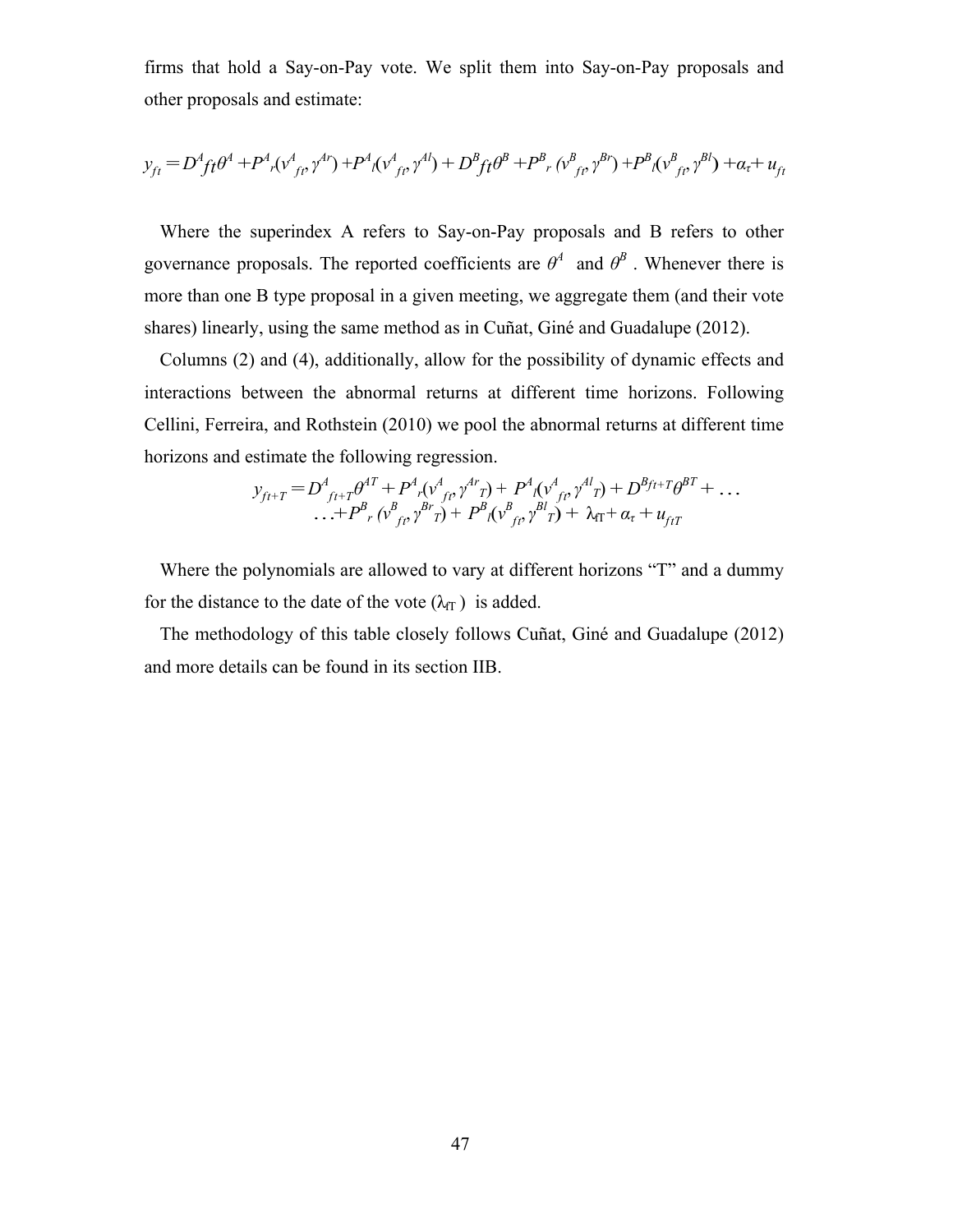Figure A4 Vote Distribution and Expected Abnormal Returns.



Figure A4 illustrates how one can recover the effect of passing a proposal on abnormal returns using a regression discontinuity. The figure uses 50% as the relevant majority threshold for all firms. The example assumes that the implementation of the proposal is binding; although extending the analysis to nonbinding fuzzy discontinuity design is straightforward. Our identification strategy only requires that there is a discrete jump in the probability of implementation at the majority threshold (this is the "fuzzy" regression discontinuity setting as in Lee and Lemieux, 2010).

Suppose that the value of implementing a proposal is  $\overline{W}$ , that the majority threshold is 50% and that passing a proposal is binding (firms have to adopt it).<sup>30</sup> The step function  $W(v)$  represents the change in firm value as a function of the actual vote. Prior to the vote, the market has formed an expectation of the outcome of the vote and incorporated its expected impact on firm value into stock prices,  $E(w|v)$ . This expectation is a smooth version of the previous step function. The abnormal

Extending the analysis to non-binding proposals is straightforward. Our identification strategy only requires that there is a discrete jump in the probability of implementation at the majority threshold (this is the "fuzzy" regression discontinuity setting as in Lee and Lemieux, 2010).